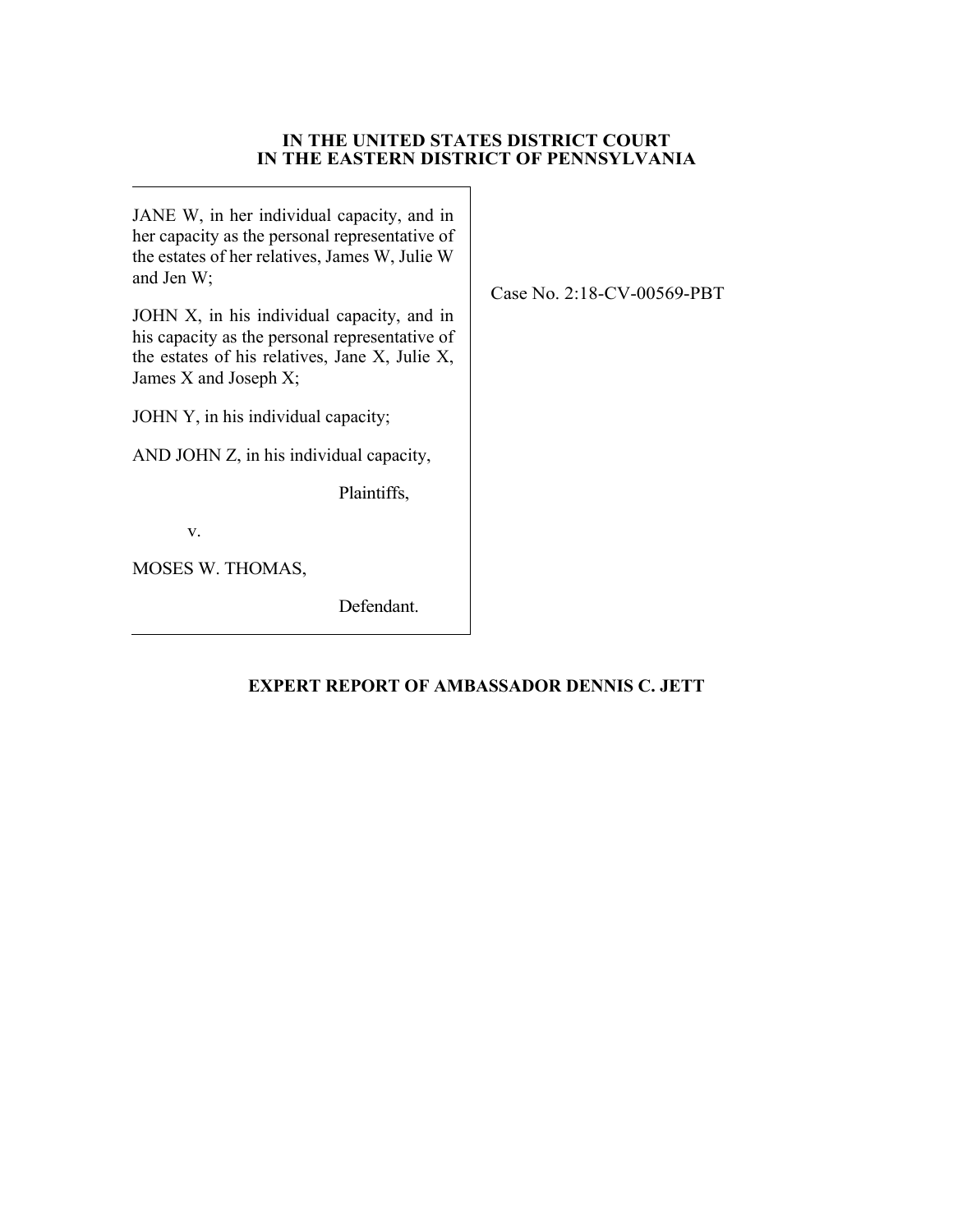# **TABLE OF CONTENTS**

| I.        |    |                                                                                           |  |  |
|-----------|----|-------------------------------------------------------------------------------------------|--|--|
| ΙΙ.       |    |                                                                                           |  |  |
| III.      |    |                                                                                           |  |  |
| IV.       |    |                                                                                           |  |  |
| V.        |    |                                                                                           |  |  |
| VI.       |    |                                                                                           |  |  |
| A.        |    | Samuel Doe's Regime and the Ethnic Tensions in Liberia Prior to the Outbreak of the Civil |  |  |
|           | 1. |                                                                                           |  |  |
|           | 2. | The 1985 Election, the Subsequent Attempted Coup, and its Consequences 10                 |  |  |
| <b>B.</b> |    |                                                                                           |  |  |
|           | 1. |                                                                                           |  |  |
|           | 2. |                                                                                           |  |  |
|           | 3. |                                                                                           |  |  |
| C.        |    | The AFL's Human Rights Abuses During the First Civil War Under Samuel Doe  24             |  |  |
|           | 1. |                                                                                           |  |  |
|           | 2. | The AFL's Abuses Led to a Crisis of Refugees and Internally Displaced Persons Throughout  |  |  |
|           | 3. |                                                                                           |  |  |
|           | 4. |                                                                                           |  |  |
| D.        |    |                                                                                           |  |  |
| Е.        |    | The AFL Appeared to be Operating As An Organized Military in July 1990 41                 |  |  |
|           |    |                                                                                           |  |  |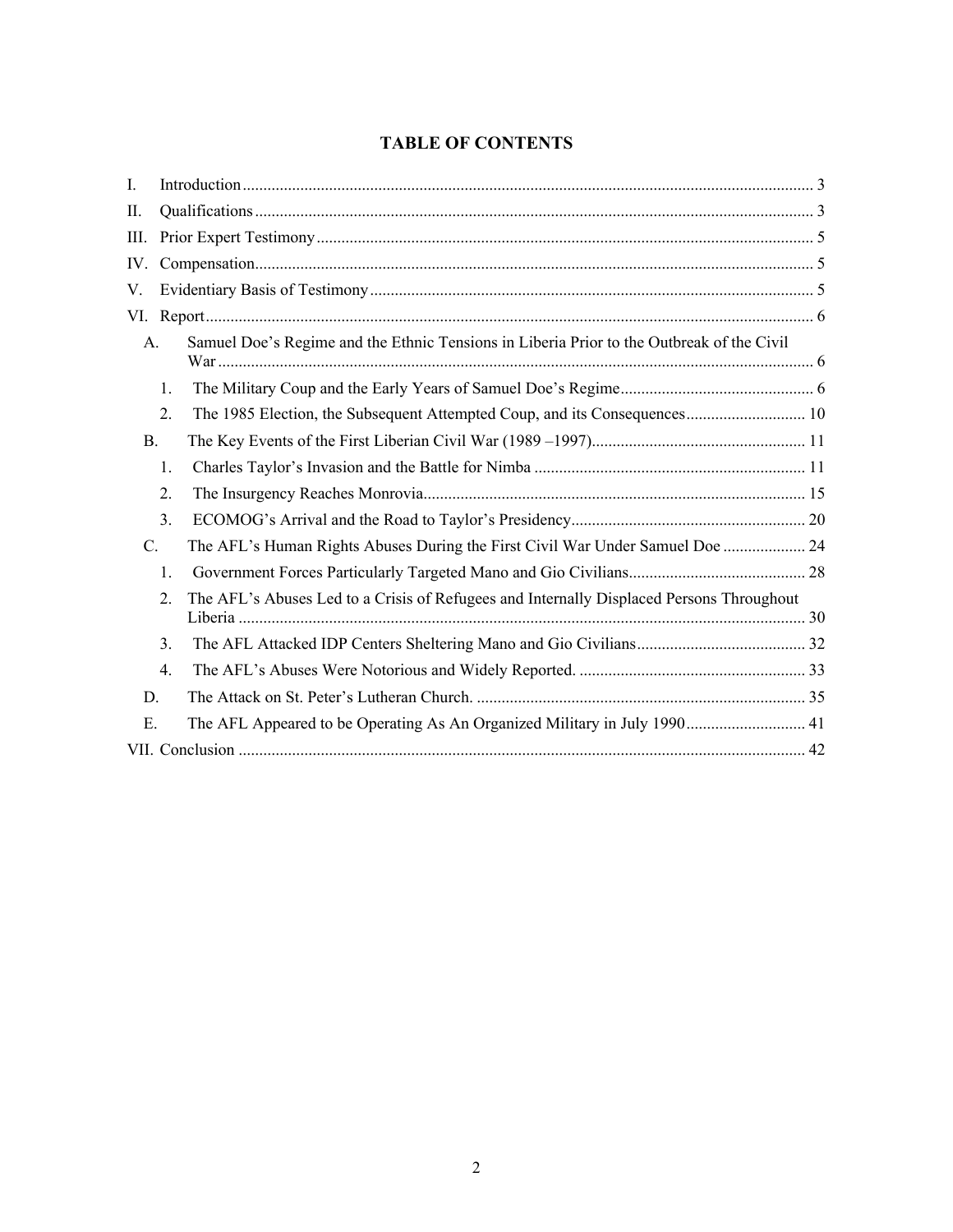#### **I. INTRODUCTION**

I have been retained by Jane W, John X, John Y and John Z ("**Plaintiffs**") in *Jane W et al. v. Moses Thomas*, Case No. 2:18-CV-00569-PBT (E.D. Pa.), to present my expertise and opinion on the following issues: (i) the historical context of the first Liberian civil war, which took place between 1989 and 1997; and (ii) the events of the first Liberian civil war, in particular the U.S. Embassy in Liberia's assessment of the activities of the Armed Forces of Liberia ("**AFL**"), their treatment of civilians, human rights record, and command structure.

I offer the following expert report containing a statement of expected testimony and the reasons behind this testimony, and any data and other information and materials considered in forming my expert testimony. I also provide information regarding my qualifications as an expert on the events in Liberia in the run up to and during the first Liberian civil war, my prior expert testimony, and my compensation for my participation in this matter.

## **II. QUALIFICATIONS**

My State Department career began in 1973, when I served as a Political Officer at the U.S. Embassy in Buenos Aires, Argentina. Following several assignments in Washington and a posting to Israel, in 1989, I became the Deputy Chief of Mission and *charge d'affaires* at the U.S. Embassy in Malawi, where I assisted in the response to an influx of more than 500,000 Mozambican refugees. I was then sent to be Deputy Chief of Mission in the U.S. Embassy in Liberia in August 1989 shortly before the start of the civil war. I held this post for two years until August 1991. As the Deputy Chief of Mission in Liberia, I served as the second ranking official, and *charge d'affaires* for extended periods between ambassadors and while the ambassadors were absent during the first Liberian civil war. For my service in Liberia during this time, I received the State Department's Distinguished Honor Award for "exceptional service,

3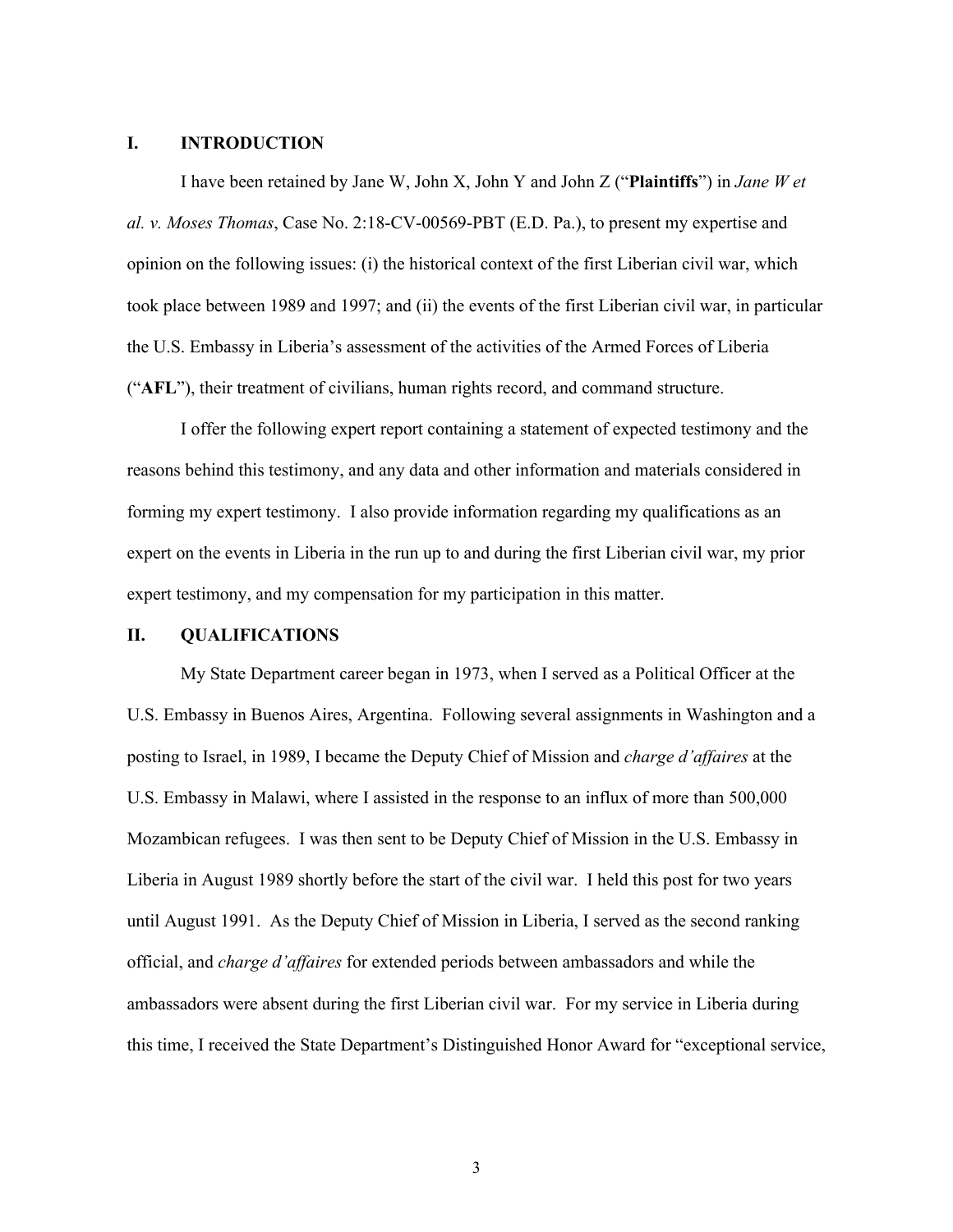superb leadership, keen perception and adroitness in the formulation and execution of U.S. foreign policy."

I then became Special Assistant to the President and Senior Director for African Affairs at the National Security Council, where I was responsible for Africa policy during the first six months of the Clinton Administration. I then went on to serve as the U.S. Ambassador to Mozambique (1993-1996) and Peru (1996-1999).

As Ambassador to Mozambique, I helped bring about the successful conclusion of one of the world's largest peacekeeping operations, enabling the country to hold its first democratic elections. Because of my work there, I received the American Foreign Service Association's Christian Herter Award for "extraordinary accomplishment involving initiative, intellectual courage and constructive dissent." I was subsequently appointed U.S. Ambassador to Peru, where I managed the second largest aid program in Latin America. There I consistently spoke out on then-President Fujimori's attempts to undermine democracy. Following his departure, I was awarded the Order of the Sun of Peru by the Peruvian government in 2001 for my efforts defending democracy and freedom of the press. I also received the State Department's Charles E. Cobb Award for helping to open Peru's markets to U.S. companies.

Once I returned from Peru, I became the Diplomat in Residence at the Carter Center in Atlanta, Georgia from 1999-2000, where I led election observation missions to Venezuela and Guatemala and conflict resolution efforts between Uganda and Sudan. Upon my retirement from the State Department in 2000, I joined the University of Florida in 2000 as dean of the International Center and a faculty member in the political science department. In 2008, I became one of the founding faculty members of the School of International Affairs at Pennsylvania State

4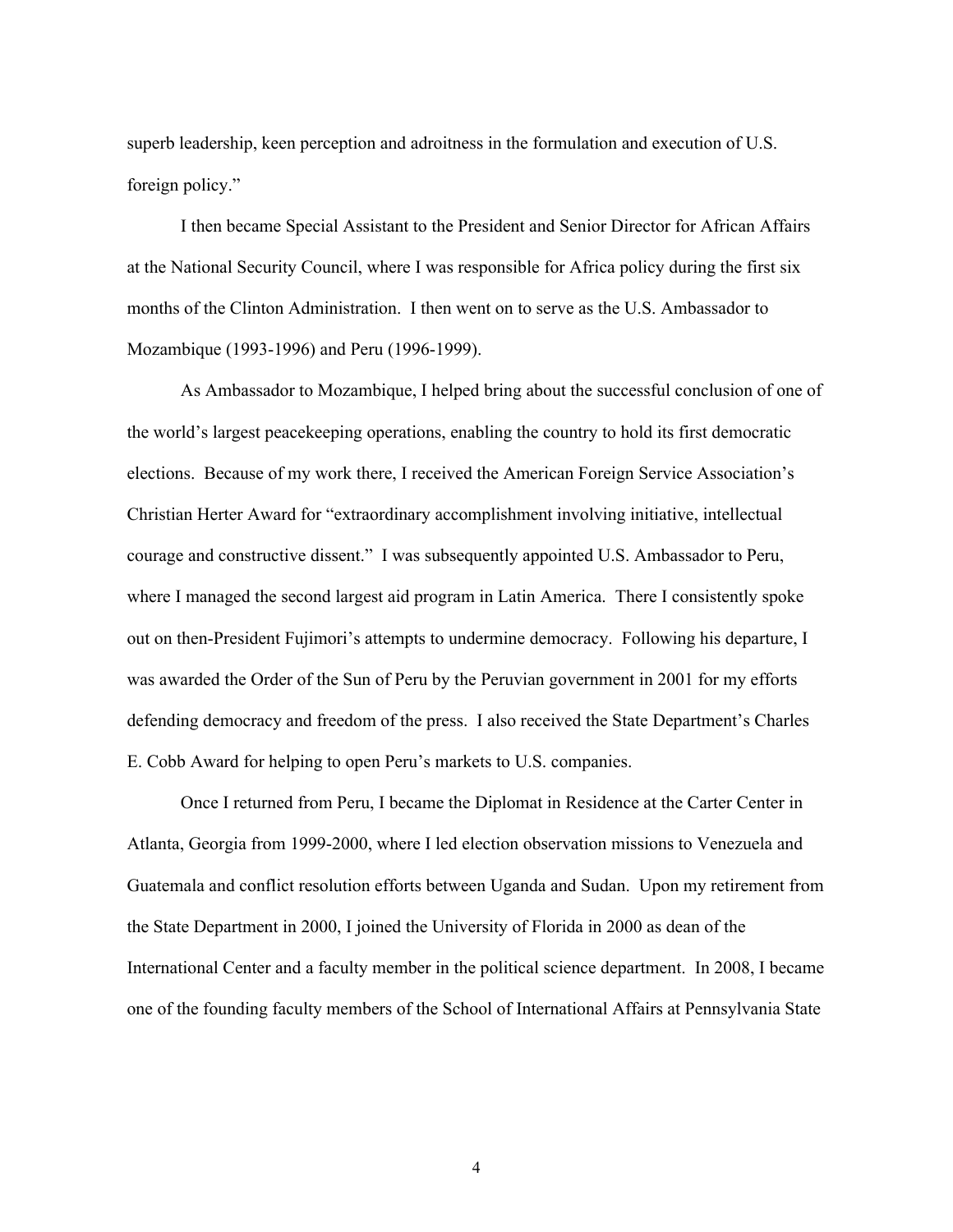University. My current academic research interests focus on international relations, peacekeeping, and U.S. foreign policy.

Following a year at the U.S. Naval Academy in 1964-65, I received my bachelor's and master's degrees in Economics from the University of New Mexico in 1967 and 1969 respectively. In 1998, I completed my Ph.D. in International Relations at the University of Witwatersrand, Johannesburg, South Africa. My *curriculum vitae*, including a list of prior publications, is attached to this report as **Exhibit A**.

## **III. PRIOR EXPERT TESTIMONY**

I have not served as an expert witness in any cases in the previous four years, either at trial or by deposition.

## **IV. COMPENSATION**

I am not being compensated for my testimony or work on this matter, other than to reimburse any reasonable expenses I have incurred. My testimony is not conditioned on any payment.

# **V. EVIDENTIARY BASIS OF TESTIMONY**

In writing this report and preparing my expert testimony, I relied on my personal and professional experience as a member of the U.S. Foreign Service and, in particular, my time as the Deputy Chief of Mission at the U.S. Embassy in Liberia during the early part of the Liberian civil war. I also relied on my professional knowledge of the history of the Liberian civil war, as well as my research and academic experience. In addition, I reviewed the pleadings filed with this Court, including Plaintiffs' Complaint (Doc. No. 1). I have also consulted declassified U.S. government documents, such as U.S. Embassy cables, Central Intelligence Agency ("**CIA**") intelligence reports, and U.S. State Department human rights reports. I also relied on other secondary sources, such as reports produced by non-governmental organizations ("**NGOs**") and

5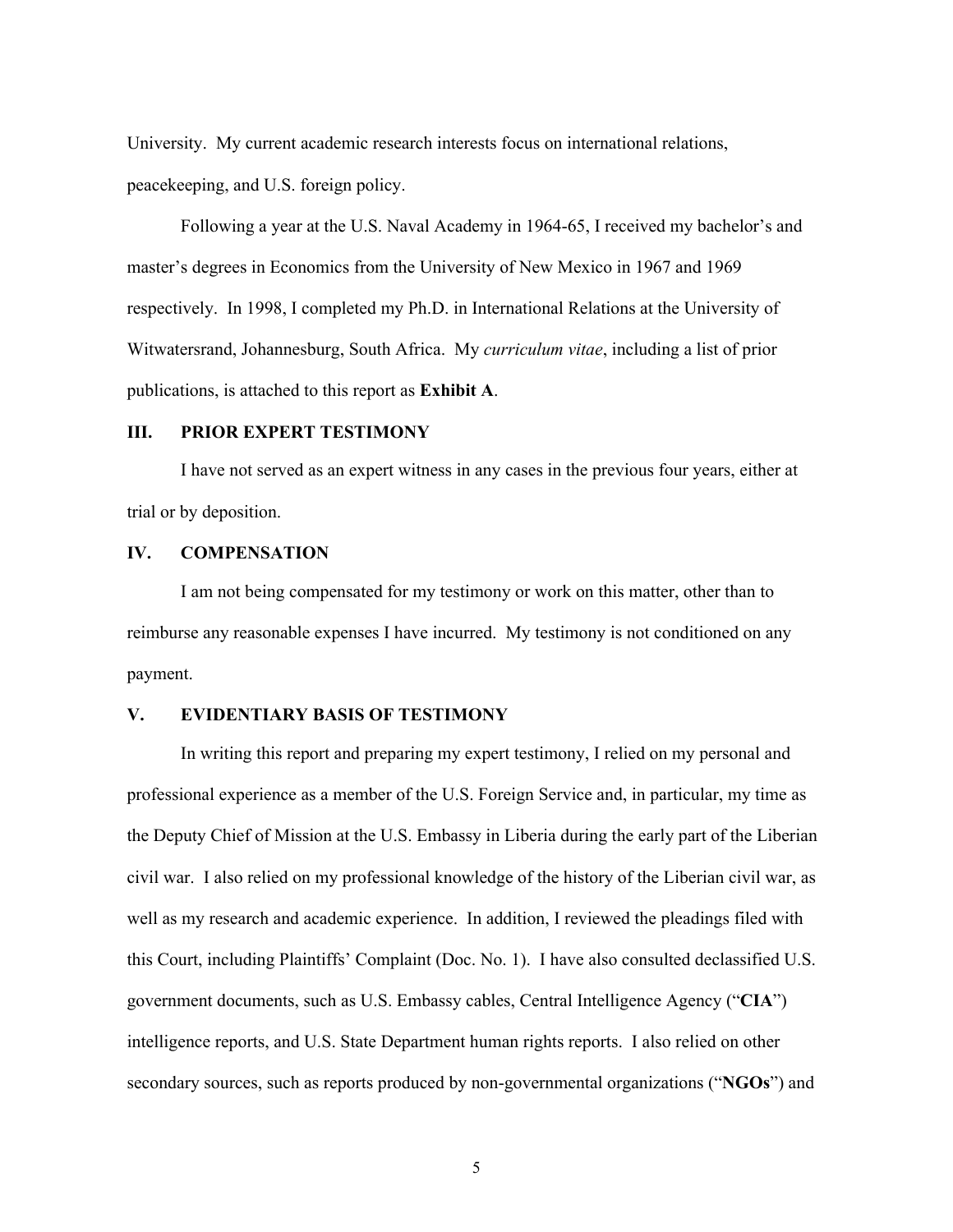the United Nations ("**UN**") and newspaper articles. The materials consulted in drafting this report are listed in **Exhibit B** and the documents I have cited that are not publicly available are attached as Exhibits.

## **VI. REPORT**

# **A. Samuel Doe's Regime and the Ethnic Tensions in Liberia Prior to the Outbreak of the Civil War**

### **1. The Military Coup and the Early Years of Samuel Doe's Regime**

To understand the events of the Liberian civil wars, it is necessary to consider the longstanding ethnic tensions that had existed in the county before Charles Taylor and his forces invaded the country on December 24, 1989.<sup>1</sup> Until 1980 and since its colonization in the 1820s by freed American slaves, Liberia's government and ruling class had been dominated by the settler's descendants, so called "Americo-Liberians"<sup>2</sup> who only comprised about five percent of the population. The government had a long history of subjugating the indigenous ethnic groups.<sup>3</sup> In 1980, ethnic tensions in Liberia came to a head, resulting in a military coup d'état led by Master Sergeant Samuel Doe, a member of the indigenous Krahn tribe.<sup>4</sup> During the coup, the last Americo-Liberian president, President Tolbert, was brutally murdered by Doe and 16 other

<sup>2</sup> *See* ASS'N FOR DIPLOMATIC STUD. & TRAINING, LIBERIA COUNTRY READER (DIPLOMAT ORAL HISTORIES) 236 (n.d.) *available at* https://perma.cc/GN44-59VC; MAJ. JAMES G. ANTAL & MAJ. R. JOHN VANDEN GERGHE, HISTORY & MUSEUMS DIV., U.S. MARINE CORPS, ON MAMBA STATION U.S. MARINES IN WEST AFRICA 1990-2003 3 (2004) [hereinafter ON MAMBA STATION] *available at* https://perma.cc/DP9V-A8KE; Exhibit D, NICOLAS COOK, CONG. RSCH. SERV., LIBERIA:1989-1997 CIVIL WAR, POST-WAR DEVELOPMENTS, & U.S. RELATIONS 1 (2003) [hereinafter CONG. RSCH. SERV., LIBERIA:1989-1997]; Exhibit C, Cable from Secretary of State Washington D.C. to American Embassy Monrovia, Subject: V-4 Human Rights Report for Liberia ¶ 72 (Jan. 30, 1995).

<sup>&</sup>lt;sup>1</sup> Exhibit C, Cable from Secretary of State Washington D.C. to American Embassy Monrovia, Subject: V-4 Human Rights Report for Liberia ¶ 72 (Jan. 30, 1995) (noting that "[t]he roots of the civil conflict can be found in the historical division between the Americo-Liberian minority, who, despite representing less than 5 percent of the population, for over 150 years dominated the political, economic, and cultural life of the country, and the indigenous ethnic groups.").

<sup>3</sup> Exhibit D, COOK, CONG. RSCH. SERV., LIBERIA:1989-1997, *supra* note 2, at 2; Exhibit C, Cable from Secretary of State Washington D.C. to American Embassy Monrovia, V-4 Human Rights Report for Liberia ¶ 72 (Jan. 30, 1995). <sup>4</sup> *See* ASS'N FOR DIPLOMATIC STUD. & TRAINING, *supra* note 2, at 236; ANTAL & GERGHE, ON MAMBA STATION, *supra* note 2, at 4; Exhibit D, COOK, CONG. RSCH. SERV., LIBERIA:1989-1997, *supra* note 2, at 2.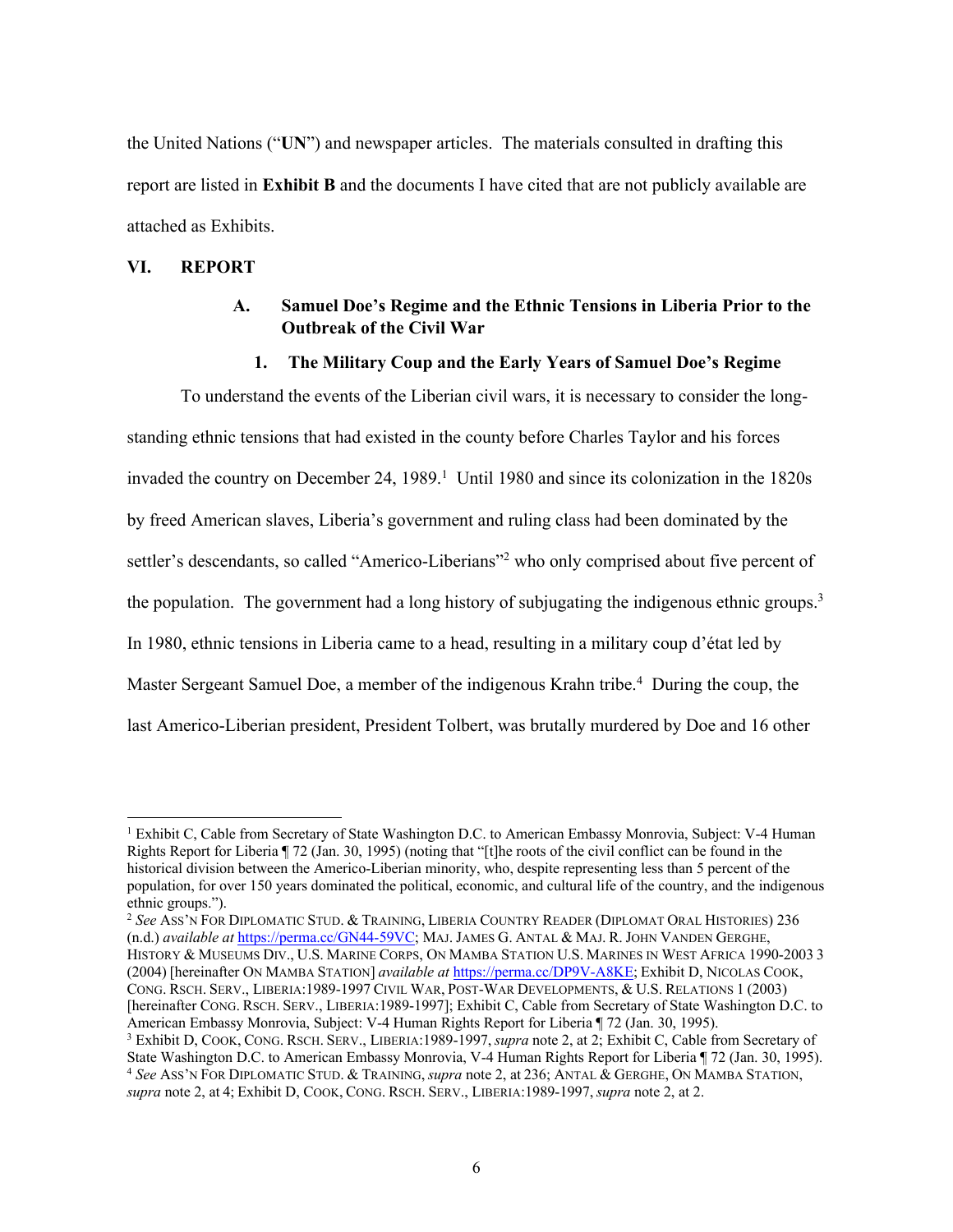noncommissioned officers. <sup>5</sup> Doe later executed the remaining members of Tolbert's government in a very public and televised display. 6

Samuel Doe led the military junta and formed a governing body called the People's Redemption Council ("**PRC**"). 7 This was the first Liberian government headed by a Liberian of indigenous ethnic descent.<sup>8</sup> Initially, the PRC received broad support because ethnic Liberians believed it would lead to socio-economic advances for indigenous Liberians sidelined by the Americo-Liberians.<sup>9</sup> The PRC had also espoused a "radical political reform agenda", which culminated in a new constitution enacted following a referendum in 1984.<sup>10</sup> However, it soon became clear that the violence exhibited during the coup in 1980 would continue to be a prominent feature of life in Liberia under Doe.<sup>11</sup> Doe's corrupt government violently repressed its political opposition and perpetrated numerous human rights violations, including arbitrary arrest and detention, military and police abuse and harassment of citizens, and tight restrictions on freedom of speech and press, association and assembly, and the right of citizens to change their government. $12$ 

<sup>5</sup> *See* ASS'N FOR DIPLOMATIC STUD. & TRAINING, *supra* note 2, at 236; ANTAL & GERGHE, ON MAMBA STATION, *supra* note 2, at 4; Exhibit D, COOK, CONG. RSCH. SERV., LIBERIA:1989-1997, *supra* note 2, at 2.

<sup>6</sup> *See* ASS'N FOR DIPLOMATIC STUD. & TRAINING, *supra* note 2, at 236; ANTAL & GERGHE, ON MAMBA STATION, *supra* note 2, at 4; Exhibit D, COOK, CONG. RSCH. SERV., LIBERIA:1989-1997, *supra* note 2, at 2.

<sup>7</sup> Exhibit D, COOK, CONG. RSCH. SERV., LIBERIA:1989-1997, *supra* note 2, at 2.

<sup>8</sup> *Id.*

<sup>9</sup> *Id.*

<sup>10</sup> *Id.* 

<sup>11</sup> *See* Exhibit E, AFRICA WATCH, NEWS FROM LIBERIA, NINE YEARS OF DOE'S RULE: AFRICA WATCH ASSESSES THE RECORD 211 (1989) ("The 1980 coup was attended by violence which in subsequent years has continued to be a prominent feature of political life in Liberia"); ASS'N FOR DIPLOMATIC STUD. & TRAINING, *supra* note 2, at 235. <sup>12</sup> *See generally* Exhibit F, U.S. DEPT. OF STATE, BUREAU OF DEMOCRACY, H.R. AND LAB., *Liberia*, *in* COUNTRY REPORTS ON HUMAN RIGHTS PRACTICES FOR 1989 (1990) [hereinafter: "DEP'T OF STATE, COUNTRY REPORT FOR LIBERIA 1989"]; *see also* Exhibit G, INS RES. INFO. CTR., DISINTEGRATION OF THE LIBERIAN NATION SINCE THE 1989 CIVIL WAR 8 (1993) (noting that the Doe regime was "characterized by harsh military rule, chaotic and spasmodic attempts by the Doe government to govern, and a very poor human rights situation"); Exhibit D, COOK, CONG. RSCH. SERV., LIBERIA:1989-1997, *supra* note 2, at 2 ("Doe's security forces coercively repressed political party rivals and journalists. . . . By 1989, Doe's government had become infamous for its economic mismanagement and venality, brutality, and ethnic bias primarily in favor of the Krahn and Mandingo ethnic groups."); Exhibit E, AFRICA WATCH, *supra* note 11, at 211-14 ("There have been many occasions where civilians have been the victims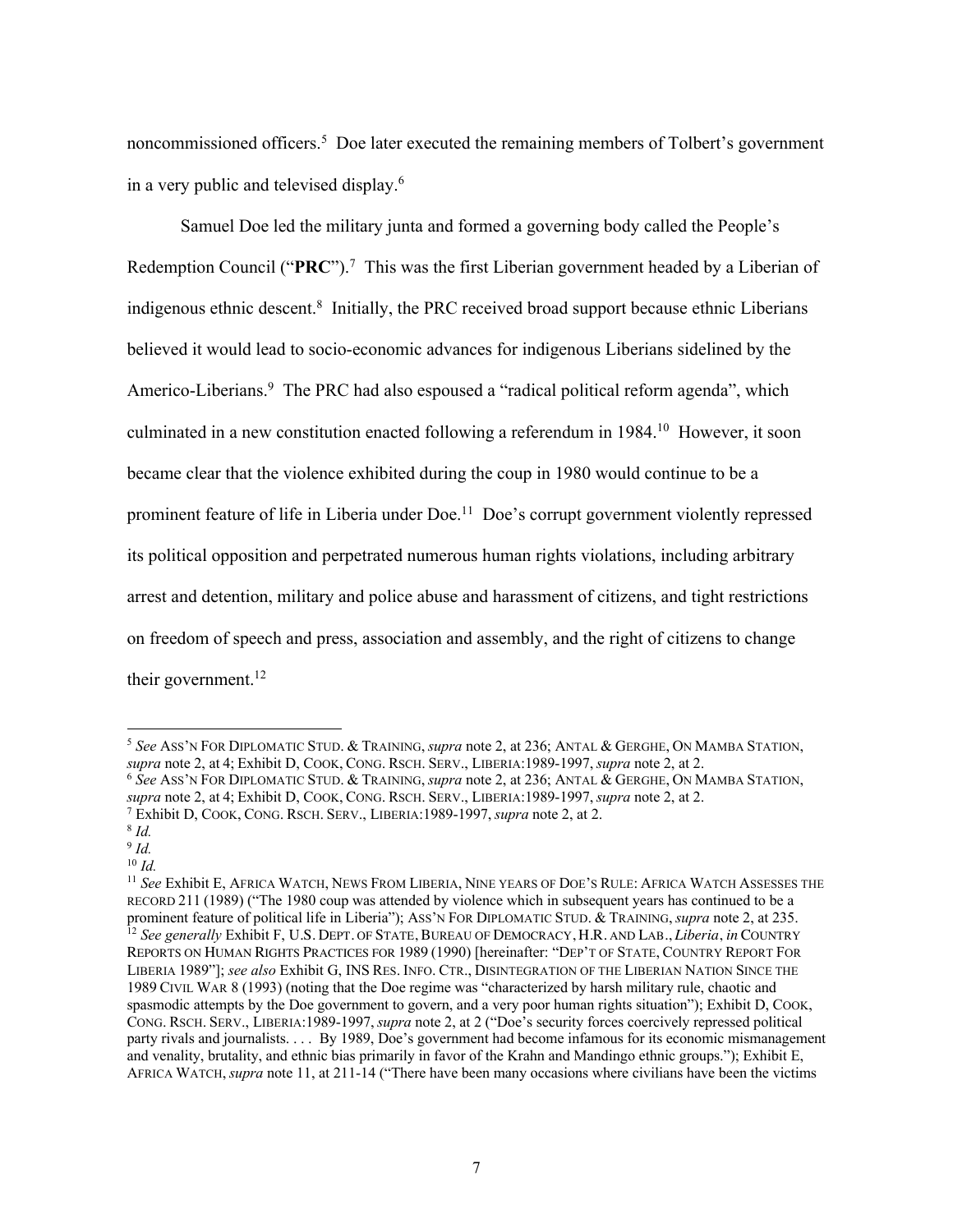In addition, Doe exacerbated ethnic divisions in Liberia by promoting Krahns and discriminating against Mano and Gios. <sup>13</sup> Doe promoted Krahns within the military and government to ensure his control over both institutions. <sup>14</sup> As the U.S. Embassy in Monrovia ("**U.S. Embassy**" or "**Embassy**") noted in 1985, under Doe, "[a] majority of top level AFL positions with real authority, and nearly all those directly related to head of state Doe's personal security, are held by members of his Krahn ethnic group."<sup>15</sup>

Doe's strongest opposition outside Monrovia came from the "politically active and better educated Nimba county<sup>"16</sup> and he responded by discriminating against Nimba's indigenous tribes, the Manos and Gios, and committing atrocities in the region.<sup>17</sup> As a result, friction emerged between Doe and the Commanding General of the AFL, Thomas Quiwonkpa, a Gio from Nimba county.<sup>18</sup> General Quiwonkpa was ousted from the AFL in October 1983 and Doe

<sup>17</sup> Exhibit I, Nmoma, *supra* note 14, at 3.

of political killings . . . [and] there are consistent reports of severe beatings of detainees and prisoners." Freedom of the press was severely limited by "imprisonment of journalists . . . arson attacks against news establishments, [and] closures of newspapers . . . Opposition parties are not permitted to function or banned altogether, and opposition leaders are jailed and tortured."); ASS'N FOR DIPLOMATIC STUD. & TRAINING, *supra* note 2, at 236 (noting that Doe's regime "stayed in power by ruthlessly eliminating any rivals and by promoting people that were loyal to Doe and suppressing anyone who wasn't.").

<sup>&</sup>lt;sup>13</sup> Exhibit C, Cable from Secretary of State Washington D.C. to American Embassy Monrovia, Subject: V-4 Human Rights Report for Liberia ¶ 73 (Jan. 30, 1995) (noting that Doe "exacerbated ethnic tensions"); Exhibit G, INS RES. INFO. CTR., *supra* note 12, at 9-10 ("Historically, there has been very little inter-ethnic strife in what is now Liberia. . . . Ethnic difference only became a serious problem with Doe's accession to power, [as a result of] his privileging of the Krahn, and his severe mistreatment of Gios and Manos.").

<sup>14</sup> *See* Exhibit G, INS RES. INFO. CTR., *supra* note 12, at 6 ("Doe staffed his government primarily with fellow members of his own ethnic group."); *see also* Exhibit I, Veronica Nmoma, *The Civil War and the Refugee Crisis in Liberia*, 17 J. OF CONFLICT STUD., no. 1, 1997 at 3 ("Krahn people were given most of the authority in the military and the most significant posts in the government." (internal citations omitted)); ASS'N FOR DIPLOMATIC STUD. & TRAINING, *supra* note 2, at 236 (Doe "basically picked his fellow tribesmen to fill important positions").

<sup>15</sup> Exhibit H, Cable from American Embassy Monrovia to Secretary of State Washington D.C., Subject: Ethnicity, Politics, and Loyalty of the Liberian Military ¶ 7 (Oct. 11, 1985); *see also* Exhibit I, Nmoma, *supra* note 14, at 3 ("Krahn people were given most of the authority in the military" (internal citations omitted)).

<sup>&</sup>lt;sup>16</sup> Exhibit J, Cable from American Embassy Monrovia to Secretary of State Washington D.C., Liberian Unrest Assessment ¶ 6 (Feb. 22, 1985); *see also id.* ¶ 2 (noting that there was "mounting disdain for Head of State Doe, particularly among the politically active minority of the population").

<sup>&</sup>lt;sup>18</sup> Exhibit H, Cable from American Embassy Monrovia to Secretary of State Washington D.C., Subject: Ethnicity, Politics, and Loyalty of the Liberian Military ¶ 13 (Oct. 11, 1985). This document incorrectly notes that General Quiwonkpa was a Mano, he was a Gio. *See* Exhibit L, HUMAN RIGHTS WATCH, WAGING WAR TO KEEP THE PEACE: THE ECOMOG INTERVENTION AND HUMAN RIGHTS 6 (1993).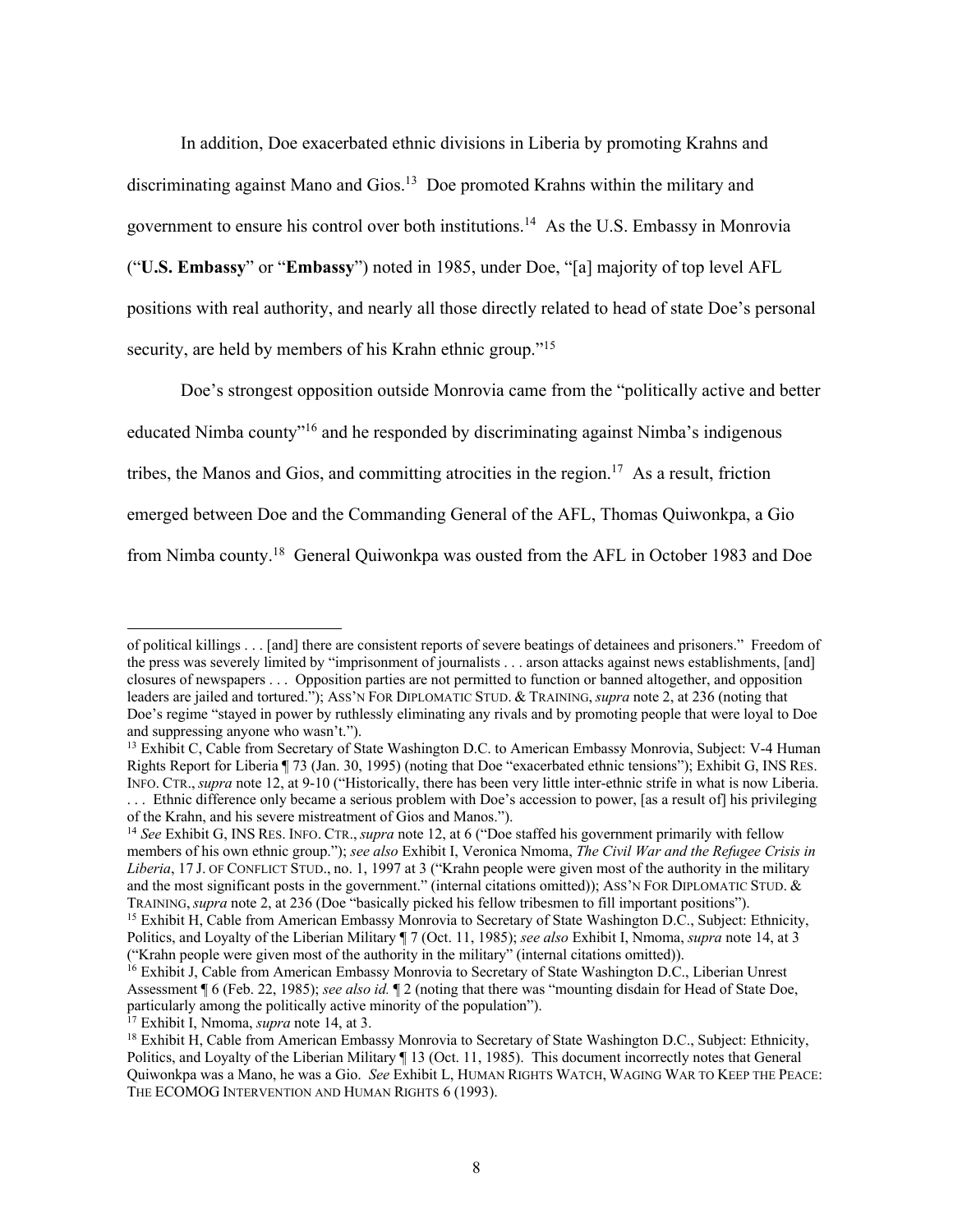then proceeded to try both soldiers and civilians from Nimba for treason.<sup>19</sup> In February 1985, Doe ordered the transfer of all Mano and Gio troops in the AFL away from Nimba County, which caused bitterness toward Doe among the people of Nimba and affected military commanders, regardless of their ethnic background. <sup>20</sup> These events led the U.S. Embassy to conclude in October 1985 that "[t]he simmering conflict between Krahn and Gio/Mano elements of the AFL remains a potential flashpoint that merits continued observation."<sup>21</sup>

Liberians saw that their government was dominated by and appeared to favor Krahns, which led to ethnic tensions and resentment directed at the Krahns by other 16 indigenous groups in Liberia, with the exception of the Mandingos who were seen as allied with the Krahns.<sup>22</sup> As early as 1985, the U.S. Embassy in Monrovia assessed that this had the potential to lead to organized violence within the military.<sup>23</sup> The Embassy believed these tensions had not yet boiled over because "favoritism has been kept within tolerable limits";<sup>24</sup> although Krahns, which constituted only approximately five percent of the population, controlled the upper echelons of

<sup>22</sup> *See* Exhibit C, Cable from Secretary of State Washington D.C. to American Embassy Monrovia, Subject: V-4 Human Rights Report for Liberia ¶ 73 (January 30, 1995) ("resentment grew over domination of government by Doe's ethnic group, the Krahns"); Exhibit K, U.S. DEPT. OF STATE, BUREAU OF DEMOCRACY, H.R. AND LAB., *Liberia*, *in* COUNTRY REPORTS ON HUMAN RIGHTS PRACTICES FOR 1990 200 (1991) [Hereinafter: "DEP'T OF STATE, LIBERIA COUNTRY REPORT FOR 1990"] ("During the Doe regime, the perception of domination by, and government favoritism toward, Krahns grew and gave rise to ethnic tensions that had been either nonexistent or at least dormant."); Exhibit H, Cable from American Embassy Monrovia to Secretary of State Washington D.C., Subject: Ethnicity, Politics, and Loyalty of the Liberian Military ¶ 2 (Oct. 11, 1985) ("To the extent that ethnic friction exists, it is directed mainly against Doe's Krahn tribe. Krahns are perceived to have gotten a disproportionate share of the benefits accruing to Liberian soldiers following the coup.").

<sup>&</sup>lt;sup>19</sup> Exhibit H, Cable from American Embassy Monrovia to Secretary of State Washington D.C., Subject: Ethnicity, Politics, and Loyalty of the Liberian Military ¶ 13 (Oct. 11, 1985).

<sup>&</sup>lt;sup>20</sup> *Id.*; Exhibit J, Cable from American Embassy Monrovia to Secretary of State Washington D.C., Subject: Liberian Unrest Assessment ¶ 6 (Feb. 22, 1985).

<sup>&</sup>lt;sup>21</sup> Exhibit H, Cable from American Embassy Monrovia to Secretary of State Washington D.C., Subject: Ethnicity, Politics, and Loyalty of the Liberian Military ¶ 14 (Oct. 11, 1985).

<sup>&</sup>lt;sup>23</sup> Exhibit J, Cable from American Embassy Monrovia to Secretary of State Washington D.C., Subject: Liberian Unrest Assessment ¶ 8 (Feb. 22, 1985) (recognizing that the source of the "potential for organized violence" within the military was "ethnic tension, particularly resentment of the perceived advantages afforded Krahns").

<sup>&</sup>lt;sup>24</sup> Exhibit H, Cable from American Embassy Monrovia to Secretary of State Washington D.C., Ethnicity, Politics, and Loyalty of the Liberian Military ¶ 2 (Oct. 11, 1985).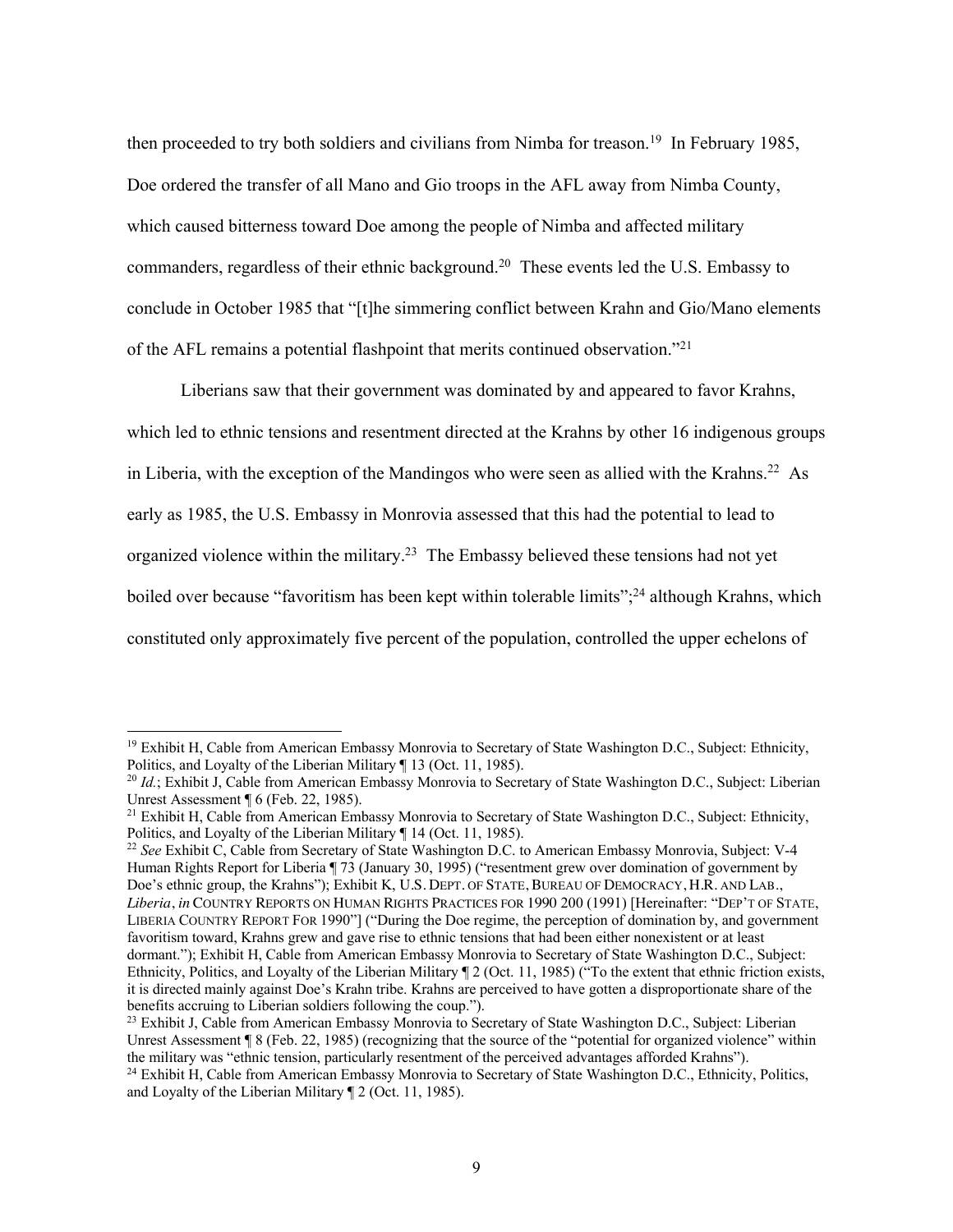the AFL, in first five years of Doe's regime the majority of enlisted soldiers and some of the military's leadership still came from other ethnic groups.<sup>25</sup>

# **2. The 1985 Election, the Subsequent Attempted Coup, and its Consequences**

Doe and the PRC "ruled by decree" until 1984, when a new constitution was enacted leading to presidential elections in October 1985.<sup>26</sup> Doe won the October 1985 election, but his victory was widely believed to be the result of election fraud.<sup>27</sup> In response, and reflecting the rising ethnic tensions in the country, General Quiwonkpa, attempted to oust Samuel Doe in a coup d'état on November 12, 1985.<sup>28</sup> Quiwonkpa almost succeeded but was captured and killed.<sup>29</sup>

Doe responded by targeting Quiwonkpa's tribesmen, the Gios, and the closely related

Manos with violent reprisals for the attempted coup d'état, further exacerbating ethnic

divisions.<sup>30</sup> Thousands of civilians were killed, especially in Nimba county, and hundreds of

Mano and Gio soldiers were executed.<sup>31</sup> As one former U.S. Ambassador to Liberia noted, these

STATION, *supra* note 2, at 4; Exhibit G, INS RES. INFO. CTR., *supra* note 12, at 7.

<sup>&</sup>lt;sup>25</sup> *Id.*  $\llbracket$  2; *see also id.*  $\llbracket$  7 (noting "a majority of top level AFL positions with real authority, and nearly all those directly related to Head of State Doe's personal security are held by members of his Krahn ethnic group (which comprises about 5 pct of the country's population)").

<sup>26</sup> Exhibit D, COOK, CONG. RSCH. SERV., LIBERIA:1989-1997, *supra* note 2, at 2.

<sup>27</sup> *See* ASS'N FOR DIPLOMATIC STUD. & TRAINING, *supra* note 2, at 236; Exhibit D, COOK, CONG. RSCH. SERV., LIBERIA:1989-1997, *supra* note 2, at 2; ANTAL & GERGHE, ON MAMBA STATION, *supra* note 2, at 4; Exhibit G, INS RES. INFO. CTR., *supra* note 12, at 7; Exhibit L, HUMAN RIGHTS WATCH, *supra* note 18, at 6.

<sup>28</sup> ANTAL & GERGHE, ON MAMBA STATION, *supra* note 2, at 4; Exhibit G, INS RES. INFO. CTR., *supra* note 12, at 7. <sup>29</sup> *See* ASS'N FOR DIPLOMATIC STUD. & TRAINING, *supra* note 2, at 180, 213; ANTAL & GERGHE, ON MAMBA

<sup>30</sup> *See* Exhibit G, INS RES. INFO. CTR., *supra* note 12, at 7-8; Exhibit L, HUMAN RIGHTS WATCH, *supra* note 18, at 6; Exhibit D, COOK, CONG. RSCH. SERV., LIBERIA:1989-1997, *supra* note 2, at 2; ANTAL & GERGHE, ON MAMBA STATION, *supra* note 2, at 4 (describing the attempted coup and the reprisals in which "[a]pproximately 3,000 were killed especially in Quiwonkpa's own Nimba County"); Exhibit I, Nmoma, *supra* note 14, at 3; Doc. Exhibit E, AFRICA WATCH, *supra* note 11, at 211.

<sup>31</sup> ANTAL & GERGHE, ON MAMBA STATION, *supra* note 2, at 4; Exhibit G, INS RES. INFO. CTR., *supra* note 12, at 7-8 (1993) (noting that "massive reprisals were conducted against the Gios (and the closely related Manos), most of whom live in Nimba County (although there were mass killings in Monrovia as well). Estimates of the numbers killed range from 400 to 2,000."); Exhibit I, Nmoma, *supra* note 14, at 3 ("Doe's ethnic hatred led his army to engage in bloody reprisals, torturing and killing about 2,000 Gio and Mano civilians . . . . Hundreds of soldiers from those two ethnic groups were also executed.")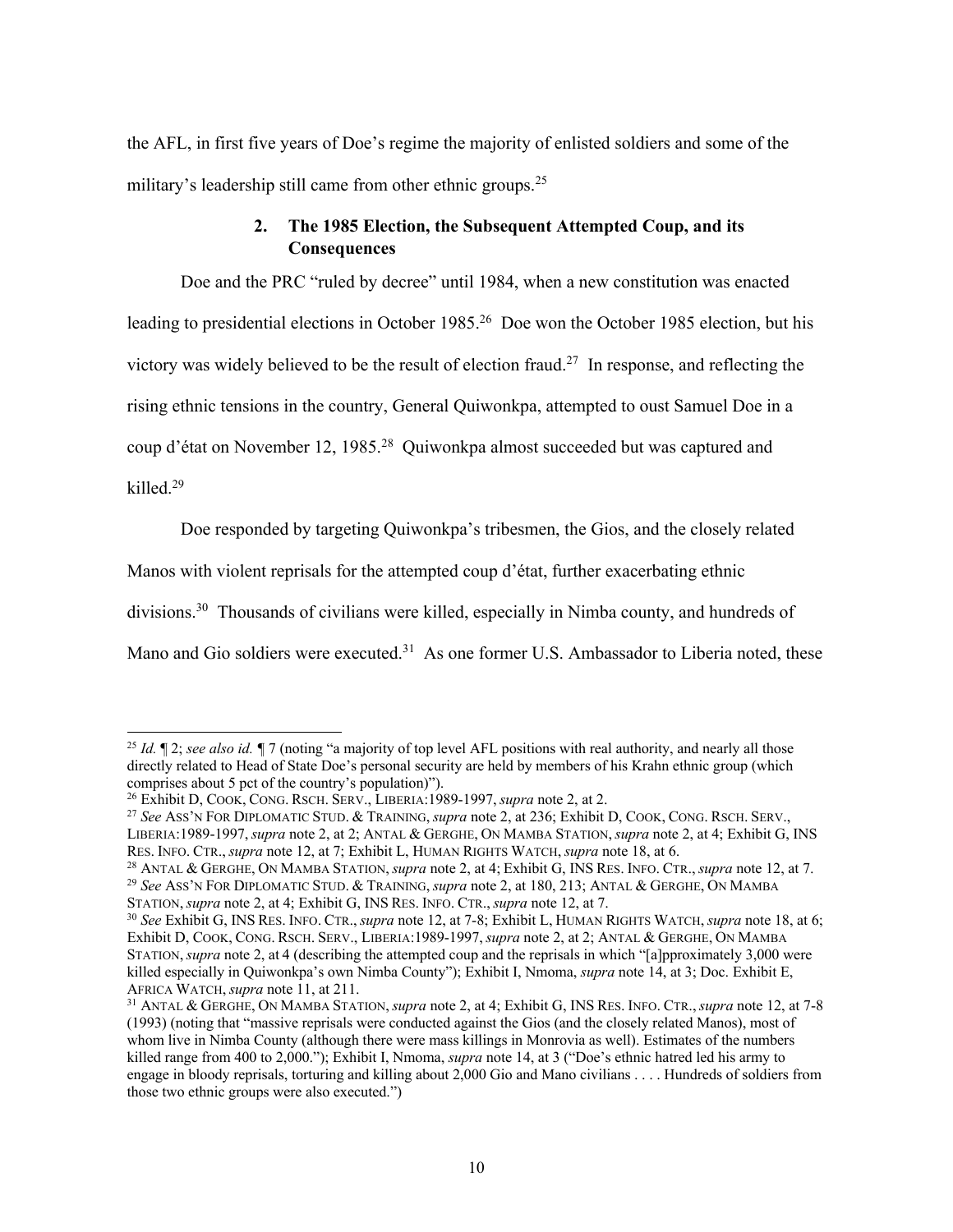reprisals "extend[ed] Liberian resentment against Doe well beyond the Americo-Liberians, whom Doe had turned out of power in 1980 to members of ethnic groups which were victims of this slaughter, as well as opponents who lost the 1985 election."<sup>32</sup>

Doe's government became "infamous for its economic mismanagement and venality, brutality, and ethnic bias, primarily in favor of Krahn and Mandingo ethnic groups. His administration . . . embittered Liberians from outside his ethnic support base, causing widespread opposition to his rule."<sup>33</sup> By 1989, Doe's regime had divided Liberian society along ethnic lines as never before and set the stage for the country's ethnic conflict and civil war, which would last for the better part of the next fourteen years.<sup>34</sup>

# **B. The Key Events of the First Liberian Civil War (1989 –1997) 1. Charles Taylor's Invasion and the Battle for Nimba**

On December 24, 1989, a small group of insurgents from the National Patriotic Front of Liberia ("**NPFL**"), led by Charles Taylor, an Americo-Liberian, crossed the border into Nimba county from Côte D'Ivoire and attacked government targets. <sup>35</sup> Taylor's stated aim was the overthrowing of Doe's corrupt, discriminatory, and brutal dictatorship.<sup>36</sup> For the first six months of the civil war the U.S. Embassy compiled a chronology of the events of the conflict, which was shared with Washington D.C. and other U.S. Embassies in West Africa.<sup>37</sup> A copy of the cable

<sup>35</sup> *See* Exhibit D, COOK, CONG. RSCH. SERV., LIBERIA:1989-1997, *supra* note 2, at 3; ANTAL & GERGHE, ON MAMBA STATION, *supra* note 2, at 5; Exhibit K, DEP'T OF STATE, LIBERIA COUNTRY REPORT FOR 1990, *supra* note 22, at 192; Exhibit F, DEP'T OF STATE, COUNTRY REPORT FOR LIBERIA 1989, *supra* note 12, at 182.

<sup>32</sup> ASS'N FOR DIPLOMATIC STUD. & TRAINING, *supra* note 2, at 213 (interview with James K. Bishop Jr. Ambassador to Liberia from 1987 to 1990).

<sup>33</sup> Exhibit D, COOK, CONG. RSCH. SERV., LIBERIA:1989-1997, *supra* note 2, at 2.

<sup>34</sup> Exhibit I, Nmoma, *supra* note 14, at 3 (1997); Exhibit L, HUMAN RIGHTS WATCH, *supra* note 18, at 6.

<sup>36</sup> *See, e.g.,* Exhibit I, Nmoma, *supra* note 14, at 3 ("Taylor's objective was to overthrow the . . . corrupt and dictatorial rule of Doe.").

<sup>&</sup>lt;sup>37</sup> Exhibit M, Cable from American Embassy Monrovia to Secretary of State Washington D.C., Subject: Liberian Civil War Chronology (June 29, 1990).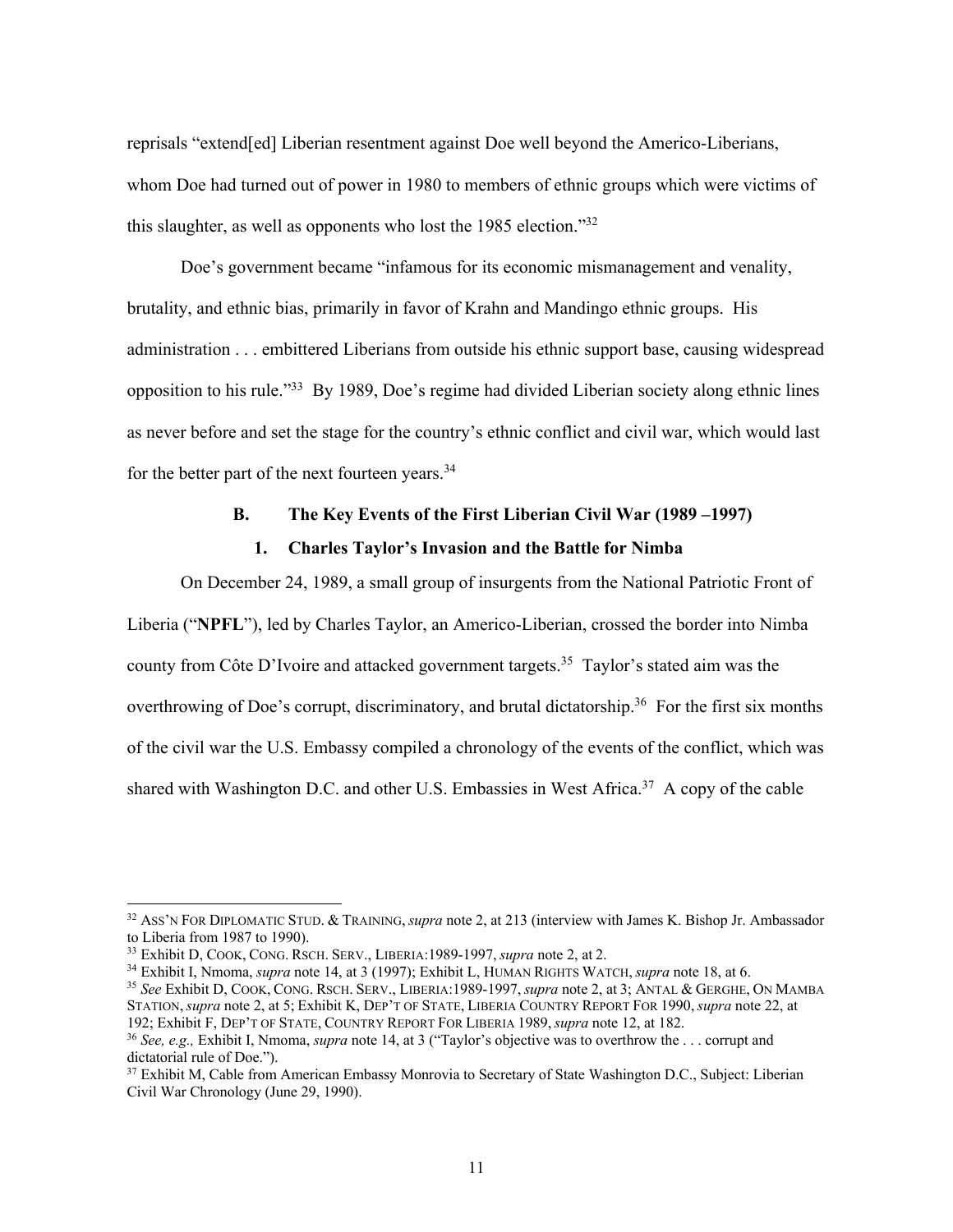sending a cumulative chronology of the events of the Liberian civil war from the NPFL's incursion to June 29, 1990 is attached to this report as **Exhibit M**.

Doe responded by sending the First Infantry Battalion and troops from the Special Anti-Terrorist Unit ("**SATU**") of the AFL to conduct a ruthless counterinsurgency campaign in Nimba.<sup>38</sup> They primarily targeted Mano and Gio civilians, the indigenous inhabitants of the county, "because of their perceived support for the rebels," as the U.S. State Department reported to Congress in 1991.<sup>39</sup> The AFL's tactics in Nimba were "brutal  $\ldots$  indiscriminately killing unarmed civilians, raping women, burning villages, and looting.<sup> $40$ </sup> By January 6, 1990, more than ten thousand refugees had fled to the Ivory Coast.<sup>41</sup>

This cemented the ethnic tensions in Liberia and foreshadowed the nature of the conflict

to come. As the State Department reported to Congress, the fighting "was almost entirely a

<sup>&</sup>lt;sup>38</sup> Exhibit N, Africa Watch, Liberia: Flight from Terror, Testimony of Abuses in Nimba County 4 (1990); *see also* ANTAL & GERGHE, ON MAMBA STATION, *supra* note 2, at 5.

<sup>39</sup> Exhibit K, DEP'T OF STATE, LIBERIA COUNTRY REPORT FOR 1990, *supra* note 22, at 192; *see also* Exhibit F, DEP'T OF STATE, COUNTRY REPORT FOR LIBERIA 1989, *supra* note 12, at 182 (noting that "an unknown number of [innocent civilians] were killed" buy the AFL in responding to the NPFL insurgency); Exhibit N, AFRICA WATCH, *supra* note 38, at 1 (noting that "[m]any of the victims of the army abuses were of the Gio and Mano ethnic groups, who traditionally inhabit Nimba County.").

<sup>40</sup> Exhibit N, AFRICA WATCH, *supra* note 38, at 1; *see also id.*, at 4-7 (detailing ethnic targeting, killing of civilians, and other human rights abuses reported by refugees who had fled to Guinea and the Ivory Coast); *see also* Exhibit M, Cable from American Embassy Monrovia to Secretary of State Washington D.C., Subject: Liberian Civil War Chronology, Section II p. 2 (June 29, 1990) (detailing killing of civilians); ASS'N FOR DIPLOMATIC STUD. & TRAINING, *supra* note 2, at 199-200 (after Taylor's invasion "the military spread out into the region. They started by destroying villages and fragging people out and shooting them. The victims were from the Mano and Gio group ... ."); *see also id.*, at 223-24 (Ambassador Bishop recalling that he "recommended to Washington that [they] not supply Mr. Doe with military equipment" because of his brutal response to Taylor's incursion); ANTAL & GERGHE, ON MAMBA STATION, *supra* note 2, at 5 (detailing reprisals in December 1989 against Gio and Mano tribesmen by the AFL noting that the AFL "alienated the population with indiscriminate murder, rape and pillage" and that "Doe urged Krahn chiefs to 'get their cutlasses and single barrel guns and get into the bush and pursue the rebels' prompting further atrocities. Loyalist troops arrested 150 Gio soldiers suspected of treason."); Exhibit I, Nmoma, *supra* note 14, at 3 ("Doe responded by mainly torturing, arresting and killing Gio and Mano civilians (the groups comprising most of Taylor's guerilla support)"); Exhibit L, HUMAN RIGHTS WATCH, *supra* note 18, at 6 ("The AFL responded with a ruthless counterinsurgency campaign, indiscriminately killing civilians, burning villages, raping women, and looting").

<sup>41</sup> ANTAL & GERGHE, ON MAMBA STATION, *supra* note 2, at 5.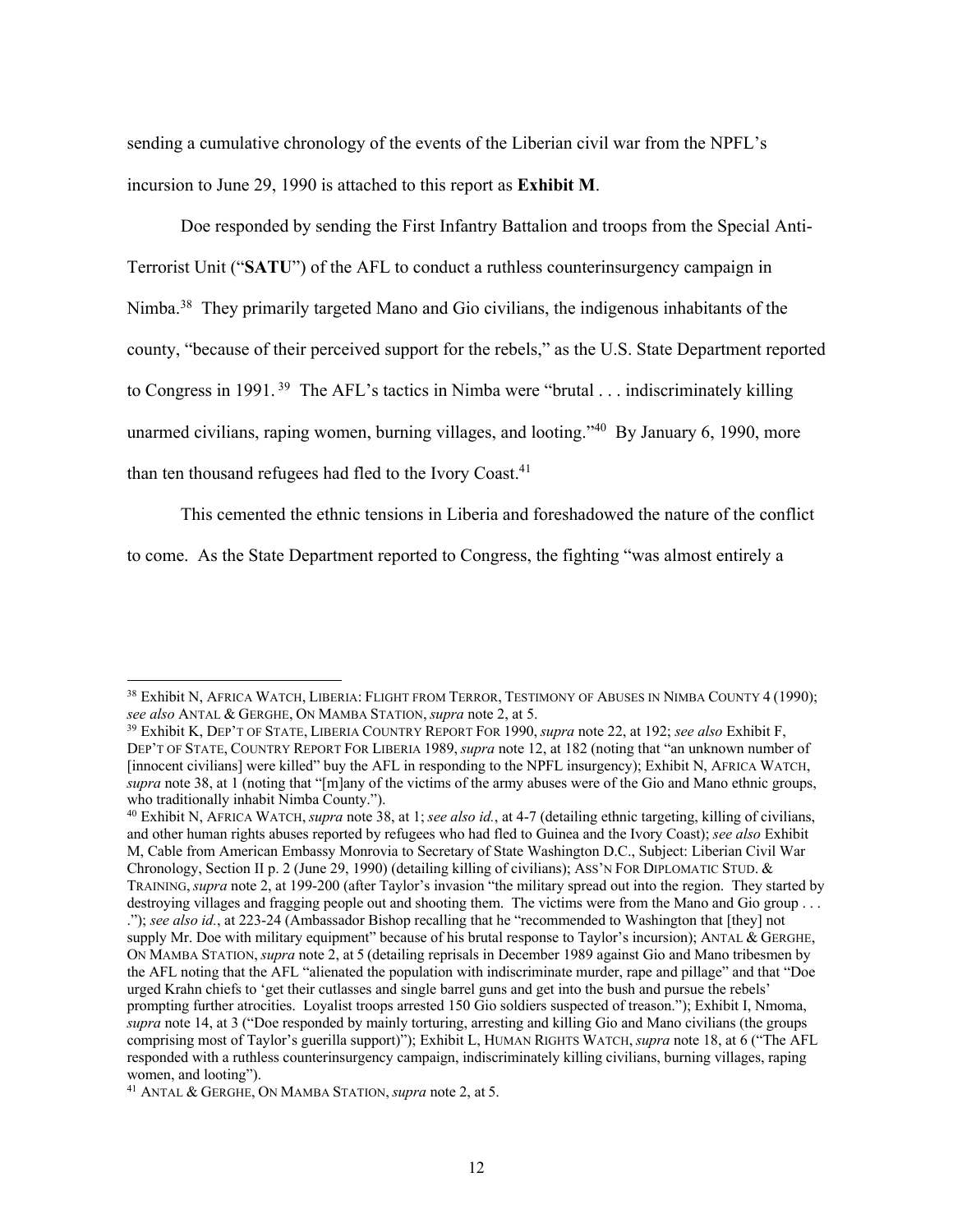tribally based affair. The Krahn-dominated AFL was intent on suppressing the Gio and Mano tribes, which in turn saw their chance at revenge on the Krahn and Mandingo.<sup> $42$ </sup>

From January to March 1990, rebel and government forces fought throughout Nimba county. <sup>43</sup> In January and February, the AFL and NPFL fought over border posts and in towns near the border with the Ivory Coast and Guinea.<sup>44</sup> A map of Liberia is attached to this Report as **Exhibit P**. On March 7, the U.S. Congress passed House Resolution 354, condemning atrocities committed by the parties to the conflict and barring U.S. troops and military advisors from accompanying Liberian troops to the front in Nimba.<sup>45</sup> A U.S. missionary and his wife were caught in crossfire in Nimba on March 24. <sup>46</sup> Meanwhile, in Monrovia, AFL troops harassed U.S. Embassy employees.<sup>47</sup> By March 29, the rebels held many of the border towns, including Tapeta,<sup>48</sup> which gave the NPFL control of the coastal road and essentially split the country in half.<sup>49</sup> During this time, former army captain and ethnic Gio, Prince Yormie Johnson broke away from the NPFL, with about 500 men, to form the Independent National Patriotic Front of

<sup>42</sup> Exhibit K, DEP'T OF STATE, LIBERIA COUNTRY REPORT FOR 1990, *supra* note 22, at 200 (1990); *see also* Exhibit O, NAT'L MEM'L INST. FOR THE PREVENTION OF TERRORISM IN OKLA. CITY, PATTERNS OF GLOBAL TERRORISM: 1990 3 (1990) ("The battlelines were also drawn between ethnic groups, as members of rival groups sought out and massacred each other.").

<sup>43</sup> *See* Exhibit M, Cable from American Embassy Monrovia to Secretary of State Washington D.C., Subject: Liberian Civil War Chronology, Section I, p. 3 to Section VI, p. 2 (June 29, 1990). <sup>44</sup> *See id.* 

<sup>45</sup> H.R. Res. 354, 101st Cong. (1990) *available at* https://perma.cc/C4M6-Q7RF.

<sup>46</sup> *See* ANTAL & GERGHE, ON MAMBA STATION, *supra* note 2, at 5; Exhibit M, Cable from American Embassy Monrovia to Secretary of State Washington D.C., Subject: Liberian Civil War Chronology, Section V p. 3 (June 29, 1990); ASS'N FOR DIPLOMATIC STUD. & TRAINING, *supra* note 2, at 241.

<sup>47</sup> *See* ANTAL & GERGHE, ON MAMBA STATION, *supra* note 2, at 5; Exhibit M, Cable from American Embassy Monrovia to Secretary of State Washington D.C., Subject: Liberian Civil War Chronology, Section V p. 3 (June 29, 1990).

 $48$  Tapeta can also be spelled Tappita, as it is in many U.S. government documents.

<sup>49</sup> *See* Exhibit M, Cable from American Embassy Monrovia to Secretary of State Washington D.C., Subject: Liberian Civil War Chronology, Section I, p. 3 to Section VI, p. 2 (June 29, 1990); ANTAL & GERGHE, ON MAMBA STATION, *supra* note 2, at 5.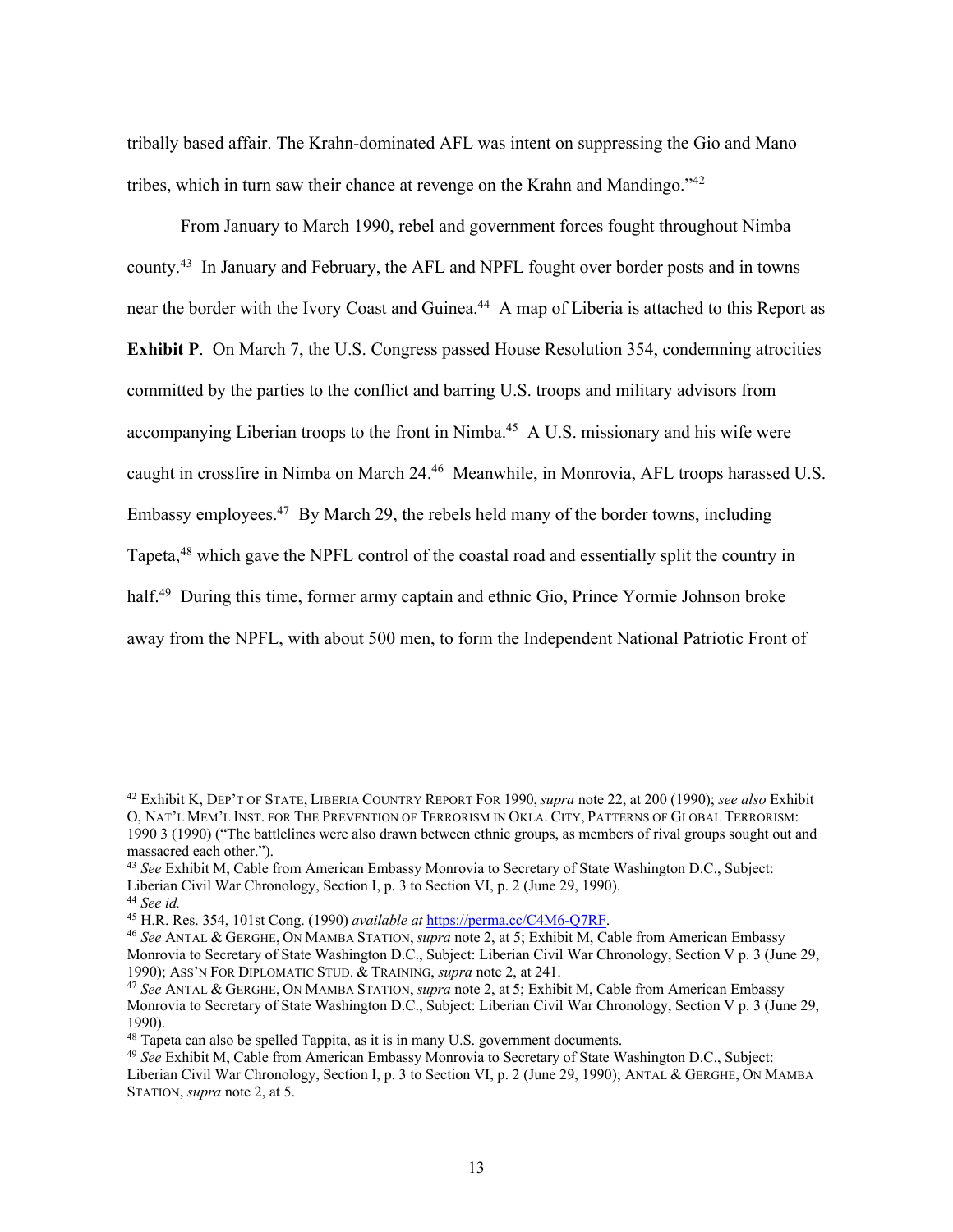Liberia ("INPFL").<sup>50</sup> Johnson had wanted to establish a military government in Liberia,<sup>51</sup> and, as I recall, Taylor saw Johnson as a threat to his power and had tried to kill Johnson, which led him to split off on his own.<sup>52</sup>

From April to early May 1990, the INPFL and NPFL consolidated their control of Nimba and pushed the AFL into other counties advancing into Grand Bassa and Rivercess.<sup>53</sup> In early May, I met with the chairman of the National Democratic Party of Liberia in Monrovia where I advised him that the situation in Nimba could still be solved politically, but not militarily. Through May and June, the insurgency forces continued to spread throughout Liberia and towns closer to Monrovia, including Owensgrove, Careysburg, Buchanan, Harbel, the Firestone Plantation, Gbarnaga, and Kakata, and U.S. installations like the Voice of America transmitter site continued to fall to the rebels.<sup>54</sup> By late May, the INPFL and NPFL controlled most of the

<sup>50</sup> *See* Exhibit Q, Cable from American Embassy Freetown to Secretary of State Washington D.C., Subject: Rebel Commander on Tactics and Battles ¶ 16 (June 14, 1990); ANTAL & GERGHE, ON MAMBA STATION, *supra* note 2, at 9; Exhibit I, Nmoma, *supra* note 14, at 4.

<sup>51</sup> *See* Exhibit Q, Cable from American Embassy Freetown to Secretary of State Washington D.C., Subject: Rebel Commander on Tactics and Battles ¶16 (June 14, 1990)

<sup>52</sup> *See* ASS'N FOR DIPLOMATIC STUD. & TRAINING, *supra* note 2, at 241.

<sup>53</sup> *See* Exhibit M, Cable from American Embassy Monrovia to Secretary of State Washington D.C., Subject: Liberian Civil War Chronology, Section VI, p. 3 to Section X, p. 2 (June 29, 1990); ANTAL & GERGHE, ON MAMBA STATION, *supra* note 2, at 6-9, 18-20.

<sup>54</sup> *See* Exhibit M, Cable from American Embassy Monrovia, to Secretary of State Washington D.C., Subject: Liberian Civil War Chronology, Section X, p. 1 to Section, XII, p. 1 (June 29, 1990); Exhibit S, Cable from American Embassy Monrovia to Secretary of State Washington D.C., Subject: WGLI02: Situation Report as of 1800 ¶¶ 9-13 (June 4, 1990) (reporting that a small rebel force is located at Firestone, that rebels have taken the area beyond the VOA Transmitter site in Bensonville/Careysburg toward the St. Paul River, and that Bong mines has seen both rebel and AFL forces moving through the area); Exhibit T [Doc. 1474], Cable from American Embassy Monrovia to Secretary of State Washington D.C., Subject: TFLI01: Situation Report as of 1800 ¶ 1 (June 5, 1990) (reporting that "[r]ebels have moved into Firestone plantation . . . control the checkpoint to Owensgrove, and reportedly maintain firm control of Kakata"); Exhibit LL, Cable from American Embassy Monrovia to Secretary of State Washington D.C., Subject: TFLI01: Situation Report as of 1830 ¶¶ 1-5, 8 (June 20, 1990) (reporting fighting in Careysburg, and that the NPFL controls Rivercress County); Exhibit U, Cable from American Embassy Monrovia, to Secretary of State Washington D.C., Subject: TFLI01: Situation Report as of 18 ¶¶ 1-5 (June 21, 1990) (reporting that the NPFL is control of Careysburg, but the AFL holds RIA and Harbel); Exhibit V, Cable from American Embassy Monrovia to Secretary of State Washington D.C., TFLI01: Situation Report as of 1730 ¶ 1-4 (June 22, 1990) (reporting that the NPFL is in Careysburg, but the AFL holds the Careysburg checkpoint); *see also*  ANTAL & GERGHE, ON MAMBA STATION, *supra* note 2, at 6-9, 18-20 (2004); Exhibit R, DIR. OF CENT. INTEL., NAT'L INTEL. DAILY 8 (June 29, 1990).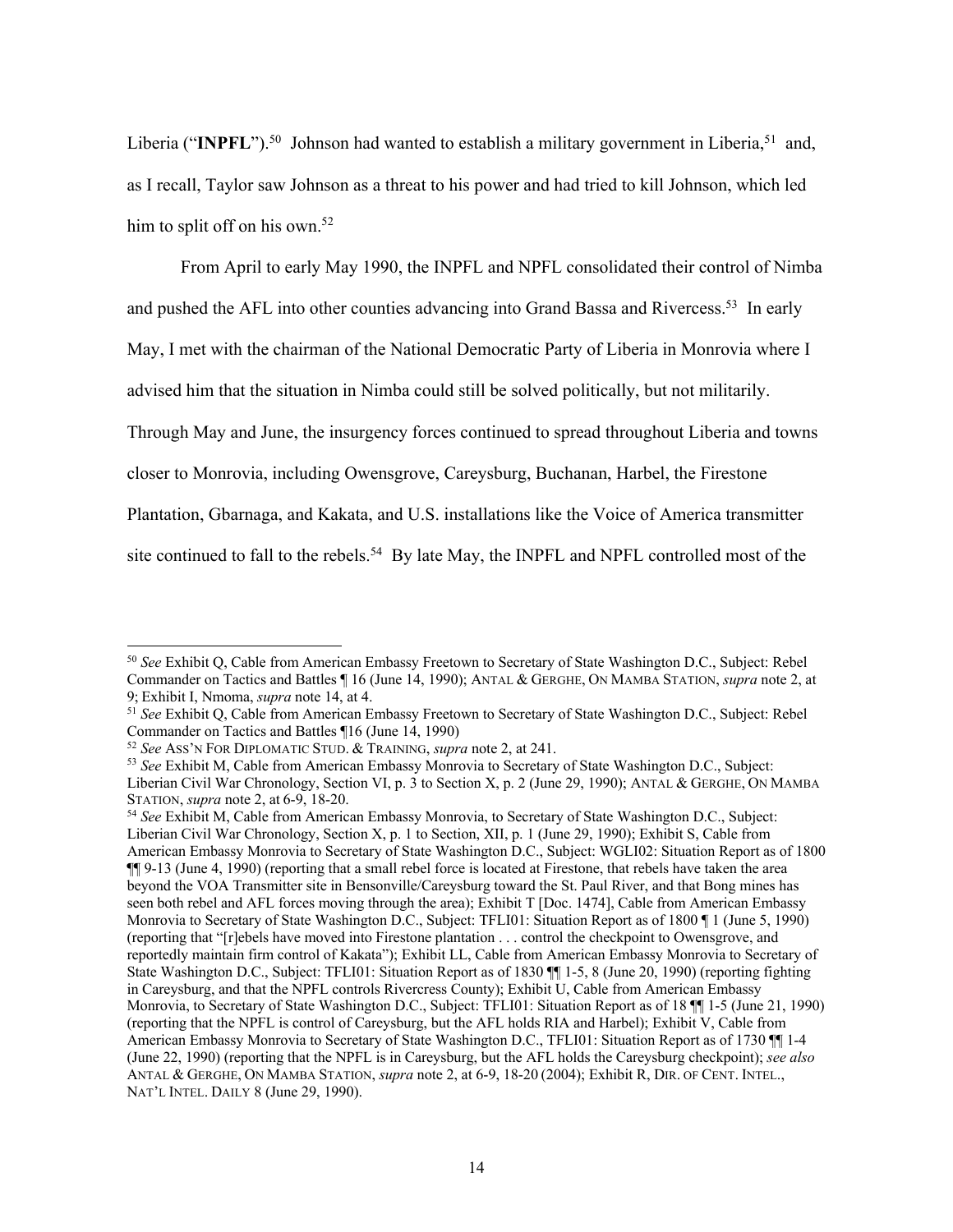country and had reached within 20 miles of the capital, but Monrovia remained under the AFL's control. 55

In June 1990, the U.S. Embassy began mandatory evacuations for American embassy personnel after initially having significantly reduced the official community from 600 Americans over the preceding weeks. Of the other Americans who had been living in Liberia only about 1,450 Americans remained in the country by then, down from over ten thousand at the beginning of the year.<sup>56</sup> On June 7, the NPFL took the international airport, Robertsfield, forcing many foreigners to begin evacuating from the smaller airfield in Monrovia's suburbs, Spriggs-Payne Airfield, which remained under AFL control. <sup>57</sup> At this time, several members of Doe's cabinet fled Liberia but President Doe stayed, maintaining that he could regain control of Liberia.<sup>58</sup>

## **2. The Insurgency Reaches Monrovia**

In July 1990, the rebels attacked Monrovia. At that time, a number of U.S. installations were spread out throughout the city and nearby.<sup>59</sup> A map of Monrovia is attached to this Report as **Exhibit X**. The main U.S. Embassy compound was located on the peninsula, Mamba Point,

<sup>57</sup> *Id.*

<sup>55</sup> ASS'N FOR DIPLOMATIC STUD. & TRAINING, *supra* note 2, at 238 ("By sometime in May the city was surrounded and totally cut off and the only part of Liberia that Doe still controlled was the capital, Monrovia, and not much of that."); Exhibit K, DEP'T OF STATE, LIBERIA COUNTRY REPORT FOR 1990, *supra* note 22, at 192 (1990) ("[A]lthough NPFL forces reached the suburbs of Monrovia in early June, they were unable to defeat the AFL."); ANTAL  $\&$ GERGHE, ON MAMBA STATION, *supra* note 2, at 18 (At the beginning of June 1990, Monrovia "appeared deceptively calm." All of the fighting between the AFL, NPFL, and INPFL "had taken place in the countryside."); *see also*  Exhibit S, Cable from American Embassy Monrovia to Secretary of State Washington D.C., Subject: WGLI02: Situation Report as of 1800  $\parallel$  21-22 (June 4, 1990) (reporting that Robertsfield International Airport and Spriggs-Payne Airport near central Monrovia remain open and in AFL control); Exhibit T, Cable from American Embassy Monrovia to Secretary of State Washington D.C., Subject: TFLI01: Situation Report as of 1800 ¶ 1 (June 5, 1990) (reporting that AFL controls Robertsfield International Airport); Exhibit U, Cable from American Embassy Monrovia, to Secretary of State Washington D.C., Subject: TFLI01: Situation Report as of 1800 \ [[ 5-6 (June 21, 1990) (reporting that the AFL holds RIA and Harbel and "it is not clear whether the rebels are intent on advancing on further towards Monrovia at this time."); Exhibit V, Cable from American Embassy Monrovia to Secretary of State Washington D.C., Subject: TFLI01: Situation Report as of 1730 ¶ 4 (June 22, 1990) (claims that NPFL were as far as Omega Station were "exaggerated").

<sup>56</sup> ANTAL & GERGHE, ON MAMBA STATION, *supra* note 2, at 18.

<sup>58</sup> *Id.* at 17 (2004); *see also* Exhibit W, Mark Huband, *Rebels at door of Monrovia as Peace Negotiators Haggle,*  THE GUARDIAN (June 14, 1990) (noting that "All but five of the government's top ministers have fled the country"). <sup>59</sup> *See* ANTAL & GERGHE, ON MAMBA STATION, *supra* note 2, at 10.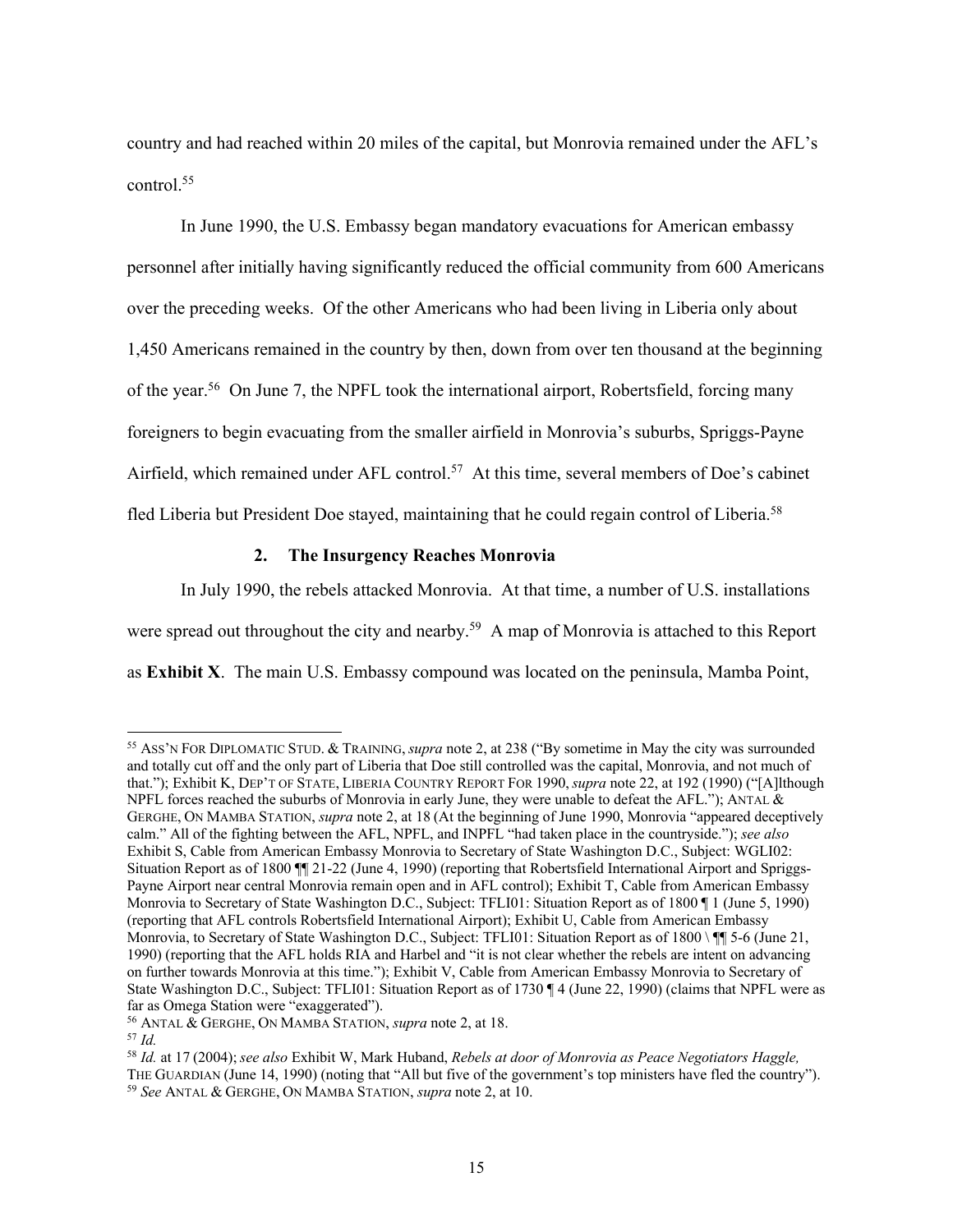at the western edge of Monrovia. Bushrod Island and the Freeport of Monrovia were northwest of the Embassy across the Mesurado River. The Embassy had a warehouse on Bushrod Island. The Greystone compound, which housed U.S. Embassy personnel, was one block east of the Embassy. Further east of the Embassy was the main business district, where the U.S. Information Agency library, the central market, and the AFL's Barclay Training Center ("**BTC**")—the AFL barracks in Monrovia—were located. Near the BTC the Embassy's Marine Security Guard detachment lived at Marine House on United Nations Drive, and a U.S. Government Services Organization Warehouse was within a block of the BTC. Southeast of the BTC were the Executive Mansion and the Capitol, from there Tubman Boulevard went eastward toward Sinkor, the neighborhood where St. Peter's Lutheran Church was located, to the Spriggs-Payne Airfield, Congo Town, and on to Paynesville. The United States Agency for International Development ("**USAID**") Headquarters and guest house, Peace Corps office and training center, and additional housing for embassy staff members and other U.S. citizens were located in Sinkor and Congo Town.

The INPFL approached Monrovia from the north while Charles Taylor's NPFL forces moved in from the east. The Embassy and Marines reported on the positions of the parties to the conflict as they skirmished in the suburbs of Monrovia. The CIA included maps showing troop movements in its National Intelligence Daily briefings.<sup>60</sup> Reviewing reports from July and early August 1990, it is clear that throughout the battle for Monrovia the area surrounding the Executive Mansion and Sinkor remained in AFL control.

<sup>60</sup> *See* Exhibit Y, DIR. OF CENT. INTEL., NAT'L INTEL. DAILY 2 (July 21, 1990); Exhibit Z, DIR. OF CENT. INTEL., NAT'L INTEL. DAILY 5 (July 24, 1990); Exhibit AA, DIR. OF CENT. INTEL., NAT'L INTEL. DAILY 3 (July 25, 1990); Exhibit BB, DIR. OF CENT. INTEL., NAT'L INTEL. DAILY 3 (July 26, 1990); Exhibit CC, DIR. OF CENT. INTEL., NAT'L INTEL. DAILY 3 (July 27, 1990).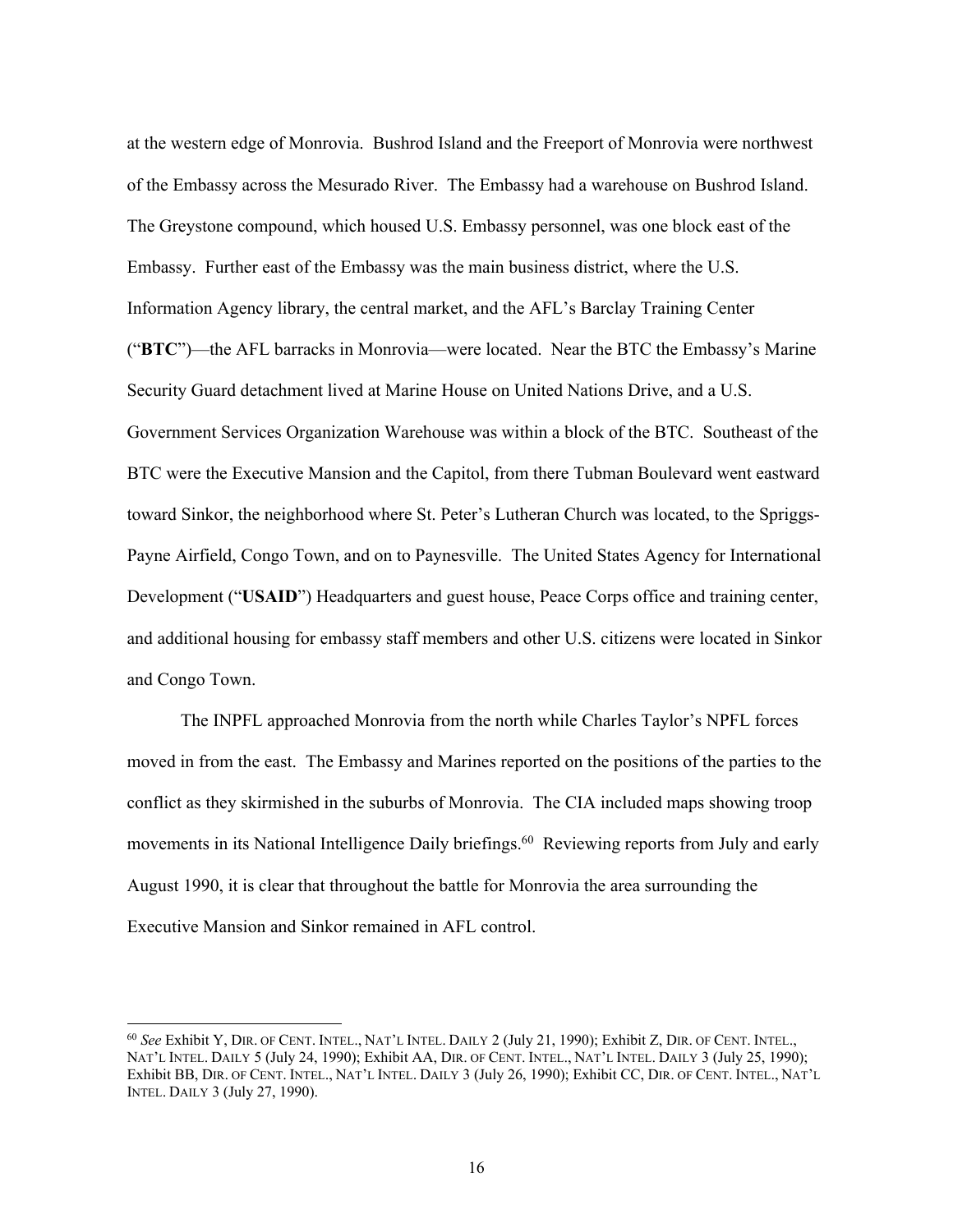On July 5, 1990, the AFL controlled ELWA Junction, on the edge of Paynesville, to the east and the Brewerville checkpoint to the north. The NPFL were reportedly in Paynesville itself.<sup>61</sup> On July 8, the Marines reported "heavy fighting" at the Spriggs-Payne airport and in Sinkor area the AFL and the NPFL.<sup>62</sup> The next day, the NPFL and the INPFL clashed north east of Monrovia and near Paynesville as the INPFL moved South. The AFL attacked the NPFL near Paynesville and Camp Schieffelin, which was about 35 miles east of Monrovia.<sup>63</sup> By July 12, 1990, the NPFL controlled the eastern suburbs of Monrovia up to the Nigerian Embassy in Congo Town. <sup>64</sup> In the meantime, peace talks were occurring in Sierra Leone. Though this led to a lull in the fighting, the talks were unsuccessful.<sup>65</sup>

Fighting resumed on July 19, 1990. The INPFL crossed the St. Paul River Bridge from Brewerville to Bushrod Island.<sup>66</sup> By July 21, they had taken control of Bushrod Island, pushing the AFL into Monrovia itself.<sup>67</sup> At the same time, the AFL and NPFL clashed at Gardnersville, about six miles north east of Monrovia, and at Camp Schieffelin.<sup>68</sup> On July 23, INPFL soldiers "cross[ed] over the Mesurado River bridges from the North into Crown Hill, the central business district, and capital by-pass areas. Fierce firefights took place between the INPFL and [the

<sup>&</sup>lt;sup>61</sup> Exhibit DD, Cable from American Embassy Monrovia to Secretary of State D.C., Subject: TFLI01: Situation Report as of 1930 ¶¶ 1-12 (July 5, 1990).

<sup>62</sup> ANTAL & GERGHE, ON MAMBA STATION, *supra* note 2, at 20.

<sup>63</sup> *Id.*

<sup>64</sup> *Id.*

<sup>65</sup> *See* Exhibit EE, Cable from American Embassy Monrovia to Secretary of State Washington D.C., Subject: TFLI01: Situation Report as of 1800 ¶ 1 (July 19, 1990) (noting that clashes indicated the lull in the fighting was ending); ANTAL & GERGHE, ON MAMBA STATION, *supra* note 2, at 21; Exhibit Y, DIR. OF CENT. INTEL., NAT'L INTEL. DAILY 2 (July 21, 1990) (noting that peace talks in Sierra Leone had ended without resolution).

<sup>66</sup> *See* Exhibit EE, Cable from American Embassy Monrovia to Secretary of State Washington D.C., Subject: TFLI01: Situation Report as of 1800 ¶ 1 (July 19, 1990) (Shooting on Bushrod Island "brought the conflict back to the city."); ANTAL & GERGHE, ON MAMBA STATION, *supra* note 2, at 21; Exhibit Y, DIR. OF CENT. INTEL., NAT'L INTEL. DAILY 2 (July 21, 1990).

<sup>67</sup> ANTAL & GERGHE, ON MAMBA STATION, *supra* note 2, at 21-22 (2004); Exhibit Y, DIR. OF CENT. INTEL., NAT'L INTEL. DAILY 2 (July 21, 1990).

<sup>68</sup> Exhibit Y, DIR. OF CENT. INTEL., NAT'L INTEL. DAILY 2 (July 21, 1990).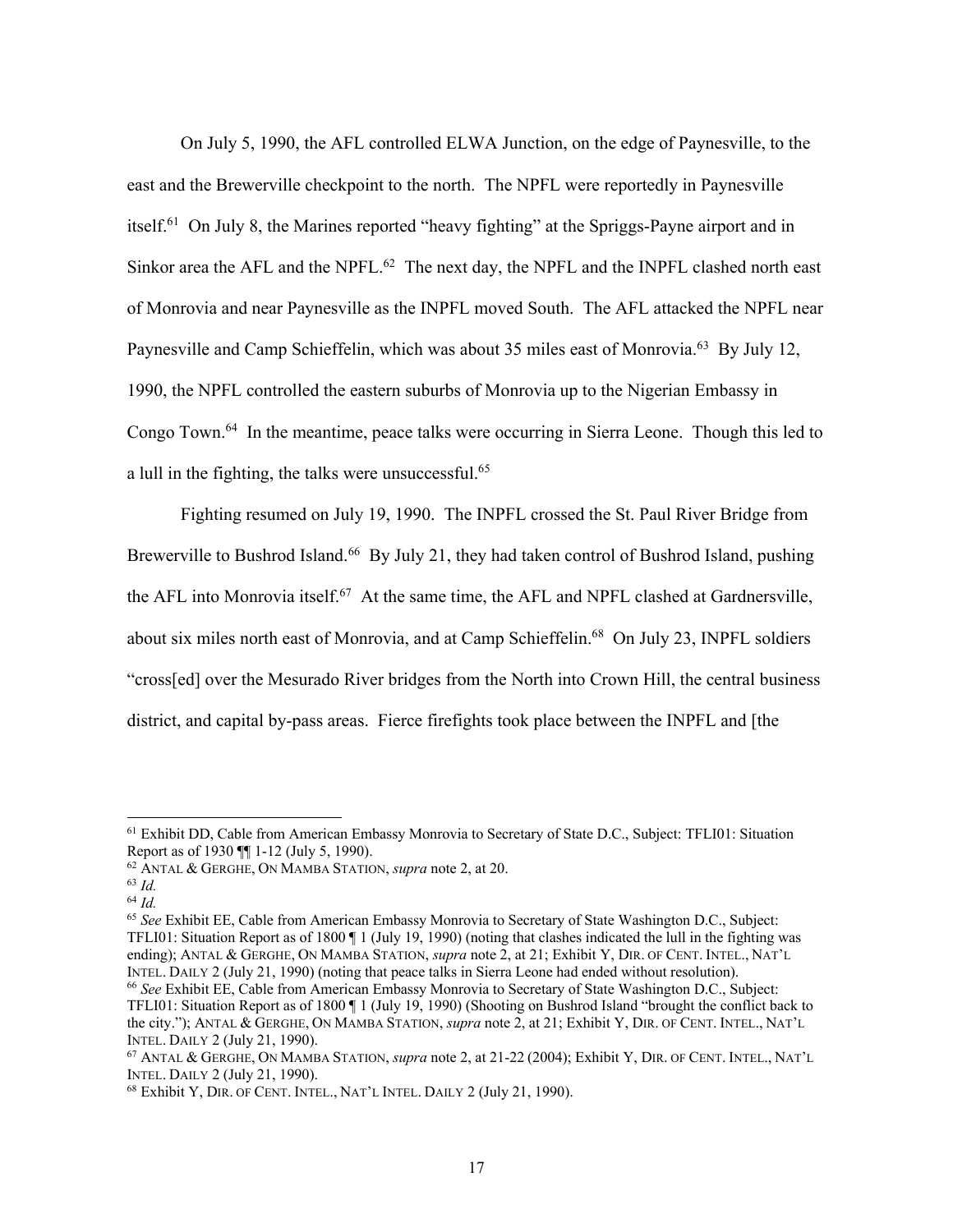AFL]."<sup>69</sup> The AFL pushed the INPFL back onto Bushrod Island, where on July 24, the INPFL consolidated their control while the AFL "maintain[ed] their presence at the bridges linking Bushrod to downtown."<sup>70</sup> That day, areas close to the front line with the NPFL, Sinkor, Paynesville, and ELWA, were quiet with no fighting.<sup>71</sup>

By July 25, 1990, the NPFL had not advanced further into Monrovia, there were "no reports of rebels in the downtown area of changes in military positions.<sup> $272$ </sup> Later that day, however, "[f]ighting and heavy shooting broke out in several sections of downtown Monrovia, Sinkor, and ELWA . . . as the rebels stepped up their pressure on the  $[AFL!]^{\gamma^{73}}$  The AFL and the INPFL exchanged fire between the Executive Mansion and Bushrod Island.<sup>74</sup> There was also heavy shooting and fighting in Congo Town and the outskirts of Sinkor.<sup>75</sup> NPFL moved from the Paynesville through the bush on either side of Tubman Boulevard toward Sinkor and skirmishes took place on both sides of the road.<sup>76</sup> The Embassy and the CIA noted that there were reports that the NPFL may have penetrated as far as Spriggs-Payne Airfield between Congo

<sup>69</sup> ANTAL & GERGHE, ON MAMBA STATION, *supra* note 2, at 22.

<sup>70</sup> Exhibit Z, DIR. OF CENT. INTEL., NAT'L INTEL. DAILY 5 (July 24, 1990).

<sup>71</sup> *Id.*

<sup>&</sup>lt;sup>72</sup> Exhibit AA, DIR. OF CENT. INTEL., NAT'L INTEL. DAILY 3 (July 25, 1990).

<sup>73</sup> Exhibit FF, Cable from American Embassy Monrovia to Secretary of State Washington D.C., Subject: TFLI01: Situation Report as of 1400 ¶ 1 (July 25, 1990); *see also* Exhibit BB, DIR. OF CENT. INTEL., NAT'L INTEL. DAILY 4 (July 26, 1990) (discussing fighting on July 25).

<sup>74</sup> Exhibit FF, Cable from American Embassy Monrovia to Secretary of State Washington D.C., Subject: TFLI01: Situation Report as of 1400 ¶ 2 (July 25, 1990); *see also* Exhibit BB, DIR. OF CENT. INTEL., NAT'L INTEL. DAILY 4 (July 26, 1990).

<sup>75</sup> Exhibit FF, Cable from American Embassy Monrovia to Secretary of State Washington D.C., Subject: TFLI01: Situation Report as of 1400 ¶¶ 2-3 (July 25, 1990); *see also* Exhibit BB [Doc. 3081.1] DIR. OF CENT. INTEL., NAT'L INTEL. DAILY 4 (July 26, 1990) (noting skirmishes throughout the day on July 25, 1990, in Congo Town and Sinkor).

<sup>76</sup> Exhibit FF, Cable from American Embassy Monrovia to Secretary of State Washington D.C., Subject: TFLI01: Situation Report as of 1400 ¶¶ 2-3 (July 25, 1990).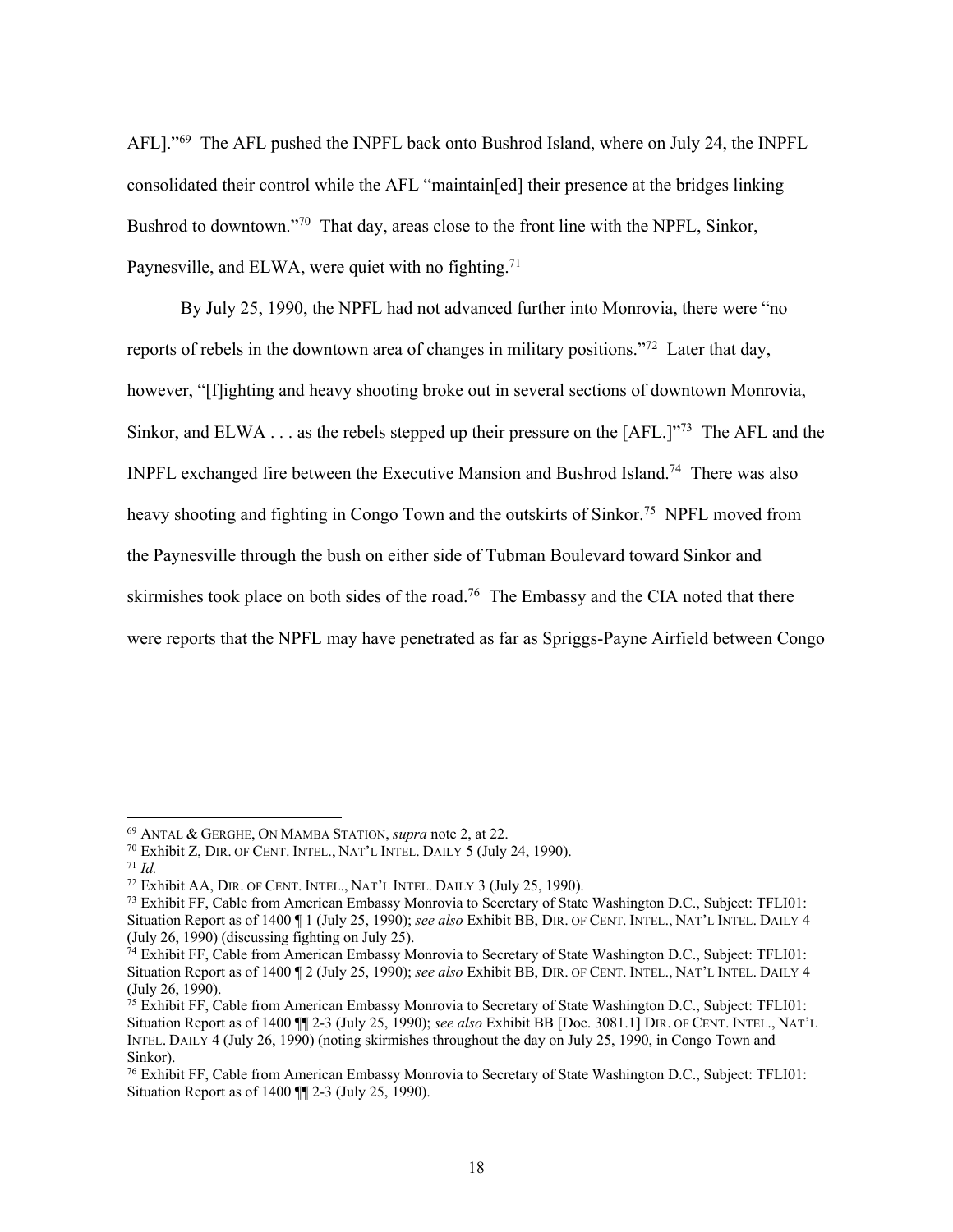Town and Sinkor.<sup>77</sup> By then some 7,000 Liberians were seeking shelter at the U.S. Embassy Greystone compound.<sup>78</sup>

On July 27, 1990, the "INPFL moved deeper into downtown Monrovia from its base on Bushrod Island."<sup>79</sup> There were explosions near the Executive Mansion, and heavy fire at Spriggs-Payne Airfield and in Congo Town.<sup>80</sup> The AFL temporarily abandoned Mesurado Bridge to Bushrod Island but subsequently retook it.<sup>81</sup> Until July 30, Johnson's group was unable to gain ground outside of Bushrod Island, while Taylor's forces were still on outskirts of capital near Spriggs-Payne Airfield.<sup>82</sup> On July 30, INPFL fighters took Mamba Point, the area around the U.S. Embassy.<sup>83</sup>

On August 3, 1990, the U.S. Embassy summarized July's troop movements noting that:

After the initial NPFL assault on Monrovia in early July, two weeks of relative peace returned virtually overnight to the capital. The sudden appearance of [the INPFL] on Bushrod Island and the attack on Downtown Monrovia was a setback, to be sure; but that the INPFL did not take over the rest of the capital and that the AFL began to demonstrate some backbone must have been somewhat heartening for the embattled President.<sup>84</sup>

We concluded that the "zone [around the Executive Manision], plus the Sinkor area, is still very

much unchallenged AFL territory."<sup>85</sup> Thus, throughout July and into the beginning of August,

St. Peter's Lutheran Church (the "**Lutheran Church**" or "**Church**"), located on Tubman

Boulevard at 14<sup>th</sup> Street in Sinkor, remained in AFL-controlled territory.

<sup>77</sup> Exhibit FF, Cable from American Embassy Monrovia to Secretary of State Washington D.C., Subject: TFLI01: Situation Report as of 1400 ¶¶ 2-3 (July 25, 1990); *see also* Exhibit BB, DIR. OF CENT. INTEL., NAT'L INTEL. DAILY 4 (July 26, 1990) ("some . . . claim Taylor's troops have captured [Spriggs-Payne] airfield").

 $^{78}$  Exhibit BB, DIR. OF CENT. INTEL., NAT'L INTEL. DAILY  $\overline{4}$  (July 26, 1990).

<sup>79</sup> ANTAL & GERGHE, ON MAMBA STATION, *supra* note 2, at 22.

<sup>80</sup> Exhibit CC, DIR. OF CENT. INTEL., NAT'L INTEL. DAILY 3 (July 27, 1990).

<sup>&</sup>lt;sup>81</sup> Exhibit CC, DIR. OF CENT. INTEL., NAT'L INTEL. DAILY 3 (July 27, 1990).

<sup>82</sup> *See, e.g.*, ANTAL & GERGHE, ON MAMBA STATION, *supra* note 2, at 22; Exhibit CC, DIR. OF CENT. INTEL., NAT'L INTEL. DAILY 3 (July 27, 1990).

<sup>83</sup> ANTAL & GERGHE, ON MAMBA STATION, *supra* note 2, at 23.

<sup>84</sup> Exhibit GG, Cable from American Embassy Monrovia to Secretary of State Washington D.C., Subject: TFLI01: Why Doe Doesn't Go ¶ 3 (Aug. 03, 1990).

<sup>85</sup> *Id.* (emphasis added).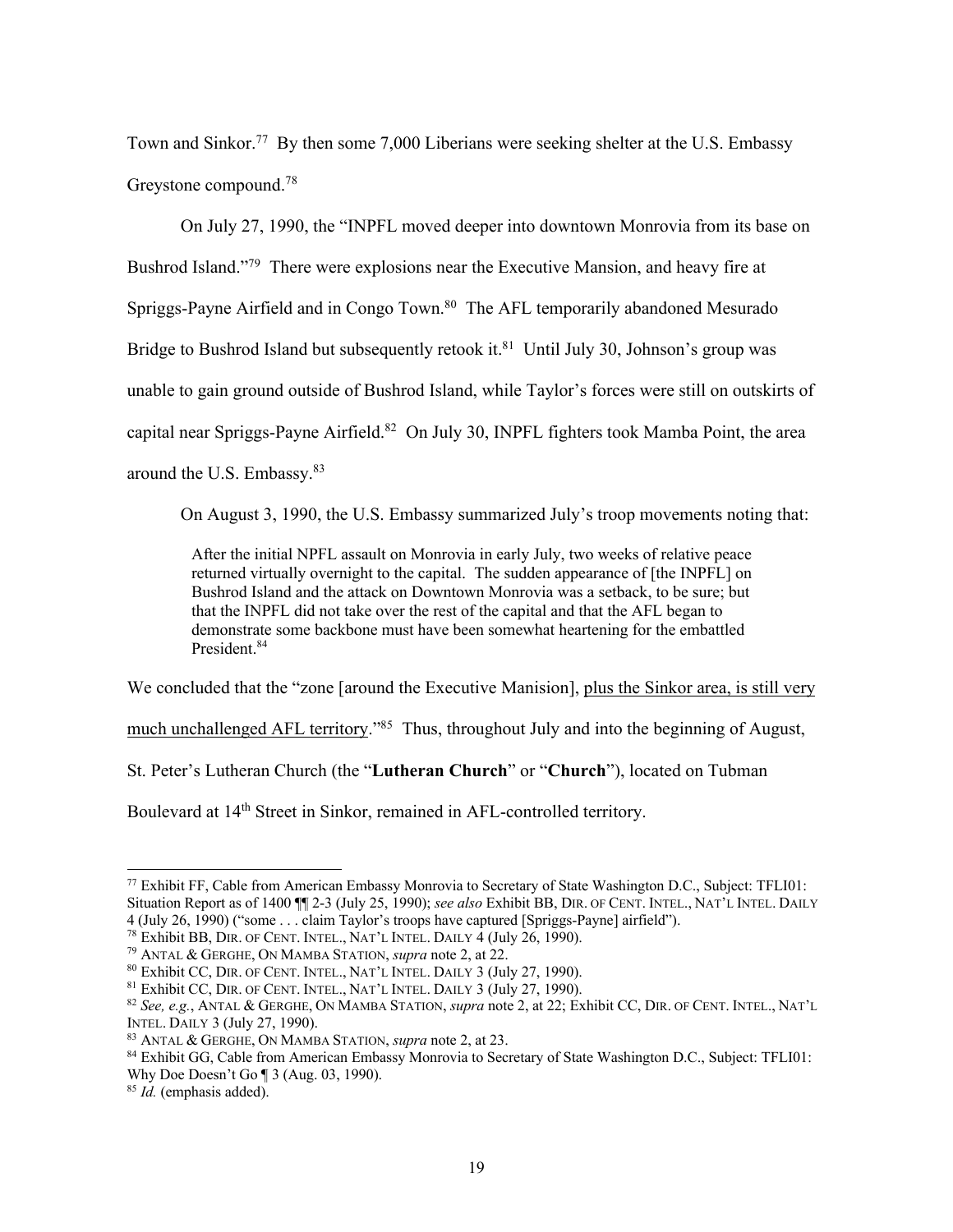In August 1990, fighting continued between the AFL, NPFL, and INPFL in Monrovia and around the country.<sup>86</sup> On August 4, INPFL leader Prince Johnson held a press conference during which he stated his intention to force a U.S. intervention in the conflict by taking American and British citizens as hostages; he expressly stated that he wanted to "create an international incident so that foreign troops can intervene."<sup>87</sup> In response to Johnson's threats, U.S. Marines were brought ashore from ships off the coast and began evacuating American citizens and foreign nationals from Monrovia the next day.<sup>88</sup> Daily evacuations lasted several weeks. 89

### **3. ECOMOG's Arrival and the Road to Taylor's Presidency**

In late August 1990, Johnson got his international intervention: troops from the Economic Community of West African States' Military Observation Group ("**ECOMOG**") landed in Monrovia.<sup>90</sup> ECOMOG was a peacekeeping force made up of troops from Nigeria, Ghana, Sierra Leone, Gambia and Guinea.<sup>91</sup> Their objectives were to impose a cease-fire, help Liberians establish an interim government until elections could be held, stop the killing of innocent civilians, and prevent the conflict from spreading into neighboring states.<sup>92</sup> All the arrival of ECOMOG did, from the Embassy's perspective, however, was to freeze the military

<sup>86</sup> Exhibit HH, Cable from American Embassy Monrovia to Secretary of State Washington D.C., Subject: TFLI01: Situation Report as of 1800 ¶¶ 1-2, 7-9 (Aug. 4, 1990); ANTAL & GERGHE, ON MAMBA STATION, *supra* note 2, at 35-42.

<sup>87</sup> ANTAL & GERGHE, ON MAMBA STATION, *supra* note 2, at 23 (2004); *see also* ASS'N FOR DIPLOMATIC STUD. & TRAINING, *supra* note 2, at 241.

<sup>88</sup> *See* ANTAL & GERGHE, ON MAMBA STATION, *supra* note 2, at 22-23; Exhibit II, 22ND MARINE EXPEDITIONARY UNIT, COMMAND CHRONOLOGY 1 JULY TO 31 DECEMBER 1990 10 (n.d.); ASS'N FOR DIPLOMATIC STUD. & TRAINING, *supra* note 2, at 241.

<sup>89</sup> Exhibit II, 22ND MARINE EXPEDITIONARY UNIT, *supra* note 88, at 10-11.

<sup>90</sup> *See, e.g.*, ANTAL & GERGHE, ON MAMBA STATION, *supra* note 2, at 47-48; ASS'N FOR DIPLOMATIC STUD. & TRAINING, *supra* note 2, at 243.

<sup>91</sup> *See, e.g.*, ANTAL & GERGHE, ON MAMBA STATION, *supra* note 2, at 47; Exhibit L, HUMAN RIGHTS WATCH, *supra*  note 18, at 7.

<sup>92</sup> Exhibit D, COOK, CONG. RSCH. SERV., LIBERIA:1989-1997, *supra* note 2, at 3 (Dec. 31, 2003); Exhibit L, HUMAN RIGHTS WATCH, *supra* note 18, at 7.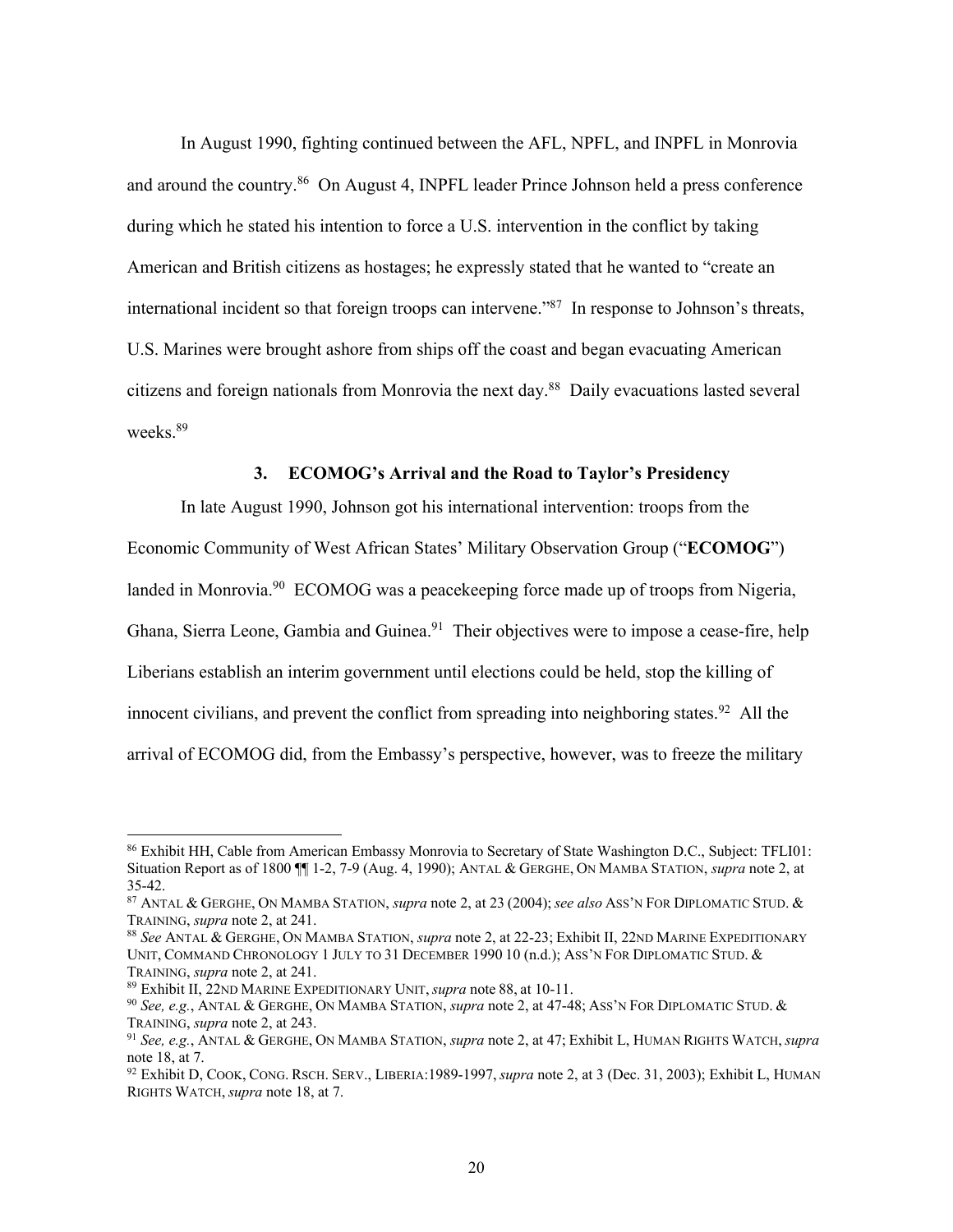situation.<sup>93</sup> They landed at the Freeport of Monrovia and did not move from there.<sup>94</sup> The NPFL was pushing in from the east, the INPFL from the north and the AFL was stuck in the middle.<sup>95</sup> All three groups were heavily armed but without sufficient force to defeat each other—when ECOMOG arrived the situation froze.<sup>96</sup>

On September 9, 1990, President Doe left the Executive Mansion for the first time since June to visit the ECOMOG headquarters.<sup>97</sup> INPFL fighters forced their way into the building, and the ECOMOG forces melted away.<sup>98</sup> Prince Johnson's men searched for Doe from room to room killing more than 60 men from Doe's escort, and wounding and capturing Doe himself. Johnson returned to his headquarters where he tortured Doe and killed him, capturing the whole event on video.<sup>99</sup> That evening ECOMOG requested U.S. Marine assistance evacuating their casualties. $100$ 

Though foreign observers hoped the death of Doe would lead to an end in the fighting, the NPFL, INPFL, and AFL continued to clash throughout September 1990 and ECOMOG failed to contain the fighting.<sup>101</sup> The NPFL was fighting against a loose coalition between the INPFL and ECOMOG, while the AFL was confined to a square mile of central Monrovia including the Executive Mansion and BTC.<sup>102</sup> The U.S. Embassy concluded on September 20

<sup>96</sup> *Id.*

<sup>93</sup> ASS'N FOR DIPLOMATIC STUD. & TRAINING, *supra* note 2, at 243.

<sup>94</sup> *Id.*

<sup>95</sup> *Id.*

<sup>97</sup> ANTAL & GERGHE, ON MAMBA STATION, *supra* note 2, at 54.

<sup>98</sup> ASS'N FOR DIPLOMATIC STUD. & TRAINING, *supra* note 2, at 243; ANTAL & GERGHE, ON MAMBA STATION, *supra* note 2, at 54.

<sup>99</sup> ANTAL & GERGHE, ON MAMBA STATION, *supra* note 2, at 54; *see also* ASS'N FOR DIPLOMATIC STUD. & TRAINING, *supra* note 2, at 243; Exhibit D, COOK, CONG. RSCH. SERV., LIBERIA:1989-1997, *supra* note 2, at 3. <sup>100</sup> ANTAL & GERGHE, ON MAMBA STATION, *supra* note 2, at 54.

<sup>101</sup> ANTAL & GERGHE, ON MAMBA STATION, *supra* note 2, at 55-59; *see also* Exhibit JJ, Cable from American Embassy Monrovia to Secretary of State Washington D.C., Subject: TFLI01: The Military Stalemate in Monrovia, Section III, p. 3, Section V, p. 1-2 (Sept. 20, 1990).

<sup>102</sup> *See generally* Exhibit JJ, Cable from American Embassy Monrovia to Secretary of State Washington D.C., Subject: TFLI01: The Military Stalemate in Monrovia (Sept. 20, 1990).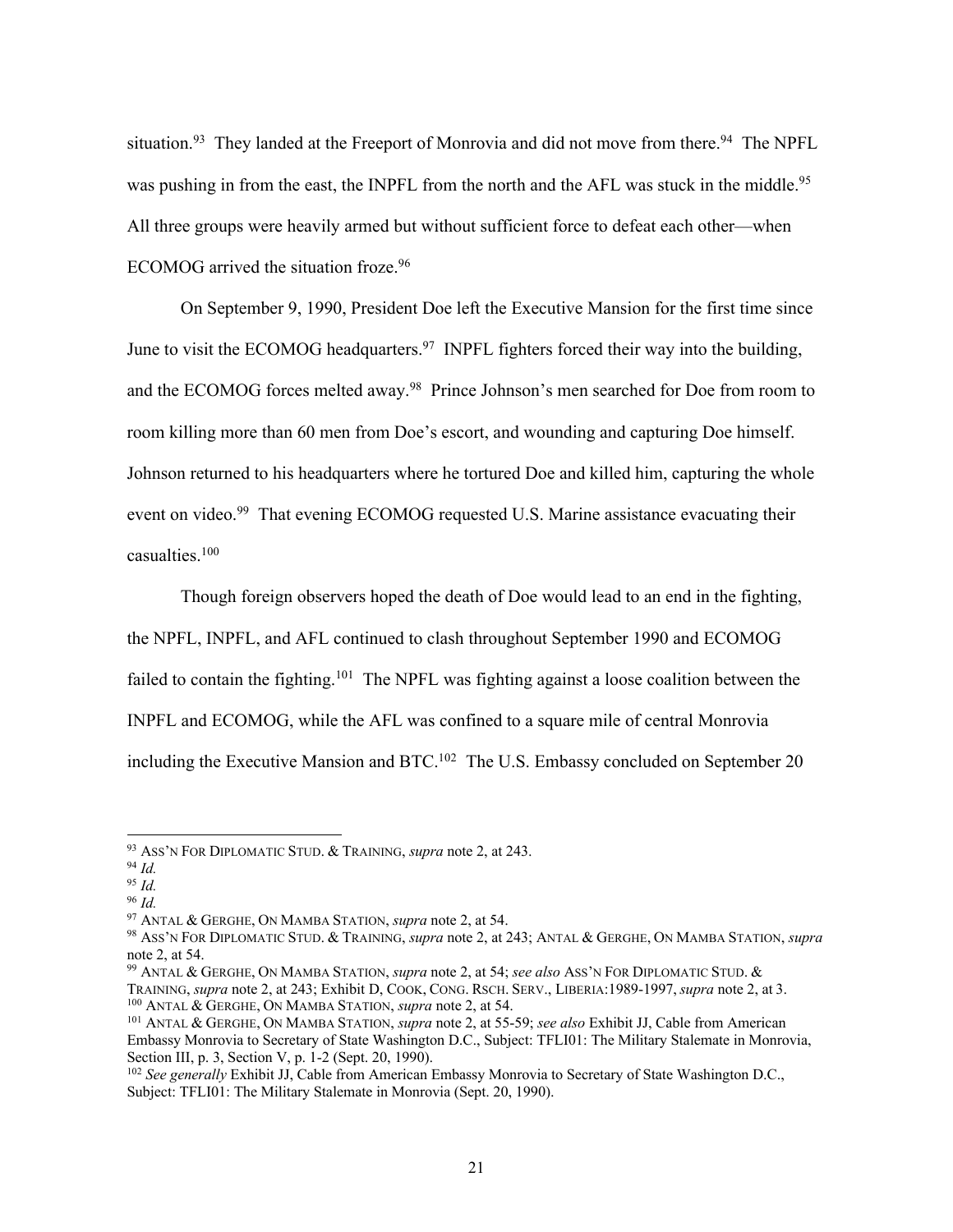that the AFL had lost the war—this was now a conflict between the NPFL and INPFL.<sup>103</sup> At that point, the NPFL controlled the majority of Liberia, though the INPFL had captured the Freeport of Liberia.<sup>104</sup>

In October 1990, the INPFL and ECOMOG gained shaky control over central Monrovia and confined the AFL to their barracks at the BTC; the remainder of Liberia remained under NPFL control.<sup>105</sup> The factions began to negotiate and sign a number of cease-fire and demobilization agreements, in November. <sup>106</sup> In a moment of relative stability the Interim Government of National Unity ("**IGNU**"), which Liberian exiles had formed in Banjul, The Gambia with Amos Sawyer as President, entered Monrovia on November 21, 1990, and slowly start asserting administrative control in the capital.<sup>107</sup> The IGNU's power, guarded by ECOMOG, "extended only to the outskirts of the city," however.<sup>108</sup> In the rest of Liberia, Taylor governed from Gbarnga, in northeast Liberia, with his National Patriotic Reconstruction Assembly Government.<sup>109</sup>

ECOMOG, for the most part, was able to stabilize Monrovia from the end of 1990

through  $1995$ <sup>110</sup> However, factional conflict continued to rage for the next seven years

<sup>&</sup>lt;sup>103</sup> Exhibit JJ, Cable from American Embassy Monrovia to Secretary of State Washington D.C., Subject: TFLI01: The Military Stalemate in Monrovia, Section V (Sept. 20, 1990) ("The current stalemate in Monrovia pits the NPFL against the loose INPFL/ECOMOG Coalition with the still dangerous AFL relegated to a secondary objective for each of the other factions. . . . The AFL, although still in existence has lost the war; both ECOMOG and the INPFL consider Charles Taylor as the greatest (and most dangerous) obstacle to pace in Liberia and have focused their efforts against the NPFL").

<sup>&</sup>lt;sup>104</sup> Exhibit JJ, Cable from American Embassy Monrovia to Secretary of State Washington D.C., Subject: TFLI01: The Military Stalemate in Monrovia, Section I, p. 2 (Sept. 20, 1990).

<sup>105</sup> ANTAL & GERGHE, ON MAMBA STATION, *supra* note 2, at 59.

<sup>106</sup> Exhibit D, COOK, CONG. RSCH. SERV., LIBERIA:1989-1997, *supra* note 2, at 4.

<sup>107</sup> *See* Exhibit K, DEP'T OF STATE, LIBERIA COUNTRY REPORT FOR 1990, *supra* note 22, at 192; ANTAL & GERGHE, ON MAMBA STATION, *supra* note 2, at 62; Exhibit L, HUMAN RIGHTS WATCH, *supra* note 18, at 8; Exhibit ZZZ, LIBERIAN TRC, VOLUME II: CONSOLIDATED FINAL REPORT 158 (2009) [hereinafter "TRC VOLUME II"].

<sup>108</sup> ANTAL & GERGHE, ON MAMBA STATION, *supra* note 2, at 62; *see also* Exhibit L, HUMAN RIGHTS WATCH, *supra*  note 18, at 9.

<sup>109</sup> *See* Exhibit I, Nmoma, *supra* note 14, at 4; Exhibit L, HUMAN RIGHTS WATCH, *supra* note 18, at 9.

<sup>110</sup> Exhibit D, COOK, CONG. RSCH. SERV., LIBERIA:1989-1997, *supra* note 2, at 4.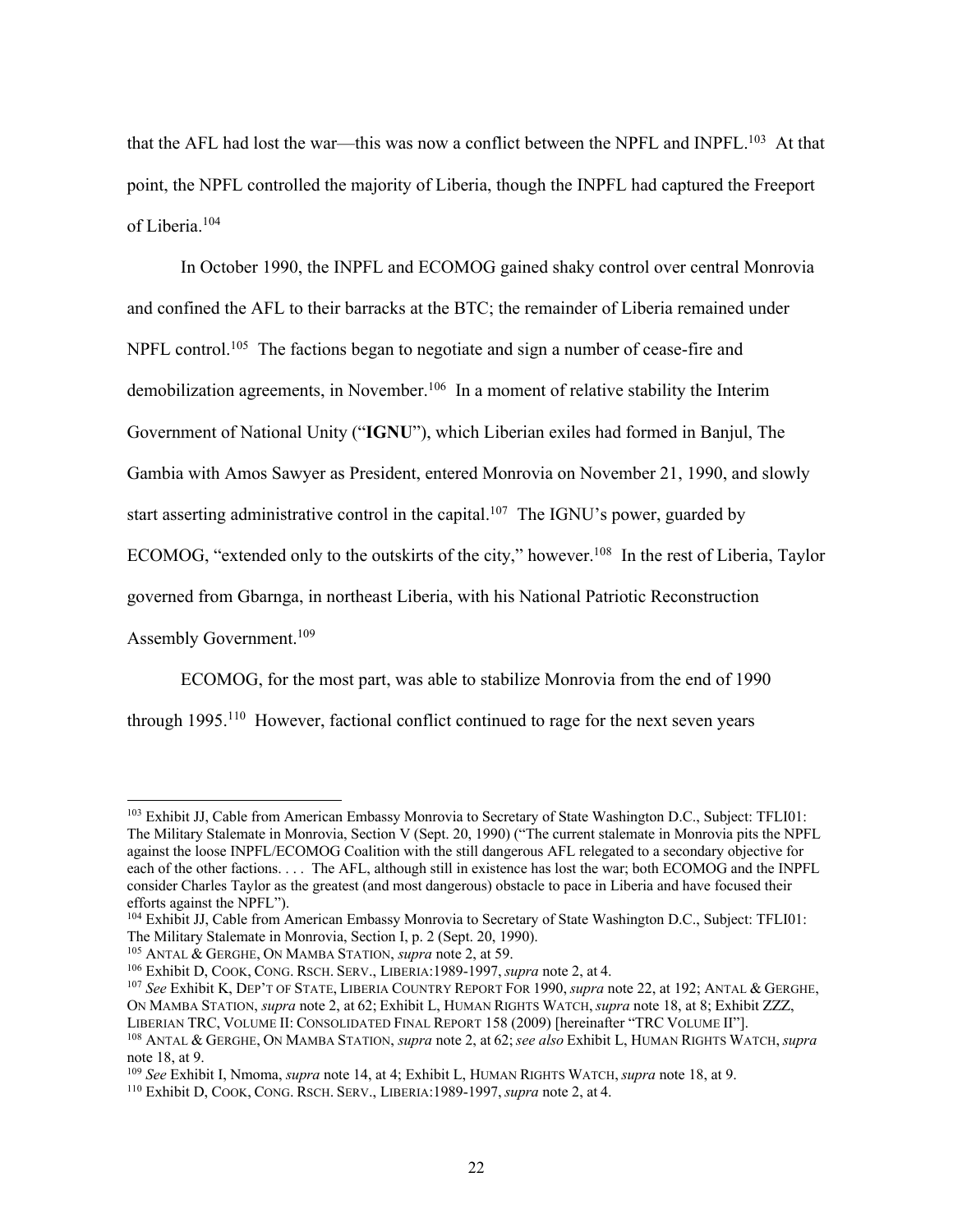throughout the rest of the country.<sup>111</sup> The conflict spawned a number of new warring factions, including the United Liberation Movement of Liberia ("**ULIMO**"), which formed in 1991 and then split in 1993 into ULIMO-K, a Mandingo dominated faction, and ULIMO-J, a Krahn dominated faction.<sup>112</sup> These two factions fought each other in periods of intense fighting.<sup>113</sup> Other key factions included, the Liberian Peace Council led by George Boley, and a number of smaller factions including the Lofa Defense Force and the Central Revolutionary Council.<sup>114</sup>

In 1993, the UN Security Council established the UN Observer Mission in Liberia ("**UNMIL**") and deployed over 300 military personnel with civilian counterparts in early 1994.<sup>115</sup> New ceasefires and peace agreements continued to be signed. However, despite UNMIL and ECOMOG's presence they continued to be broken.<sup>116</sup> Finally, after almost seven years of conflict, the parties signed an agreement in Abuja, Nigeria, in August 1996, which eventually led to disarmament and Taylor's election to the presidency in May 1997.<sup>117</sup> This concluded the period of civil conflict in Liberia that is sometimes referred to as the First Liberian Civil War.

The First Liberian Civil War caused between 150,000 and 200,000 deaths, and displaced much of the population—approximately 750,000 Liberian's fled the country and 1.2 million were internally displaced.<sup>118</sup> Each of the major warring factions engaged in flagrant human rights abuses, at times "inflict[ing] considerably more harm on noncombatants than on each

<sup>111</sup> *Id.*

<sup>112</sup> *Id.* at 3 (Dec. 31, 2003).

 $113$  *Id.* 

<sup>114</sup> *Id.*; *see also* Exhibit ZZZ, TRC VOLUME II, *supra* note 107, at 21, 158-59 (identifying the warring factions and noting the difficulty of attempting to broker peace among so many groups each vying for power and influence). <sup>115</sup> Exhibit D, COOK, CONG. RSCH. SERV., LIBERIA:1989-1997, *supra* note 2, at 4.

<sup>116</sup> Exhibit ZZZ, TRC VOLUME II, *supra* note 107, at 159-60 (identifying the agreements that were brokered and broken during the civil wars).

<sup>117</sup> Exhibit D, COOK, CONG. RSCH. SERV., LIBERIA:1989-1997, *supra* note 2, at 5-7.

<sup>118</sup> Exhibit D, COOK, CONG. RSCH. SERV., LIBERIA:1989-1997, *supra* note 2, at 4; Exhibit KK, U.S. DEPT. OF STATE, BUREAU OF DEMOCRACY, H.R. AND LAB., *Liberia*, *in* COUNTRY REPORTS ON HUMAN RIGHTS PRACTICES FOR 1995 140 (1996) [hereinafter "DEP'T OF STATE, LIBERIA COUNTRY REPORT FOR 1995"].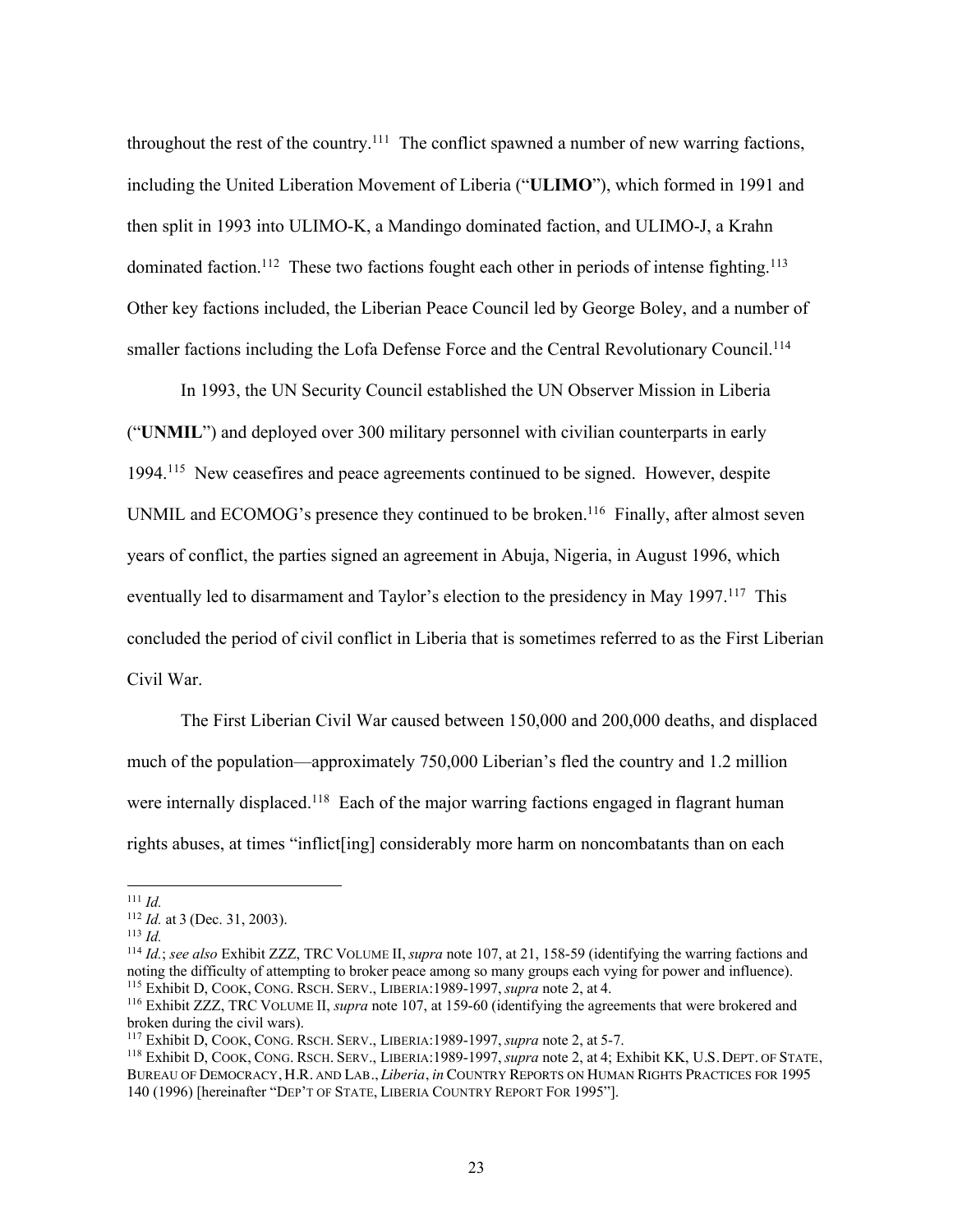other," deliberately targeting, torturing, and murdering innocent civilians and engaging in indiscriminate looting, pillaging, and property destruction.<sup>119</sup> The AFL was no exception. The following section of this Report will consider the human rights abuses committed by the AFL during the first year of the war.

# **C. The AFL's Human Rights Abuses During the First Civil War Under Samuel Doe**

Following Taylor's invasion, the AFL, like all the armed factions, committed widespread and indiscriminate killings of civilians. As the U.S. State Department stated in its annual human rights report on Liberia in 1990, the AFL was "responsible for the deaths of thousands of civilians" and "routinely engaged in indiscriminate killing and abuse of civilians."<sup>120</sup> "The vast majority of killings in Liberia over the course" of 1989–1990 "occurred when both government and insurgent soldiers deliberately killed civilians with no semblance of trial, hearing, or impartial judgment, and with no fear of being held accountable for their acts."<sup>121</sup> The report concluded that "[t]wo specialized units within the AFL, the Executive Mansion Guard (EMG) and the Special Anti-Terrorist Unit (SATU), were primarily responsible for [the] killings, although regular AFL units were also involved."<sup>122</sup>

The AFL's indiscriminate killings were not limited to the counterinsurgency in Nimba, "[b]y the summer of 1990, the level of atrocities committed by all sides reached astounding proportions. . . . Dead bodies, often mutilated, were dumped on the streets of [Monrovia] or

<sup>119</sup> Exhibit KK, DEP'T OF STATE, LIBERIA COUNTRY REPORT FOR 1995, *supra* note 118, at 143; *id.* at 140-41.

<sup>120</sup> Exhibit K, DEP'T OF STATE, LIBERIA COUNTRY REPORT FOR 1990, *supra* note 22, at 192; *see also* Exhibit I, Nmoma, *supra* note 14, at 3 (noting that rather than being "a fight between combatants", the war involved "unrestrained killings on a mass scale").

<sup>121</sup> Exhibit K, DEP'T OF STATE, LIBERIA COUNTRY REPORT FOR 1990, *supra* note 22, at 195.

<sup>122</sup> Exhibit K, DEP'T OF STATE, LIBERIA COUNTRY REPORT FOR 1990, *supra* note 22, at 196; *see also* Exhibit I, Nmoma, *supra* note 14, at 3 ("The Krahn-dominated national army was largely responsible for the atrocities and gross human rights violations committed during Doe's regime.").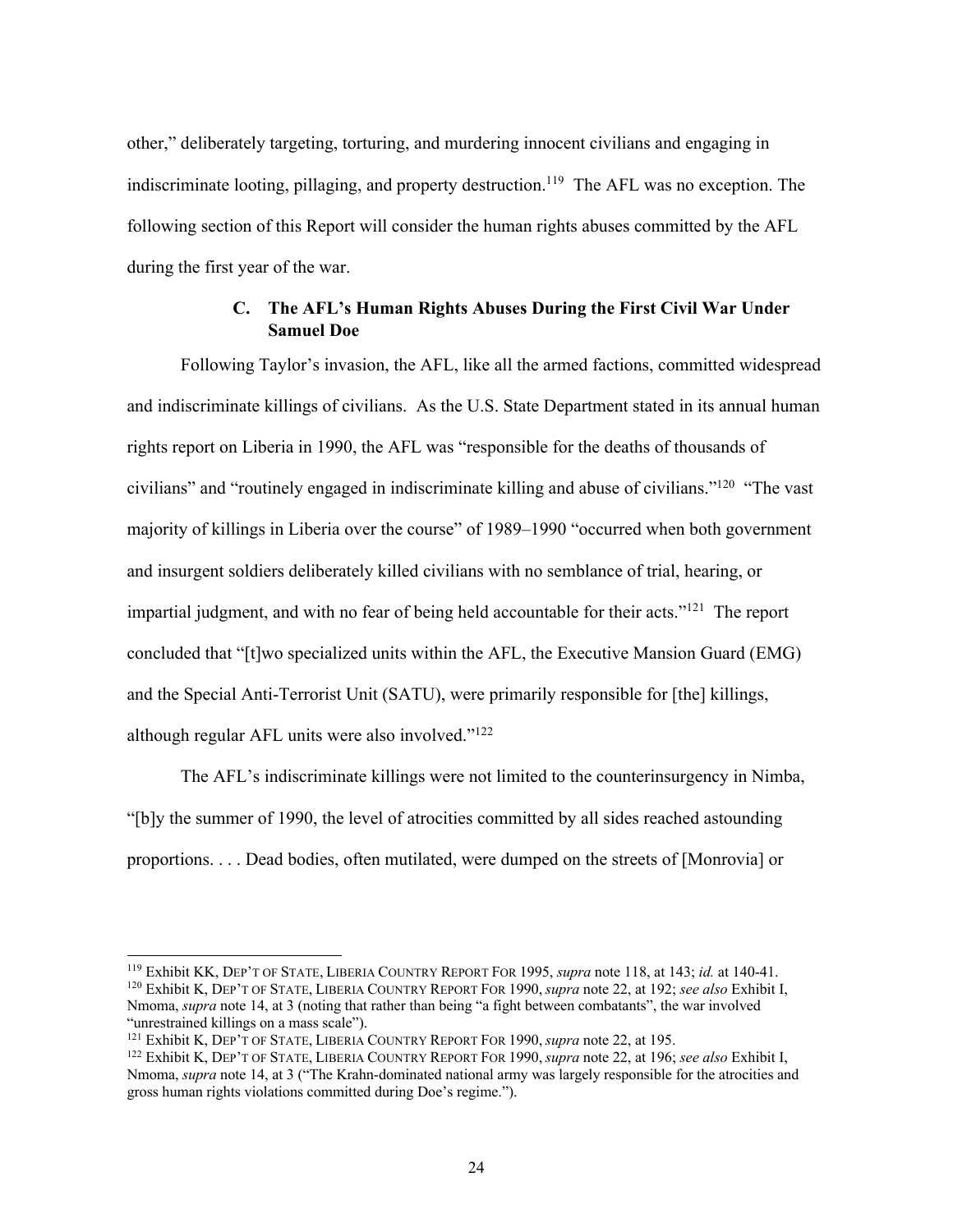washed up on [its] beaches."<sup>123</sup> The U.S. Embassy's civil war chronology detailed almost daily random shootings, beheadings, mutilations, and other killings by the AFL in Monrovia.<sup>124</sup> Reports indicated that AFL soldiers would dump many of their victims' bodies into the ocean or into a mass grave at the end of the runway at Spriggs-Payne Airfield.<sup>125</sup> The rumors of a mass grave at Spriggs-Payne Airfield were confirmed when ECOMOG recaptured it and over 100 bodies were found.<sup>126</sup> Even Americans in Monrovia were at risk. In August 1990, an American missionary was kidnapped by members of the AFL; he was beaten, shot, and died before he could be saved.<sup>127</sup> I myself witnessed beatings and killings that occurred opposite my home near

<sup>123</sup> Exhibit L, HUMAN RIGHTS WATCH, *supra* note 18, at 7; *see also id.* at 14 ("The AFL was thoroughly discredited by its horrific abuses during the 1980s and especially during the war in 1990, when it massacred civilians and devastated Monrovia.").

<sup>124</sup> *See generally* Exhibit M, Cable from American Embassy Monrovia to Secretary of State Washington D.C., Subject: Liberian Civil War Chronology (June 29, 1990) (detailing systematic targeting of civilians by the AFL); *see also* ANTAL & GERGHE, ON MAMBA STATION, *supra* note 2, at 19 ("As the rebels gained ground and moved into the Monrovia area, Doe's AFL forces responded to the increased pressure by engaging in random shootings, beheadings, mutilations, and other atrocities."); Exhibit S, Cable from American Embassy Monrovia to Secretary of State Washington D.C., Subject: WGLI02: Situation Report as of 1800 ¶ 17 (June 4, 1990) (On May 30, 10-12 people were massacred by the AFL at the beach, including 2 children between age 10 and 14); Exhibit LL, Cable from American Embassy Monrovia to Secretary of State Washington D.C., Subject: TFLI01: Situation Report as of 1830 ¶¶ 14, 16-18 (June 20, 1990) (The AFL committed beheadings and killings); Exhibit MM, Cable from American Embassy Monrovia to Secretary of State Washington D.C., Subject: TFLI01: Situation Report as of 1800 ¶¶ 7, 17 (July 16, 1990) (noting attacks on civilians and that "harassment and killing by armed men continues."); Exhibit EE, Cable from American Embassy Monrovia to Secretary of State Washington D.C., Subject: TFLI01: Situation Report as of 1800 ¶ 7 (July 19, 1990) ("Sporadic killings continue"); Exhibit FF, Cable from American Embassy Monrovia to Secretary of State Washington D.C., Subject: TFLI01: Situation Report as of 1400 ¶ 1, 8 (July 25, 1990) ("The AFL continued to kill civilians"); Exhibit JJ, Cable from American Embassy Monrovia to Secretary of State Washington D.C., Subject: TFLI01: The Military Stalemate in Monrovia ¶ 3 (Sept. 20, 1990) (AFL soldiers went on killing rampages); Exhibit NN, HUMAN RIGHTS WATCH, LIBERIA: A HUMAN RIGHTS DISASTER – VIOLATIONS OF THE LAWS OF WAR BY ALL PARTIES TO THE CONFLICT 8-9 (1990) (describing attacks on civilians). <sup>125</sup> *See e.g.*, ANTAL & GERGHE, ON MAMBA STATION, *supra* note 2, at 22 ("Government soldiers at the Barclay

Training Center conducted beachfront executions of opponents, dumping many bodies into the ocean."); Exhibit K, DEP'T OF STATE, LIBERIA COUNTRY REPORT FOR 1990, *supra* note 22, at 195 ("the AFL was killing civilians and dumping their bodies at the end of the runway at Spriggs-Payne airfield").

<sup>126</sup> Exhibit K, DEP'T OF STATE, LIBERIA COUNTRY REPORT FOR 1990, *supra* note 22, at 195 ("Reports that the AFL was killing civilians and dumping their bodies at the end of the runway at Spriggs-Payne airfield were confirmed when ECOMOG forces recaptured the area, and journalists counted over 100 corpses.").

<sup>127</sup> *See* Exhibit O, NAT'L MEM'L INST. FOR THE PREVENTION OF TERRORISM IN OKLA. CITY, *supra* note 42, at 3 ("[A]n American missionary was kidnapped by members of the Armed Forces of Liberia. Beaten and shot in the legs, he later died.").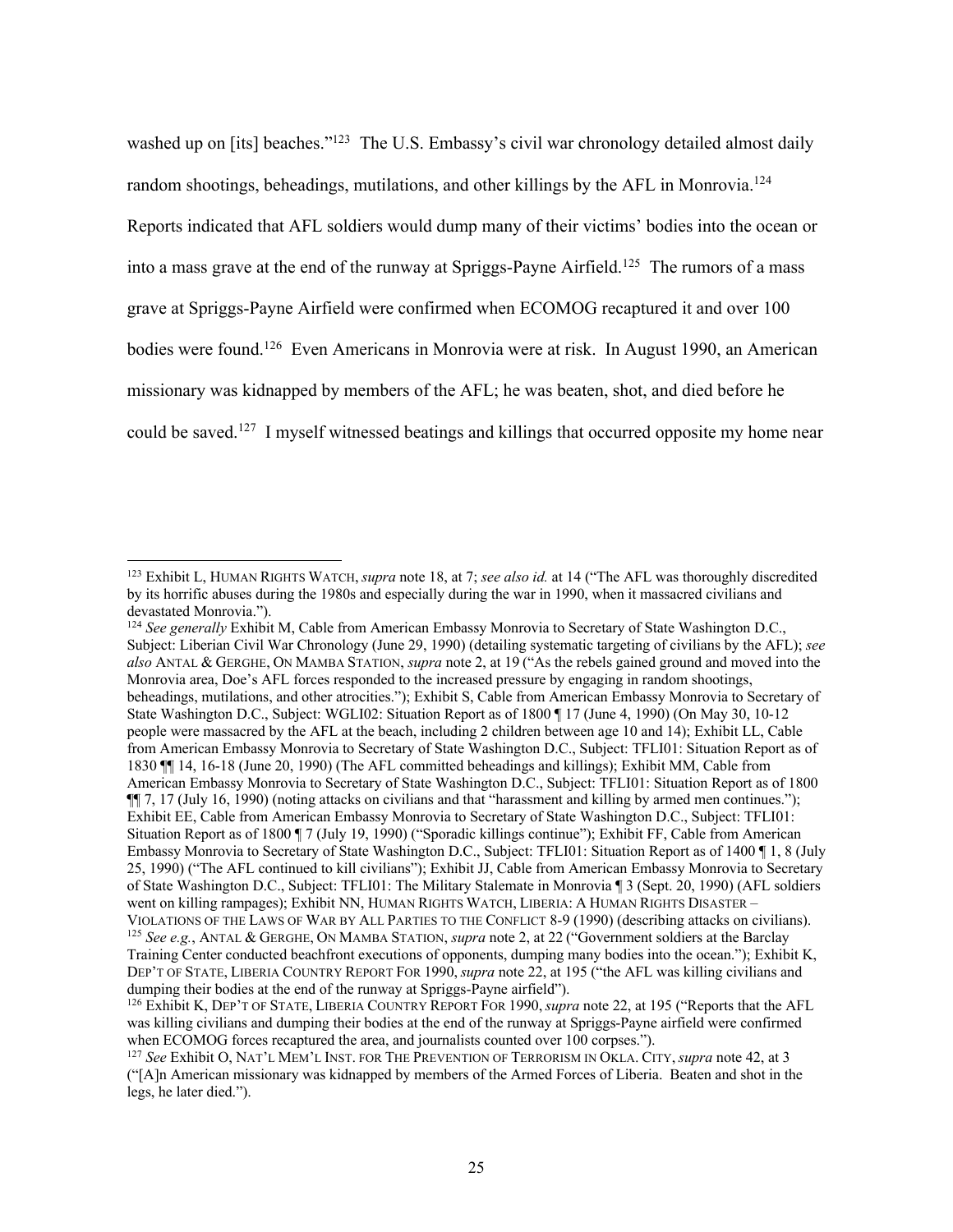the U.S. Embassy in Mamba Point.<sup>128</sup> I heard from my Liberian household staff and guards that on one occasion, the AFL took people from the Mano or Gio tribes out of an abandoned government building next door that had been occupied by squatters, marched them cross the road and executed them.

The AFL indiscriminately arrested civilians, and tortured and killed detainees at the Executive Mansion and the BTC.<sup>129</sup> As the State Department noted in its report to Congress on the human rights situation in Liberia in 1990, "[t]he AFL [was] reported to have routinely beaten captives, often severely, and subjected prisoners to mock executions."<sup>130</sup> There were "[r]eports of the torture of captives in the Executive Mansion by Doe's followers were frequent and credible but in most cases difficult to confirm as most of the victims were subsequently executed.<sup>"131</sup> As the fighting intensified and drew closer to Monrovia, AFL troops began to torture and "systematically execute[] suspected NPFL sympathizers," identified by their

<sup>128</sup> *See, e.g.*, Exhibit OO, *Report Notes Army Death Squad Activity*, BBC WORLD SERVICE (July 10, 1990) (Three killings occurred opposite the home of the American charge d'affaires: soldiers slit the throat of 19-year-old Julius Vea, the naked body of a man was dumped, and a man was gunned down.); Exhibit PP, Mark Huband, *Liberian Soldiers in tribal killing*, THE GUARDIAN (July 11, 1990) (reporting the same).

<sup>129</sup> *See e.g.*, Exhibit M, Cable from American Embassy Monrovia to Secretary of State Washington D.C., Subject: Liberian Civil War Chronology, Section II, p. 2-3, Section III, p. 1, Section X, p. 2 (June 29, 1990) (describing indiscriminate arrests and torture particularly of Manos and Gios); ANTAL & GERGHE, ON MAMBA STATION, *supra* note 2, at 6 ("Arbitrary arrests and detentions in Monrovia continued"); Exhibit MM, Cable from American Embassy Monrovia to Secretary of State Washington D.C., Subject: TFLI01: Situation Report as of 1800 ¶ 9 (July 16, 1990) (Prisoners are being "systematically executed" at BTC prison.); Exhibit I, Nmoma, *supra* note 14, at at 5 ("[C]hurch leaders, representing the Liberian Council of Churches, requested Doe to relinquish power in the spring of 1990. The president threatened to have them tortured and then commanded his army to arrest and kill the clergy. Magnus Amegashie, the Presbyterian Church's moderator, for example, was killed, while about 80 percent of the church leaders fled the country."); Exhibit NN, HUMAN RIGHTS WATCH, *supra* note 124, at 9.

<sup>130</sup> Exhibit K, DEP'T OF STATE, LIBERIA COUNTRY REPORT FOR 1990, *supra* note 22, at 193.  $131$  *Id.*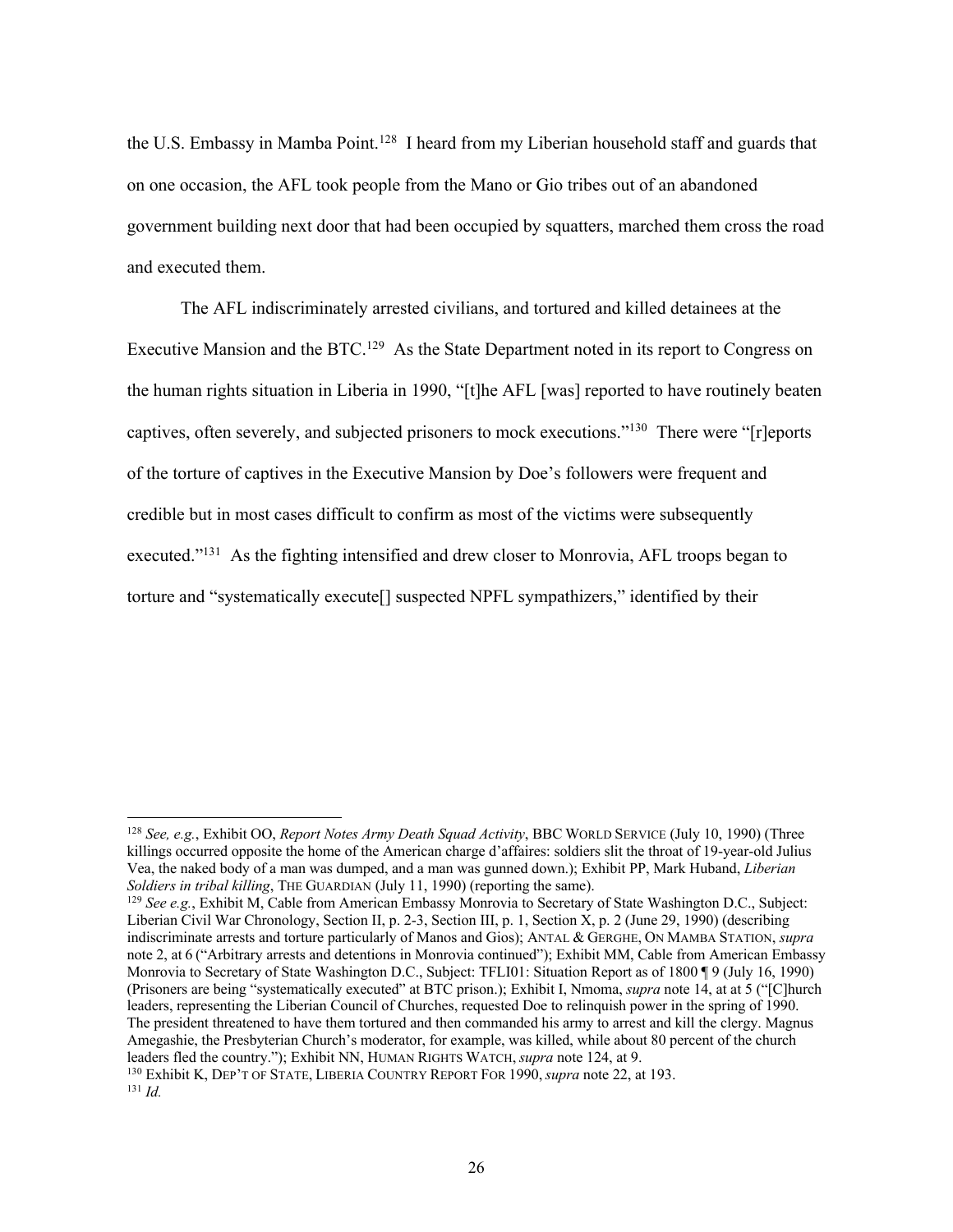membership in either the Mano or Gio tribe.<sup>132</sup> Arbitrary arrests and executions of perceived and suspected enemies by both the AFL and insurgents became more frequent.<sup>133</sup>

The AFL also burned and looted homes and stores, and beat, raped, and harassed civilians in Monrovia and throughout the country.<sup>134</sup> Refugees fleeing Nimba in the early months of the war "reported AFL soldiers going from village to village, demanding cash and goods from the residents and beating or killing those who refused to surrender their possessions. In some cases, entire villages were looted and then burned" to the ground by government troops.<sup>135</sup> The AFL behaved similarly in Monrovia harassing and beating civilians on an almost daily basis with the primary motive of robbery, as the U.S. Embassy noted in its cables to

<sup>132</sup> *Id.*, at 193-94 (1990); *see also* Exhibit MM, Cable from American Embassy Monrovia to Secretary of State Washington D.C., Subject: TFLI01: Situation Report as of 1800 ¶ 9 (July 16, 1990) (An embassy guard was "arrested on July 3 allegedly because he was a rebel informer" – he was in the Mano ethnic group. He was told he would be "gotten rid of" and placed in an overcrowded cell. Krahn speaking soldiers came and took prisoners away at night on July 3, 4, 5 and 6. They never returned. The prisoners were not provided with food.). <sup>133</sup> Exhibit K, DEP'T OF STATE, LIBERIA COUNTRY REPORT FOR 1990, *supra* note 22, at 193-94.

<sup>&</sup>lt;sup>134</sup> See e.g., Id., at 195 ("[I]nstances of military interference with civilian life [were] common. Many of these instances centered around theft or extortion, with many AFL and rebel soldiers regarding possession of a weapon as a license to intimidate. . . . There was extensive looting by the AFL [and other forces] in Monrovia and its suburbs."); ANTAL & GERGHE, ON MAMBA STATION, *supra* note 2, at 20 ("[D]aily random searches, arson, looting, shooting, executions, and rapes [were] committed by government soldiers[.]"); Exhibit M, Cable from American Embassy Monrovia, to Secretary of State Washington D.C., Subject: Liberian Civil War Chronology, Section I, p. 3- Section II, p. 2 (June 29, 1990) (describing human rights violations); Exhibit Q, Cable from American Embassy Freetown to Secretary of State Washington D.C., Subject: Rebel Commander on Tactics and Battles ¶ 10 (June 14, 1990) (AFL troops burned most of Sanniquellie to the ground); Exhibit U, Cable from American Embassy Monrovia, to Secretary of State Washington D.C., Subject: TFLI01: Situation Report as of 1800 ¶¶ 7-8 (June 21, 1990) (Describing beatings of civilians by AFL soldiers in Monrovia, and noting that "[s]imilar incidents are reported daily in the press. . . The soldiers' primary motive is robbery."); Exhibit R, DIR. OF CENT. INTEL., NAT'L INTEL. DAILY 8 (June 29, 1990) ("Army troops reportedly returned to the port area Wednesday night to loot."); Exhibit DD, Cable from American Embassy Monrovia to Secretary of State Washington D.C., Subject: TFLI01: Situation Report as of 1930 ¶ 16 (July 5, 1990) ("Monrovia residents are bracing fro [sic] another night of fear. Reports of harassment by AFL soldiers began coming in shortly after dark."); Exhibit MM, Cable from American Embassy Monrovia to Secretary of State Washington D.C., Subject: TFLI01: Situation Report as of 1800 ¶¶ 7, 17 (July 16, 1990) (noting looting and harassment by armed men."); Exhibit JJ, Cable from American Embassy Monrovia to Secretary of State Washington D.C., Subject: TFLI01: The Military Stalemate in Monrovia ¶ 3 (Sept. 20, 1990) (AFL soldiers went on "looting forays").

<sup>135</sup> Exhibit K, DEP'T OF STATE, LIBERIA COUNTRY REPORT FOR 1990, *supra* note 22, at 195; *see also* Exhibit Q, Cable from American Embassy Freetown to Secretary of State Washington D.C., Subject: Rebel Commander on Tactics and Battles ¶ 10 (June 14, 1990) (AFL troops burned most of Sanniquellie to the ground).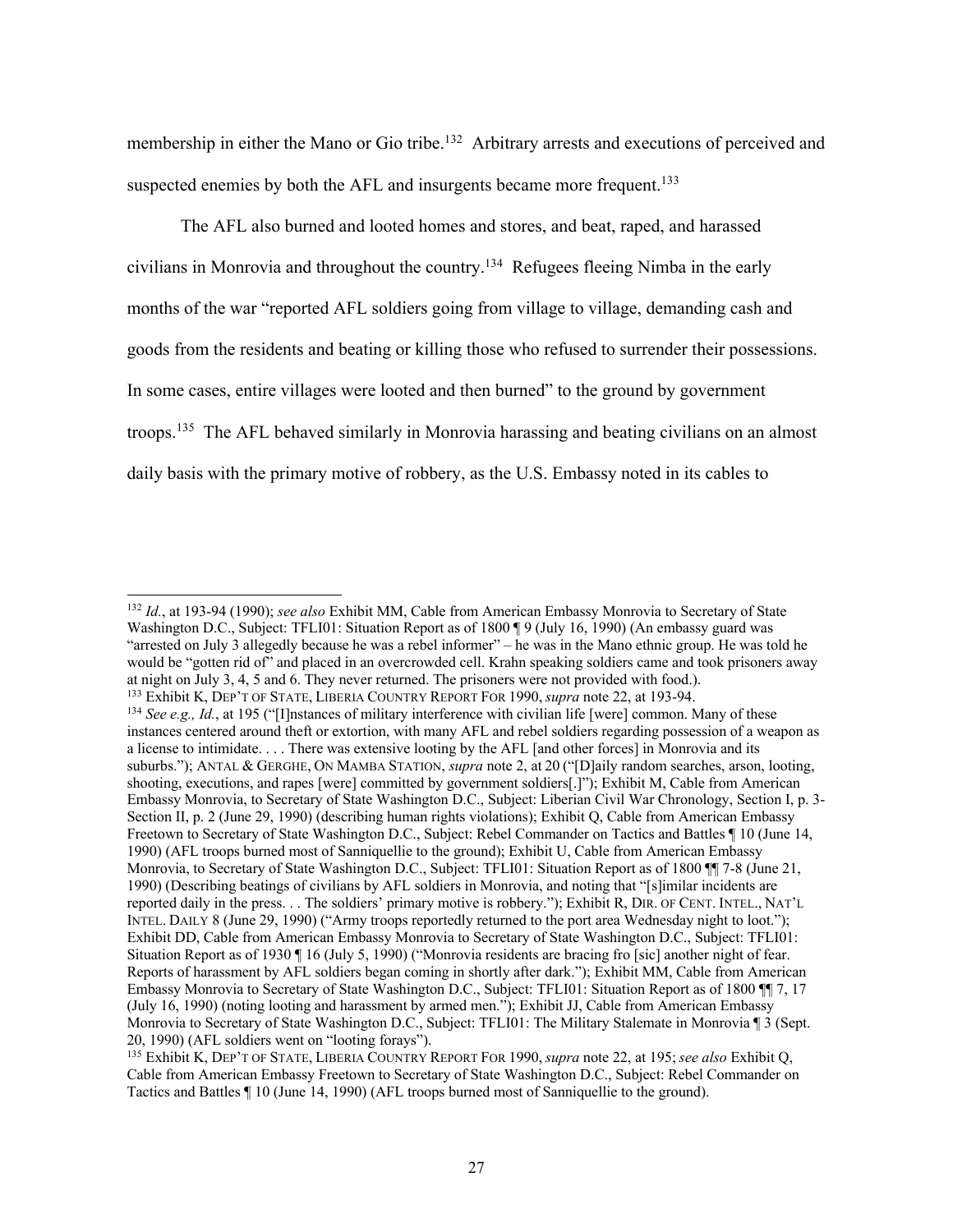Washington D.C.<sup>136</sup> The AFL even attacked and looted U.S. government installations. For instance, they looted the American Cooperative School, opening a safe and removing supplies and furniture from the school office, and they looted the home of a U.S. Embassy official in the Sinkor area.<sup>137</sup>

## **1. Government Forces Particularly Targeted Mano and Gio Civilians**

The AFL began purging Manos and Gios from its ranks early in the conflict, entrenching the ethnic division between the Gio and Mano-dominated NPFL and Krahn-dominated AFL. In about February, an AFL death squad began executing Mano and Gio government soldiers—their bodies would regularly appear on the streets of Monrovia.<sup>138</sup> As fighting moved closer to Monrovia, in May, the AFL arrested over two hundred Mano and Gio AFL soldiers and detained them at the Post Stockade military prison. Within a few weeks their decapitated and mutilated bodies began appearing on the streets of Monrovia.<sup>139</sup> Those Mano and Gio soldiers who were

<sup>136</sup> *See, e.g.*, Exhibit U, Cable from American Embassy Monrovia, to Secretary of State Washington D.C., Subject: TFLI01: Situation Report as of 1800 ¶¶ 7-8 (June 21, 1990) (Describing beatings of civilians by AFL soldiers in Monrovia, and noting that "[s]imilar incidents are reported daily in the press. . . The soldiers' primary motive is robbery.").

<sup>&</sup>lt;sup>137</sup> Exhibit QQ, CIA Cable #C00068500, Subject: Redacted ¶[4-5 (Aug. 7, 1990) ("AFL troops broke into the American Cooperative School between 1930 and 0200 hours. They opened a safe (contents unknown) and removed supplies and furniture from the school office. The contract guards immediately departed and were not injured. After the troops left, the guards returned and secured the facility. Between 2135 and 2400 hours an unknown number of AFL troops started looting the home of a U.S. Embassy official in the Sinkor area. They indicated that they would return the following night to finish their activities. The same group also killed a dog belonging to a former U.S. Embassy official.").

<sup>138</sup> *See, e.g.*, Exhibit NN, HUMAN RIGHTS WATCH, *supra* note 124, at 8; Exhibit RR, *Crisis in Liberia: The Regional Impact; and a Review of U.S. Policy and Markup of H.R. 994 Before the Subcomm. On Africa of the H. Comm. On Foreign Affs.*, 102nd Cong. 90 (1991) (statement of Joyce Mends-Cole, private witness consultant on human rights and development) (reporting "the discovery of 16 bodies, all badly mutilated with their heads severed from their bodies, [which] corroborated reports of the sequestration of soldiers form Mano and Gio ethnic groups and the subsequent secret executions by the government's own forces.").

<sup>139</sup> *See* ANTAL & GERGHE, ON MAMBA STATION, *supra* note 2, at 5 (reporting that the AFL "arrested 150 Gio soldiers suspected of treason."); Exhibit M, Cable from American Embassy Monrovia to Secretary of State Washington D.C., Subject: Liberian Civil War Chronology, Section XI, p. 2-Section X, p. 2 (June 29, 1990) (reporting that Gio and Mano soldiers were executed on May 22 and 23 and June 8.); Exhibit SS, CIA Cable #C05302156, Subject: Morale Among Senior Officers in the Armed Forces of Liberia ¶ 1 (May 26, 1990) (noting that there had been "recent killings of soldiers from the Gio and Mano ethnic groups. During 22 to 23 May at least ten AFL soldiers, the majority from the 72nd military camp in Monrovia, were killed and their bodies badly mutilated. . . . There have been unsubstantiated reports that during the evening of 22 May Executive Mansion Guard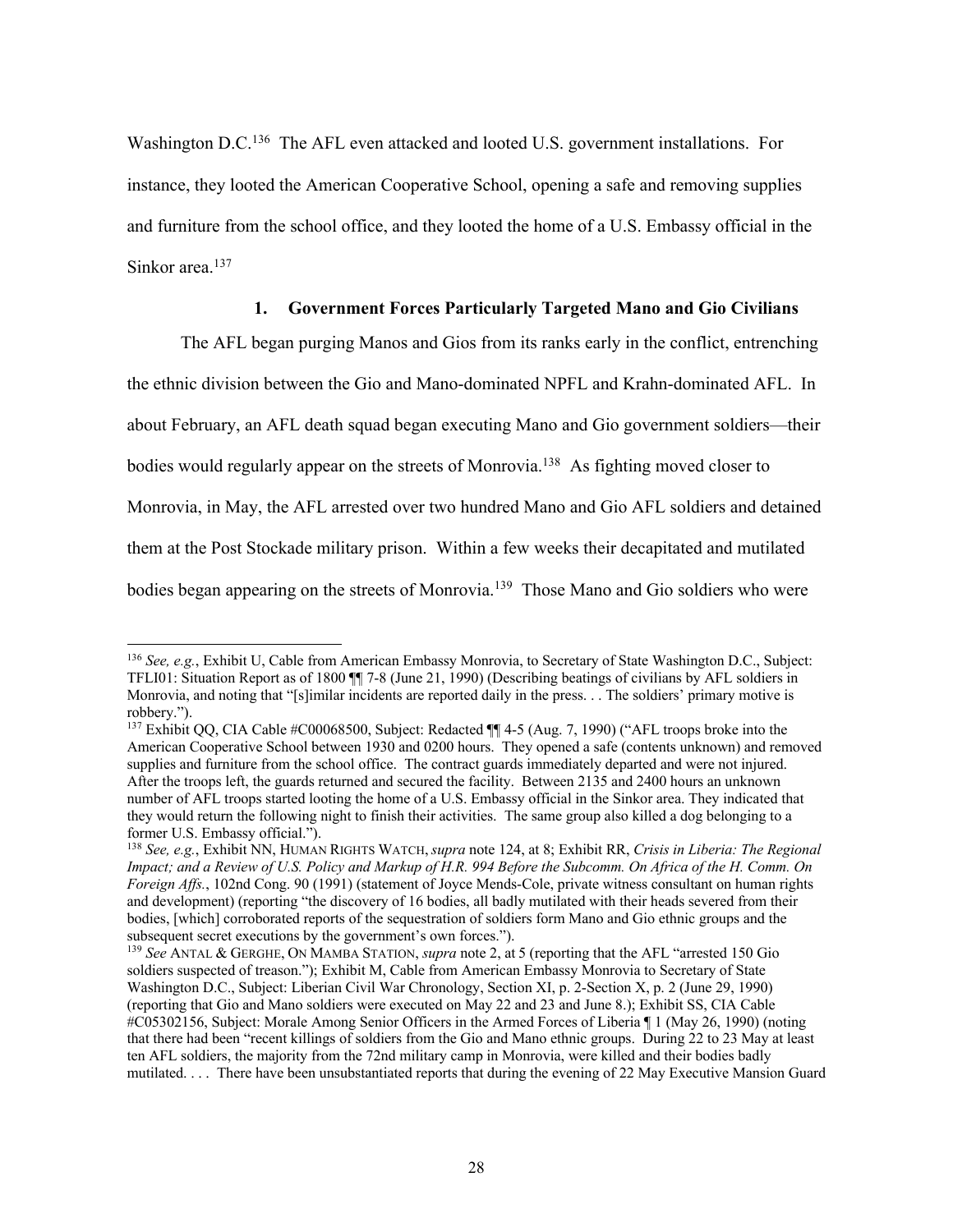not arrested and forcibly removed from the AFL, defected in fear for their lives, so much so that by August the AFL was almost entirely Krahn.<sup>140</sup>

As the opposing military forces became increasingly ethnically polarized, government forces also targeted Mano and Gio civilians because they were presumed to be affiliated with the rebel forces.<sup>141</sup> The State Department reported that, in January and February 1990, "at the outset of the civil war, Doe's followers rounded up hundreds of male Gio and Mano residents of Monrovia"—many of whom were held for long periods or disappeared.<sup>142</sup> As the front line drew nearer to the capital, the frequency of arbitrary arrest and execution of perceived enemies, based primarily on ethnicity, increased.<sup>143</sup> No Mano or Gio was safe: "Liberians of all ages were killed on the basis of ethnic identity."<sup>144</sup> The AFL used "an individual's language . . . to identify that person's ethnic group. Those from groups considered hostile [Manos and Gios] frequently were summarily executed."<sup>145</sup> AFL soldiers would ask people who came to their checkpoints what

<sup>(</sup>EMG) soldiers executed a large number of AFL soldiers of Gio and Mano ethnic background, these soldiers were reportedly under detention at the Barclay Training Center stockade."); Exhibit TT, *In the wake of killings govt. to monitor night events . . . soldiers' wives complain*, DAILY OBSERVER (May 24, 1990) (reporting that wives of Gio and Mano soldiers were complaining that their husbands have taken away by soldiers.); Exhibit UU, *Gio, Mano Soldiers Detained*, BBC WORLD SERVICE (June 6, 1990) (reporting that between 200 and 500 Mano and Gio AFL soldiers were taken to military prison because Doe feared they supported the rebels.); Exhibit VV, *BBC Reports on Situation,* BBC WORLD SERVICE (May 30, 1990) (reporting that decapitated and mutilated bodies of Gio and Mano soldiers from Nimba County are turning up on the streets).

<sup>140</sup> ASS'N FOR DIPLOMATIC STUD. & TRAINING, *supra* note 2, at 233.

<sup>141</sup> *See, e.g.*, Exhibit M, Cable from American Embassy Monrovia to Secretary of State Washington D.C., Subject: Liberian Civil War Chronology (June 29, 1990) (in the months leading up to June the AFL was systematically targeting Manos and Gios); Exhibit FF, Cable from American Embassy Monrovia to Secretary of State Washington D.C., Subject: TFLI01: Situation Report as of 1400 ¶ 1 ("The AFL continue to kill civilians, primarily Mano/Gio ... .") (July 25, 1990); ANTAL & GERGHE, ON MAMBA STATION, *supra* note 2, at 6 (describing "indiscriminate killing of Gios and Manos by Krahn soldiers").

<sup>142</sup> Exhibit K, DEP'T OF STATE, LIBERIA COUNTRY REPORT FOR 1990, *supra* note 22, at 194.

<sup>143</sup> *Id.*, at 194.

<sup>144</sup> *Id.*, at 195; *see also* Exhibit NN, HUMAN RIGHTS WATCH, *supra* note 124, at 8 (As a former soldier from Karnplay, ex-lieutenant Hargana Pouden, noted "No one is safe from the army, if they are Gio, not even old people.").

<sup>145</sup> *See also* Exhibit WW, U.S. DEPT. OF STATE, BUREAU OF DEMOCRACY, H.R. AND LAB., *Liberia*, *in* COUNTRY REPORTS ON HUMAN RIGHTS PRACTICES FOR 1992 142 (1993) [hereinafter: "DEP'T OF STATE, LIBERIA COUNTRY REPORT FOR 1992"]; Exhibit C, Cable from Secretary of State Washington D.C. to American Embassy Monrovia, Subject: V-4 Human Rights Report for Liberia ¶ 73 (Jan. 30, 1995) ("[F]actions have used an individual's language to identify ethnicity and often summarily executed those from groups considered hostile.").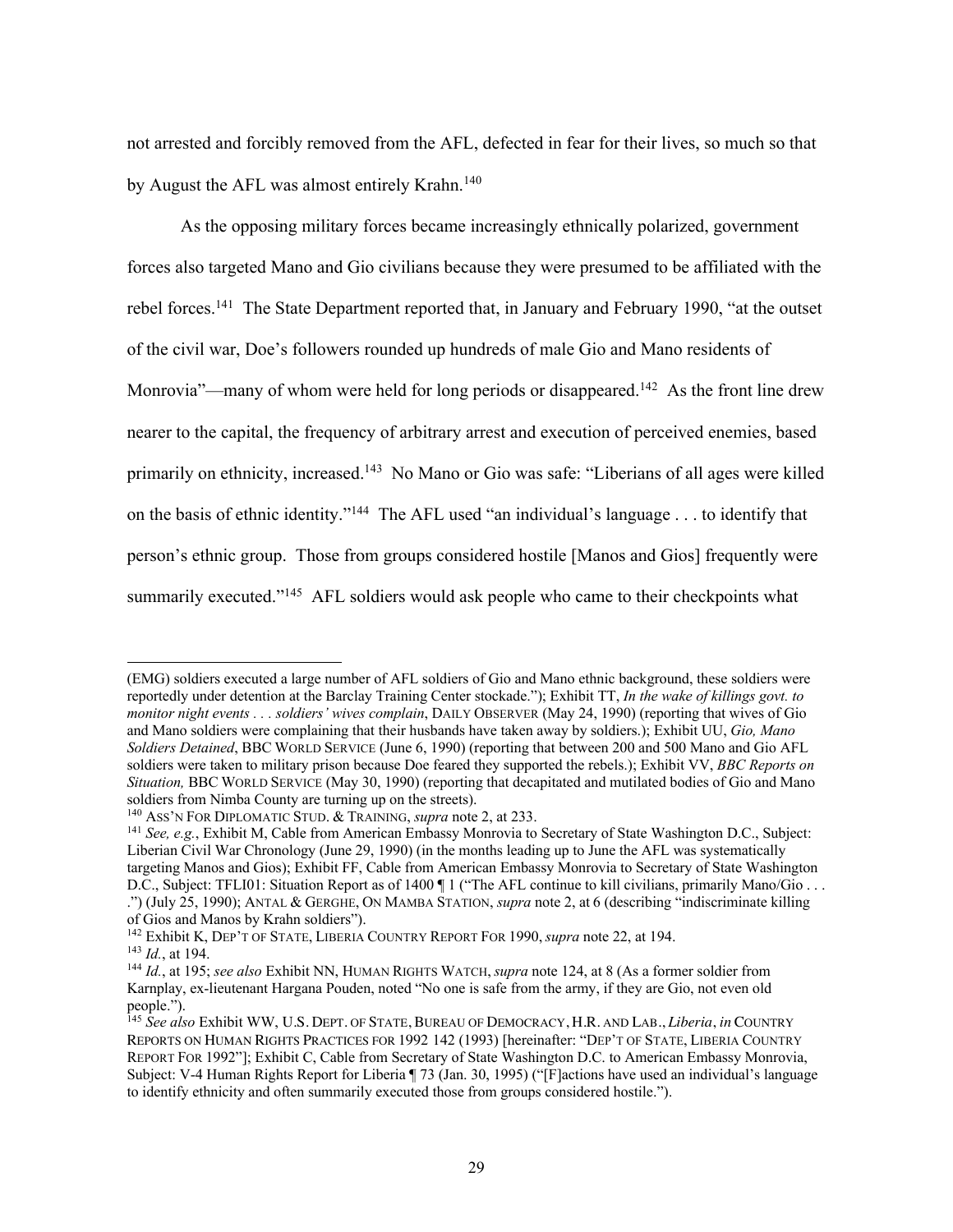tribe they were from, if they said they were Krahn they would then have to speak the Krahn language to prove it. If they failed the test, they would be taken aside and killed. Mere suspicion that a civilian was of Mano or Gio ethnicity was sufficient to have them killed.<sup>146</sup>

# **2. The AFL's Abuses Led to a Crisis of Refugees and Internally Displaced Persons Throughout Liberia**

By the end of 1990, a large percentage of the Liberian population had been displaced due to the conflict. "By January 6, 1990, more than 10,000 refugees [from Nimba County] had fled to Ivory Coast due to atrocities committed by AFL and NPFL forces" and by April, that number had skyrocketed to 140,000.<sup>147</sup> One third of Liberia's population had fled by late 1990.<sup>148</sup>

As the killings and attacks increased within Monrovia, particularly ethnically-based killings, many Manos and Gios left their homes and sought shelter in places where they believed they would be safe.<sup>149</sup> Monrovia was tense.<sup>150</sup> More than 32,000 internally displaced persons ("**IDPs**"), mostly Manos and Gios, began seeking shelter in schools, in NGO, UN, and embassy compounds, and in local churches, including the Methodist and Lutheran Church.<sup>151</sup> Many U.S. government installations in and around Monrovia were operating as shelters; at one point I estimated that there were 500 IDPs sheltering at the American Cooperative School, 6,000 at the

<sup>146</sup> Exhibit NN, HUMAN RIGHTS WATCH, *supra* note 124, at 8 ("Civilians were killed merely on the suspicion that they were of Mano or Gio ethnicity").

<sup>147</sup> ANTAL & GERGHE, ON MAMBA STATION, *supra* note 2, at 5.

<sup>148</sup> Exhibit L, HUMAN RIGHTS WATCH, *supra* note 18, at 6; *see also* Exhibit K, DEP'T OF STATE, LIBERIA COUNTRY REPORT FOR 1990, *supra* note 22, at 193 Exhibit I, Nmoma, *supra* note 14, at 3-5.

<sup>149</sup> *See* ASS'N FOR DIPLOMATIC STUD. & TRAINING, *supra* note 2, at 248.

<sup>&</sup>lt;sup>150</sup> See Exhibit XX, CIA Cable #C06769335, Subject: Liberia Situation Report as of 1100 Hours Local Time ¶ 6 (July 30, 1990) ("Monrovia is tense. [Internally displaced persons] on the American Embassy Greystone Compound panicked when AFL soldiers fired into the air yesterday. Several [internally displaced persons] jumped over the embassy wall but order was restored. The city remains without water or electricity . . . .").

<sup>151</sup> ANTAL & GERGHE, ON MAMBA STATION, *supra* note 2, at 22; *see also* Exhibit YY, Cable from American Embassy Monrovia, to Secretary of State, Washington D.C., Subject: WGLI02: Situation Report as of 1800 ¶ 13 (May 31, 1990) ("Most Mano and Gio persons are now seeking refuge at local churches" including the Methodist and Lutheran Churches); Exhibit M, Cable from American Embassy Monrovia to Secretary of State Washington D.C., Subject: Liberian Civil War Chronology, Section XI, p. 2 (June 29, 1990) ("Displaced persons flock to Monrovia churches.").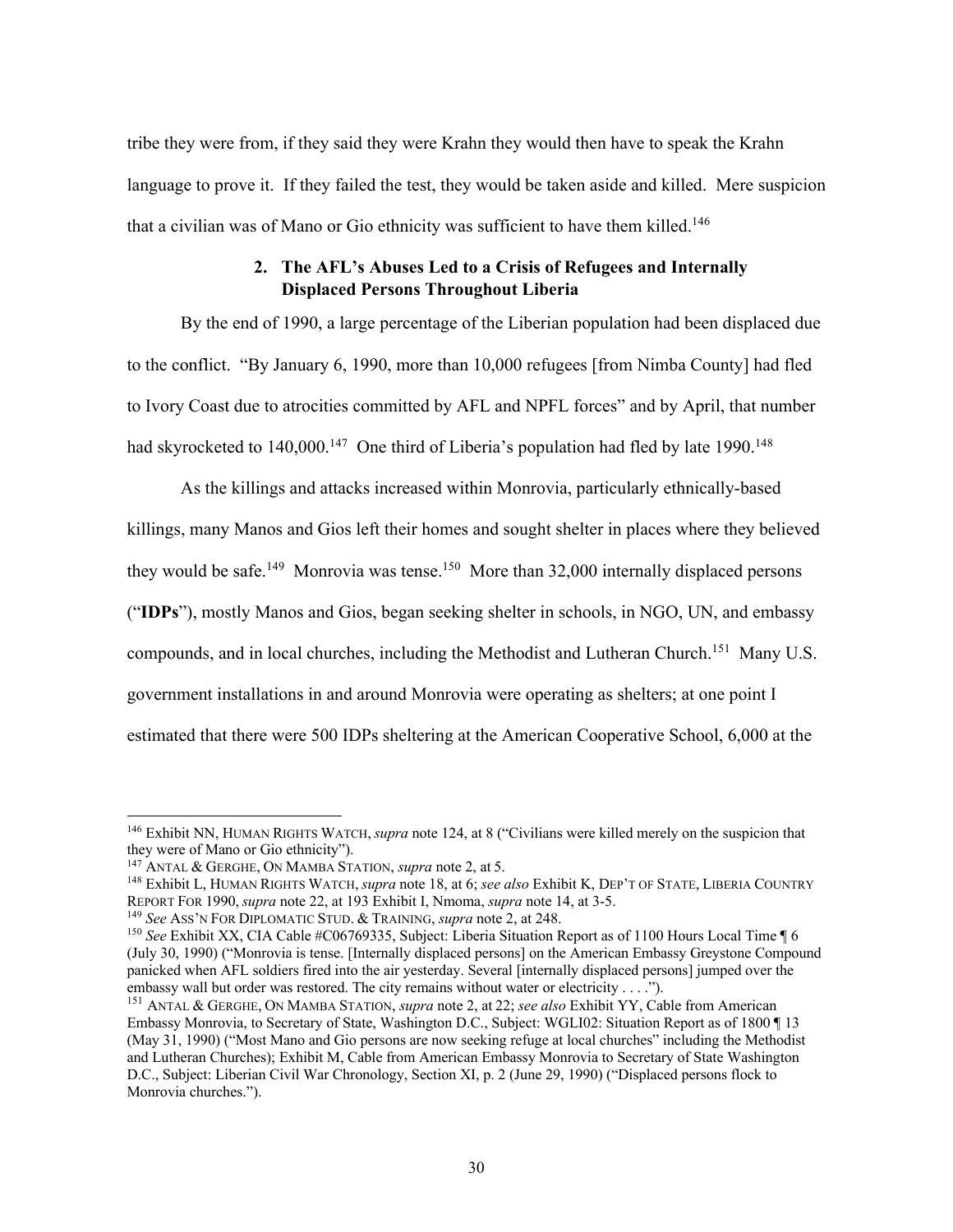Voice of America transmitter site, and over 2,000 at the U.S. Omega Navigation Station.<sup>152</sup> The CIA estimated there were approximately 7,000 sheltering at the U.S. Embassy Greystone Compound.<sup>153</sup> The U.S. Embassy felt pressure to take an active role in protecting Mano and Gio civilians against AFL abuses. <sup>154</sup> This meant the AFL grew increasingly suspicious of our intentions and put the United States at risk of "charges of abetting rebel sympathizers."<sup>155</sup>

The AFL would have known, just as the U.S. Embassy did, that the people staying in these camps were civilians, because the locations where IDPs were staying were well-known and widely reported.<sup>156</sup> Moreover, each IDP center was supported with assistance from major humanitarian relief agencies: Médecins Sans Frontiers (Doctors Without Borders), the International Committee of the Red Cross ("**ICRC**") and the Catholic Relief Services.<sup>157</sup>

<sup>152</sup> ANTAL & GERGHE, ON MAMBA STATION, *supra* note 2, at 20 ("Thousands of uprooted and homeless Liberians swamped the Omega and Voice of America sites seeking protection. Jett, in a letter to his wife, stated: There are displaced people anywhere they feel safe: 500 came over the wall of the American Community School: 6000 at Voice of America: 2000 at Omega."); *see also id.* at 22.

<sup>153</sup> Exhibit BB, DIR. OF CENT. INTEL., NAT'L INTEL. DAILY 3 (July 26, 1990) ("Some 7,000 displaced Monrovians are at the US-leased compound across from the Embassy").

<sup>154</sup> *See, e.g.*, Exhibit WWW, DIR. OF CENT. INTEL., NAT'L INTEL. DAILY 9 (May 31, 1990) ("The UNDP's departure from Monrovia will probably put added pressure on US Embassy officials to take an active role in protecting Gio and Mano civilians against further abuses . . . ."); Exhibit BB, DIR. OF CENT. INTEL., NAT'L INTEL. DAILY 3 (July 26, 1990).

<sup>155</sup> *See, e.g.*, Exhibit WWW, DIR. OF CENT. INTEL., NAT'L INTEL. DAILY 9 (May 31, 1990) (noting that providing shelter was "exposing the US to charges of abetting rebel sympathizers"); Exhibit BB , DIR. OF CENT. INTEL., NAT'L INTEL. DAILY 3 (July 26, 1990) ("The army remains suspicious of US intentions . . . .").

<sup>156</sup> *See, e.g.*, Exhibit V, Cable from American Embassy Monrovia to Secretary of State Washington D.C., Subject: TFLI01: Situation Report as of 1730 ¶ 10 (June 22, 1990); Exhibit M, Cable from American Embassy Monrovia, to Secretary of State Washington D.C., Subject: Liberian Civil War Chronology, Section X, p. 2-Section XI, p. 2 (June 29, 1990); Exhibit MM, Cable from American Embassy Monrovia to Secretary of State Washington D.C., Subject: TFLI01: Situation Report as of 1800 ¶ 17 (July 16, 1990); Exhibit EE, Cable from American Embassy Monrovia to Secretary of State Washington D.C., Subject: TFLI01: Situation Report as of 1800 ¶ 9 (July 19, 1990); Exhibit AA, DIR. OF CENT. INTEL., NAT'L INTEL. DAILY 3 (July 25, 1990); Exhibit ZZ, Joshua Kpenneh, *Churches set up temporary clinic – for 5000 displaced persons,* DAILY OBSERVER (June 7, 1990); Exhibit AAA, *Nimba citizens seek refuge at UN Offices*, DAILY OBSERVER (May 28, 1990); Exhibit BBB, Michael Wines, *Fighting Reported Near Embassies and President's House in Liberia,* THE NEW YORK TIMES (Aug. 1, 1990).

<sup>&</sup>lt;sup>157</sup> Exhibit EE, Cable from American Embassy Monrovia to Secretary of State Washington D.C., Subject: TFLI01: Situation Report as of 1800 ¶ 9 (July 19, 1990) ("A total of about 35,000 displaced persons are currently seeking refuge at 23 identified locations in town. . . . All 23 have been supplied with food assistance by MSF, CRS and ICRC.").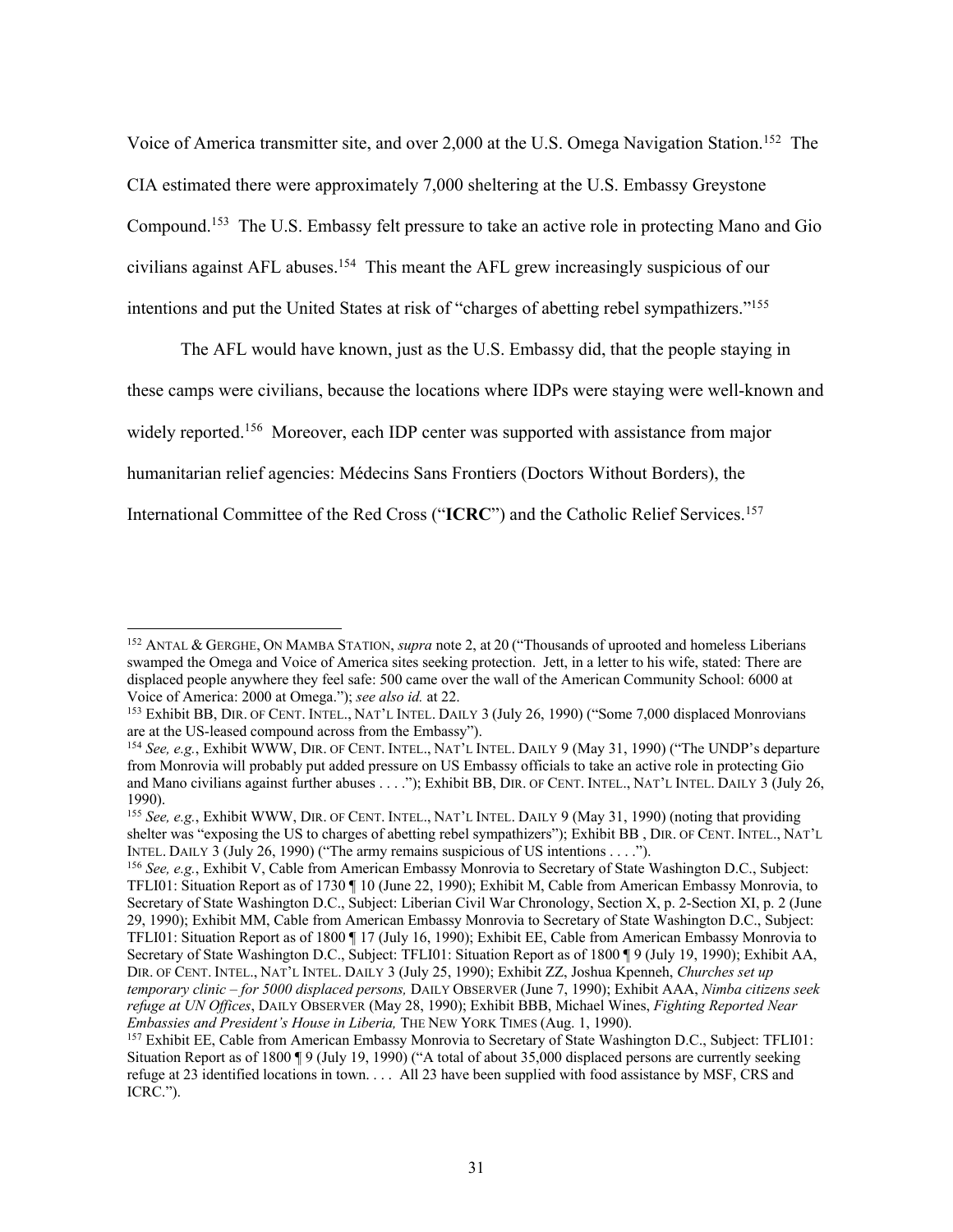### **3. The AFL Attacked IDP Centers Sheltering Mano and Gio Civilians**

In addition to the Lutheran Church, a number of other IDP shelters in Monrovia were attacked in 1990. For example, on or about May 29, AFL troops attacked the United Nations Development Program ("**UNDP**") compound, where between 1,000 and 1,500 Mano and Gio IDPs had sought protection. <sup>158</sup> The troops stabbed people and shot automatic weapons indiscriminately, killing one guard and wounding two others. They dragged between thirty and forty people away in army trucks, including women and children. At least eight were tortured, executed, and mutilated on a nearby beach, others were later killed. Because of this incident, the UN withdrew its personnel from Liberia and did not return until November 1990.<sup>159</sup> Doe visited the UN compound the day after the massacre, apologized to the United Nations, and promised the survivors he would find the culprits.<sup>160</sup> The U.S. Embassy believed it was likely that in doing so Doe was trying to deflect blame from his own security forces.<sup>161</sup>

A couple of months later, on July 25, 1990, AFL soldiers entered the John F. Kennedy Hospital, where IDPs were sheltering. They captured, beat, and killed Gios and Manos who

<sup>158</sup> *See* ANTAL & GERGHE, ON MAMBA STATION, *supra* note 2, at 6; Exhibit RR, *Crisis in Liberia: The Regional Impact; and a Review of U.S. Policy and Markup of H.R. 994 Before the Subcomm. On Africa of the H. Comm. On Foreign Affs.*, 102nd Cong. 90 (1991) (statement of Joyce Mends-Cole, private witness consultant on human rights and development) ("At the end of [May] government troops attacked the United Nations Compound where over 1000 Mano and Gio people had sought protection. Forty persons were dragged away, their bodies found later in the streets identified by grieving relatives."); Exhibit K, DEP'T OF STATE, LIBERIA COUNTRY REPORT FOR 1990, *supra* note 22, at 195 (1990) (noting that the AFL attacked the UN compound where IDPs were sheltering); Exhibit M, Cable from American Embassy Monrovia to Secretary of State Washington D.C., Subject: Liberian Civil War Chronology, Section X, p. 3 (June 29, 1990) ("May 30: AFL invades UNDP, kills one guard, wounds several people, abducts 30, several, possibly all of whom killed later"); Exhibit L, HUMAN RIGHTS WATCH, *supra* note 18, at 6.

<sup>159</sup> ANTAL & GERGHE, ON MAMBA STATION, *supra* note 2, at 6 (noting that "Michael Heyn, the U.N. representative in Liberia described the attack as "incredible, and a violation of international law"").

<sup>160</sup> Exhibit YY, Cable from American Embassy Monrovia to Secretary of State, Washington D.C., Subject: WGLI02: Situation Report as of 1800 ¶ 1 (May 31, 1990); Exhibit M, Cable from American Embassy Monrovia to Secretary of State Washington D.C., Subject: Liberian Civil War Chronology, Section X, p. 3 (June 29, 1990). <sup>161</sup> See Exhibit YY, Cable from American Embassy Monrovia to Secretary of State, Washington D.C., Subject:

WGLI02: Situation Report as of 1800 [1] (May 31, 1990) ("The government has vowed to catch the persons who abducted Nimbans at the UN Compound on the night of May 29, and may be trying to deflect blame from security forces" demonstrating that the US Embassy believed the security forces were responsible.).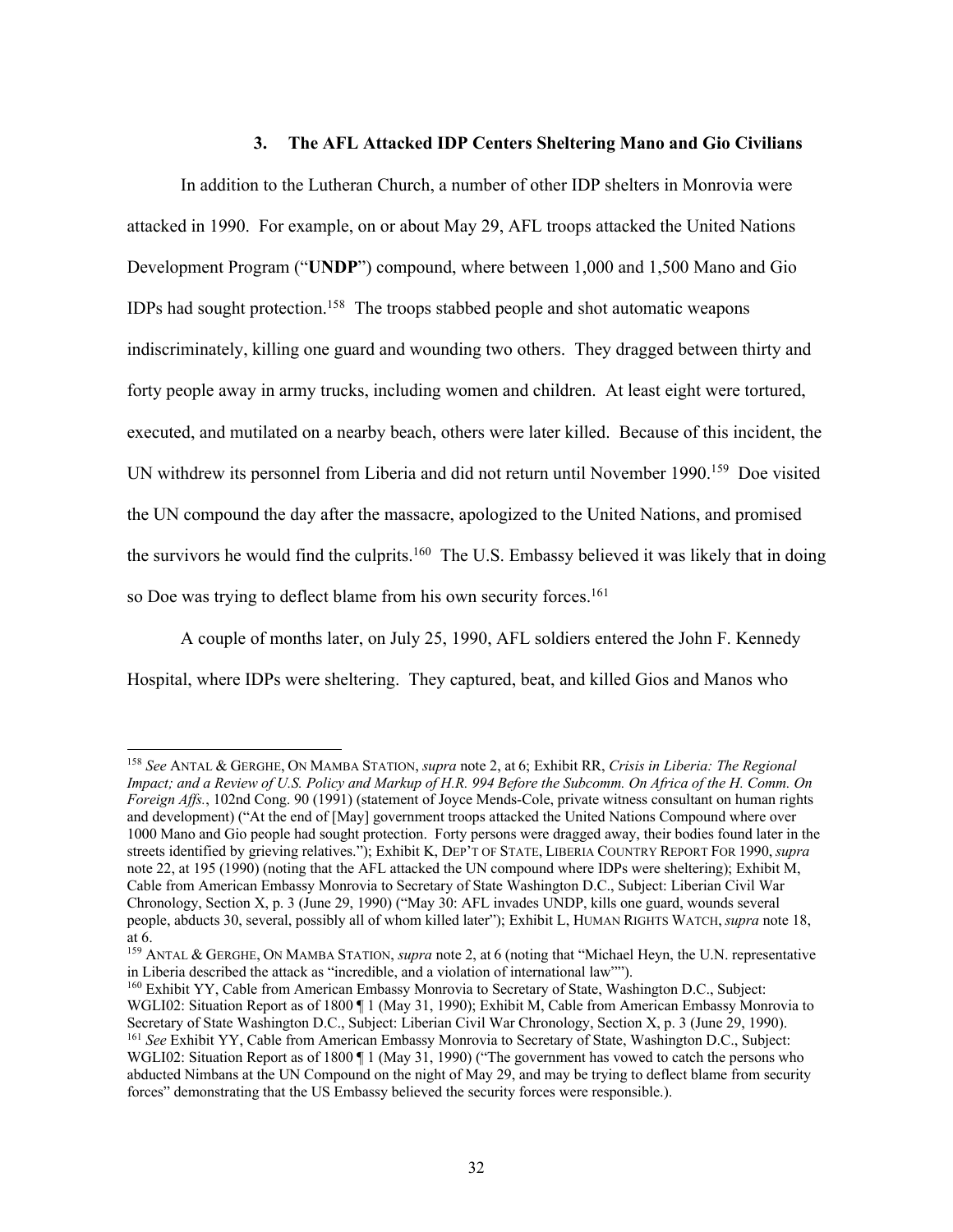were unable to escape.<sup>162</sup> Then, the massacre at St. Peter's Lutheran Church, discussed in detail below, occurred on July 29. The following day, two truckloads of soldiers broke into the nominally ICRC-protected compound at J.J. Roberts high school, and forced the 1,200 IDPs, mostly Manos and Gios many of whom had already fled the Lutheran Church, to flee.<sup>163</sup> While the U.S. Embassy reported that to their knowledge, no one was killed, journalists reported there were casualties. 164

### **4. The AFL's Abuses Were Notorious and Widely Reported.**

Newspapers covered the killings, ethnic targeting, and human rights abuses especially those occurring within Monrovia. The State Department noted in 1990, that "[a]s the government's control slackened, the independent media began to cover the civil war with considerable candor and generally gave full coverage to AFL abuses and losses and to rebel activities, although a few newspapers had reported AFL atrocities from the start of the civil

<sup>162</sup> *See* ANTAL & GERGHE, ON MAMBA STATION, *supra* note 2, at 22 (discussing the attack on JFK hospital where "roving bands of government soldiers . . . captured, beat, and killed those of Gio and Mano tribal backgrounds who did not escape"); Exhibit FF, Cable from American Embassy Monrovia to Secretary of State Washington D.C., TFLI01: Situation Report as of 1400 ¶ 8 (July 25, 1990) ("Early this afternoon, a group of soldiers entered JFK hospital and began beating and chasing away displaced persons there."); Exhibit BB, DIR. OF CENT. INTEL., NAT'L INTEL. DAILY 3 (July 26, 1990) ("Soldiers yesterday entered a local hospital and school and chased people out . . . soldiers have killed some of the [IDPs].")

<sup>163</sup> *See* Exhibit FF, Cable from American Embassy Monrovia to Secretary of State Washington D.C., Subject: TFLI01: Situation Report as of 1400 ¶ 8 (July 25, 1990) ("A few days ago, two truckloads of soldiers drove up to J.J. Roberts High School, broke into the nominally ICRC-protected compound, and forced the 1200 displaced persons to flee."); Exhibit CCC, Mark Huband, *Doe forces recapture city centre,* THE GUARDIAN (Aug. 1, 1990).

<sup>164</sup> *Compare* Exhibit FF, Cable from American Embassy Monrovia to Secretary of State Washington D.C., Subject: TFLI01: Situation Report as of 1400 ¶ 8 (July 25, 1990) (1,200 displaced persons at J.J. Roberts were forced to flee); *with* Exhibit CCC, Mark Huband, *Doe forces recapture city centre,* THE GUARDIAN (Aug. 1, 1990) (reporting four killed).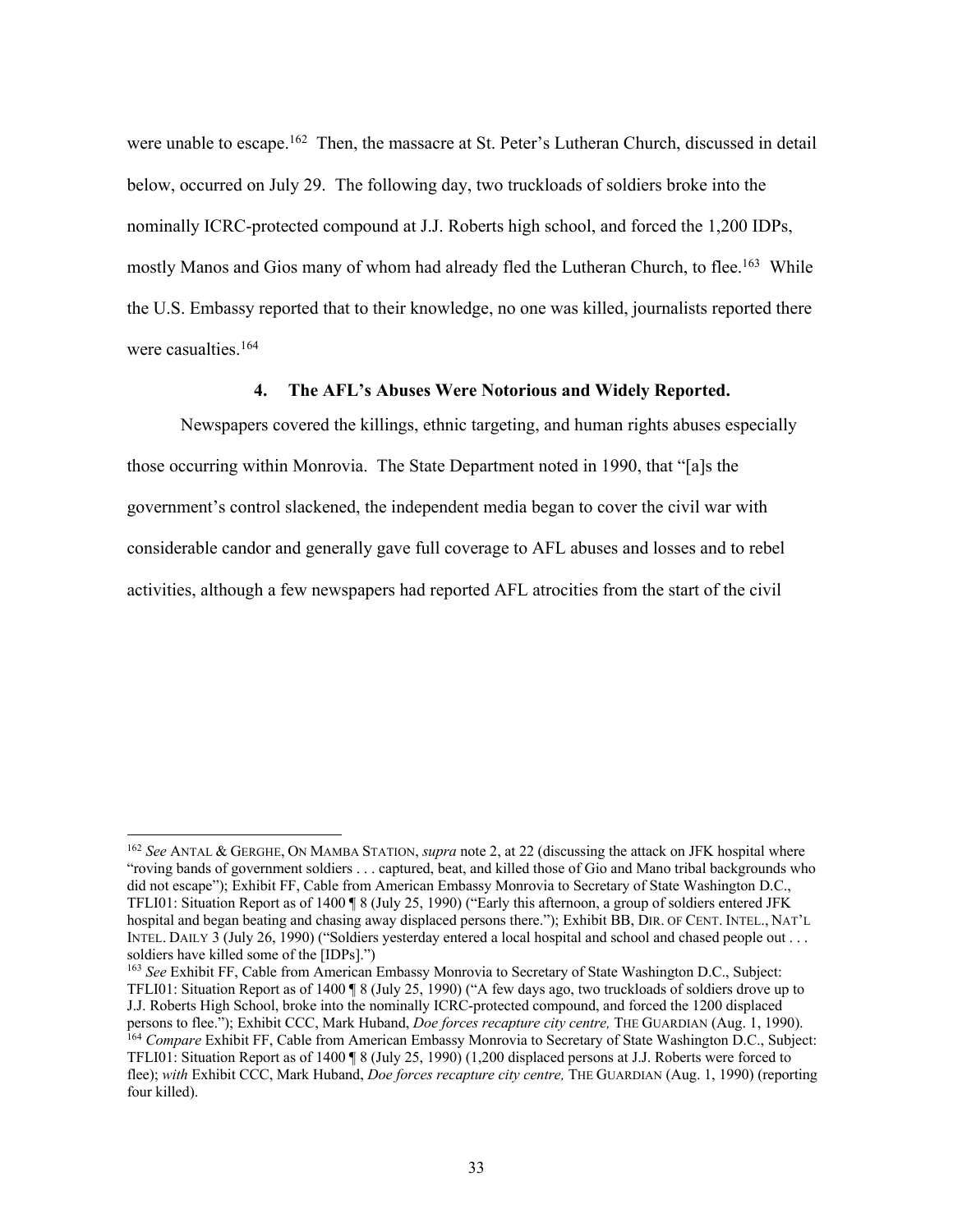war."<sup>165</sup> Some journalists were even able to capture videos of "opposing troops and civilians"

being beaten and threatened . . . . "<sup>166</sup>

State Department Cables and CIA National Intelligence Reports similarly reported almost daily on killings of civilians, ethnic targeting, and human rights abuses perpetrated by all parties to the conflict, including the  $AFL$ <sup>167</sup> The U.S. Embassy and Congress even went so far as to

<sup>166</sup> Exhibit K, DEP'T OF STATE, LIBERIA COUNTRY REPORT FOR 1990, *supra* note 22, at 200 (1990).

<sup>165</sup> Exhibit K, DEP'T OF STATE, LIBERIA COUNTRY REPORT FOR 1990, *supra* note 22, at 197; *see also* Exhibit EEE, Mark Huband, *Johnson rebels agree ceasefire*, THE GUARDIAN (Aug. 21, 1990); Exhibit HHH, Elizabeth Blunt, *Liberia Massacre*, BBC WORLD SERVICE (Aug. 3, 1990) (transcript); Exhibit GGG, Mark Huband, *Seafront mansion of Liberia's president besieged*, THE GUARDIAN (July 25, 1990); Exhibit XXX, Mark Huband, *Monrovia troops go on rampage*, THE GUARDIAN (July 6, 1990); Exhibit DDD, *'Night of Terror' Recorded in Monrovia 4 July'*, BBC WORLD SERVICE (July 5, 1990); Exhibit AAA, *Nimba citizens seek refuge at UN Offices*, DAILY OBSERVER (May 28, 1990); Exhibit ZZ, Joshua Kpenneh, *Churches set up temporary clinic – for 5000 displaced persons*, DAILY OBSERVER (June 7, 1990); Exhibit UU, *Elizabeth Blunt, Gio, Mano Soldiers Detained*, BBC WORLD SERVICE (June 6, 1990); Exhibit III, Johnathan Paye Layleh, *Red Cross gives St. Peters Church protection,* DAILY OBSERVER (June 6, 1990); Exhibit JJJ, *Doctors condemn killings*, DAILY OBSERVER (June 1, 1990); Exhibit JJJ, *Future of UN relief programs uncertain*, DAILY OBSERVER (June 1, 1990); Exhibit JJJ, Phillip N. Wesseh, *'I will not resign' – Declares President Doe*, DAILY OBSERVER (June 1, 1990); Exhibit KKK, *Doe tells diplomats 'no intention of resigning'* BBC WORLD SERVICE (May 31, 1990); Exhibit VV, *BBC Reports on Situation,* BBC WORLD SERVICE (May 30, 1990); Exhibit FFF, *Nimba Leaders Speak Out – denounce killing of their citizens*, DAILY OBSERVER (May 25, 1990); Exhibit FFF, *Chea Cheapoo, others complain – of harassment from armed men*, DAILY OBSERVER (May 25, 1990).

<sup>167</sup> *See, e.g.*, Exhibit M, Cable from American Embassy Monrovia to Secretary of State Washington D.C., Subject: Liberian Civil War Chronology (June 29, 1990) (chronicling ethnic killings); Exhibit S, Cable from American Embassy Monrovia to Secretary of State Washington D.C., Subject: WGLI02: Situation Report as of 1800 ¶ 17 (June 4, 1990) (On May 30, 10-12 people were massacred by the AFL at the beach, including 2 children between age 10 and 14); Exhibit Q, Cable from American Embassy Freetown to Secretary of State Washington D.C., Subject: Rebel Commander on Tactics and Battles ¶ 10 (June 14, 1990); Exhibit LL, Cable from American Embassy Monrovia to Secretary of State Washington D.C., Subject: TFLI01: Situation Report as of 1830 ¶¶ 14-18 (June 20, 1990) (The AFL committed beheadings and killings); Exhibit U, Cable from American Embassy Monrovia, to Secretary of State Washington D.C., Subject: TFLI01: Situation Report as of 1800 ¶¶ 7-8 (June 21, 1990) ("At 1700 on June 21, an AFL soldier entered the compound which houses the Japanese embassy and the UNDP and began beating a person who had sought refuge there. Similar incidents are reported daily in the press. . . . The soldiers' primary motive is robbery."); Exhibit DD, Cable from American Embassy Monrovia to Secretary of State Washington D.C., Subject: TFLI01: Situation Report as of 1930 ¶ 16 (July 5, 1990) ("Monrovia residents are bracing fro [sic] another night of fear. Reports of harassment by AFL soldiers began coming in shortly after dark."); Exhibit MM, Cable from American Embassy Monrovia to Secretary of State Washington D.C., Subject: TFLI01: Situation Report as of 1800 ¶¶ 7, 17 (July 16, 1990) (noting attacks on civilians, including looting, and mass displacement/fleeing by the civilian population as conditions worsen and that "harassment and killing by armed men continues."); *id.* ¶ 9 (Prisoners are being "systematically executed" at BTC prison. An embassy guard was "arrested on July 3 allegedly because he was a rebel informer" – he was in the Mano ethnic group. He was told he would be "gotten rid of" and placed in an overcrowded cell. Krahn speaking soldiers came and took prisoners away at night on July 3, 4, 5, and 6. They never returned.); Exhibit EE, Cable from American Embassy Monrovia to Secretary of State Washington D.C., Subject: TFLI01: Situation Report as of 1800 ¶ 7 (July 19, 1990) ("Sporadic killings") continue."); Exhibit FF, Cable from American Embassy Monrovia to Secretary of State Washington D.C., Subject: TFLI01: Situation Report as of 1400 ¶¶ 1, 8 (July 25, 1990) ("The AFL continued to kill civilians, primarily Mano/Gio"); Exhibit JJ, Cable from American Embassy Monrovia to Secretary of State Washington D.C., Subject: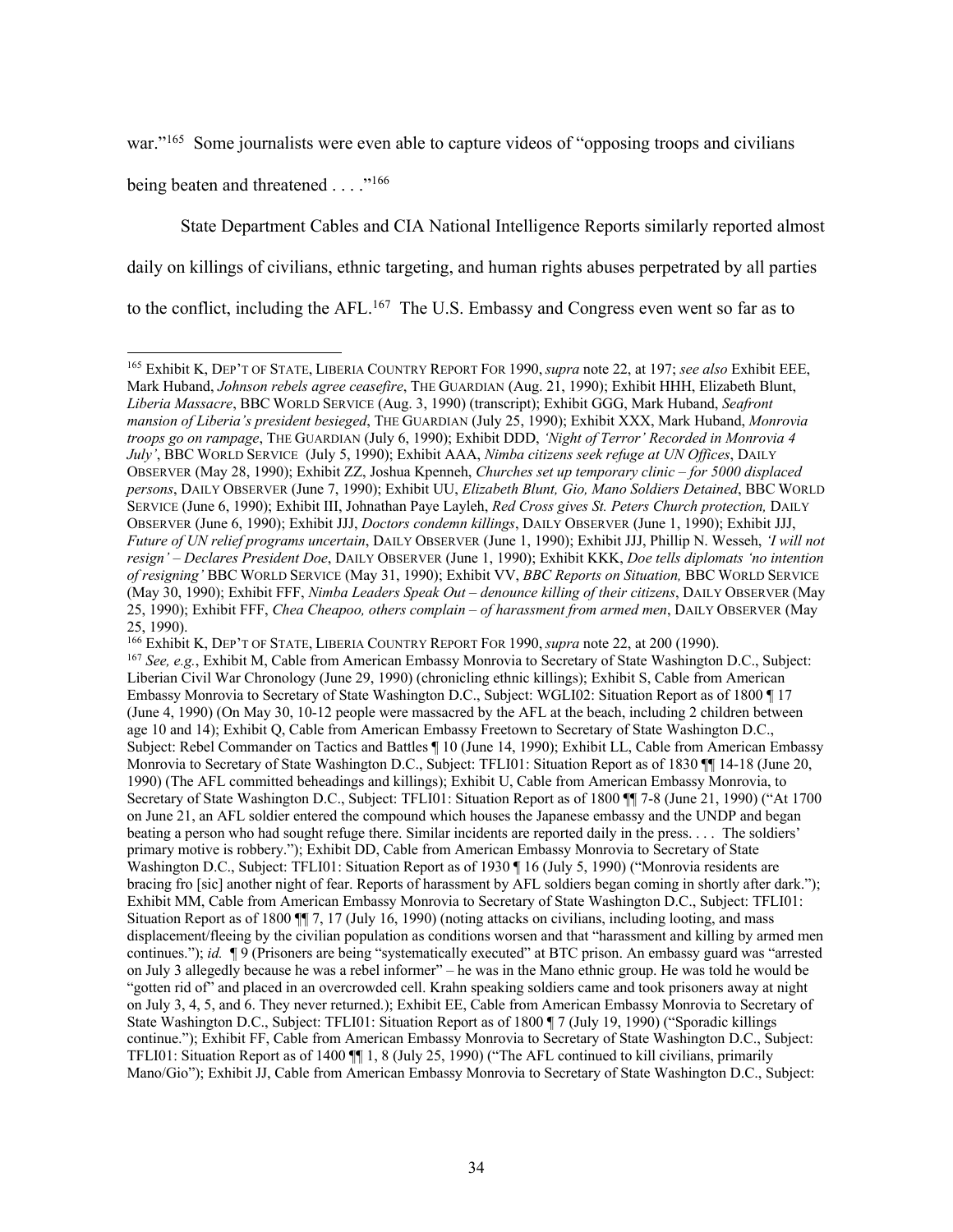publicly denounce the killings and human rights violations. <sup>168</sup> Even President Doe and members of his government publicly acknowledged, though denied responsibility for, these violations.<sup>169</sup>

### **D. The Attack on St. Peter's Lutheran Church.**

Following the AFL attack on the UNDP compound at the end of May, IDPs took shelter

at St. Peter's Lutheran Church in Sinkor, Monrovia.<sup>170</sup> The Embassy reported that

approximately 2,000 civilians sought shelter in the Lutheran Church, but some reports indicated

that the total number was much higher.<sup>171</sup> The IDPs included women, children, and men, of all

TFLI01: The Military Stalemate in Monrovia ¶ 3 (Sept. 20, 1990) (AFL soldiers went on "looting forays and killing rampages into the parts of central Monrovia to which they have immediate access"); Exhibit R, DIR. OF CENT. INTEL., NAT'L INTEL. DAILY 8 (June 29, 1990) ("Army troops reportedly returned to the port area Wednesday night to loot."); Exhibit BB, DIR. OF CENT. INTEL., NAT'L INTEL. DAILY 3 (July 26, 1990) ("Soldiers yesterday entered a local hospital and school and chased people out . . . soldiers have killed some of the [IDPs] . . . .").

<sup>168</sup> *See e.g.*, Exhibit FFF, *U.S. Embassy expresses concern*, DAILY OBSERVER (May 25, 1990); Exhibit LLL, *Report of 11 July Attack on Monrovia's Port,* BBC WORLD SERVICE (July 12, 1990); H.R. Res. 354, 101st Cong. (1990); ANTAL & GERGHE, ON MAMBA STATION, *supra* note 2, at 5 (2004) (On March 7, Congress passed House Resolution 354, which condemned atrocities committed by all parties to the conflict.).

<sup>169</sup> Exhibit K, DEP'T OF STATE, LIBERIA COUNTRY REPORT FOR 1990, *supra* note 22, at 199-200 (1990) ("When it became clear that unarmed civilians were being shot outside of combat, [government officials] complained that it was difficult to differentiate between rebels and civilians. . . . Aside from these almost pro forma denials, neither the government nor the rebels seemed particularly concerned about whether their abuses became known."); Exhibit YY, Cable from American Embassy Monrovia to Secretary of State, Washington D.C., Subject: WGLI02: Situation Report as of 1800 ¶ 1 (May 31, 1990) ("The government has vowed to catch the persons who abducted Nimbans at the UN Compound on the night of May 29, and may be trying to deflect blame from security forces" demonstrating that the US Embassy believed the security forces were responsible.); *see also* Exhibit FFF, *Chea Cheapoo, others complain – of harassment from armed men*, DAILY OBSERVER (May 25, 1990) (government announced that "anyone found molesting citizens will be dealt with militarily"); Exhibit TT, *In the wake of killings govt. to monitor night events . . . soldiers' wives complain*, DAILY OBSERVER (May 24, 1990) (Information minister described recent wave of killings as cruel and uncivilized.).

<sup>170</sup> Exhibit S, Cable from American Embassy Monrovia to Secretary of State Washington D.C., Subject: WGLI02: Situation Report as of 1800 ¶ 18 (June 4, 1990) (IDPs "remain fearful that the armed men who attacked the UNDP compound will have no compunction about invading the church property, but say they have nowhere else to go."); Exhibit MMM, Int'l Comm. Of the Red Cross, *External Activities: Liberia*, 277 INT'L REV. OF THE RED CROSS 349, 351 (1990) (after the UNDP attack "[f]amilies subsequently took refuge in a centre run by the Lutheran World Federation (LWF)"); Exhibit JJJ, *Future of UN relief programs uncertain*, DAILY OBSERVER (June 1, 1990).

<sup>&</sup>lt;sup>171</sup> Exhibit S, Cable from American Embassy Monrovia to Secretary of State Washington D.C., Subject: WGLI02: Situation Report as of 1800 ¶ 18 (June 4, 1990) (2000 IDPs sheltering at the Lutheran Church); Exhibit T, Cable from American Embassy Monrovia to Secretary of State Washington D.C., Subject: TFLI01: Situation Report as of 1800 ¶ 16 (June 5, 1990) (same); Exhibit ZZ, Joshua Kpenneh, *Churches set up temporary clinic – for 5000 displaced persons*, DAILY OBSERVER (June 7, 1990) (reporting 5,000 IDPs sheltering at the Lutheran Church); Exhibit III, Jonathan Paye Layleh, *Red Cross gives St. Peter's Church protection*, DAILY OBSERVER (June 6, 1990) (reporting 1500 IDPs sheltering at the Lutheran Church).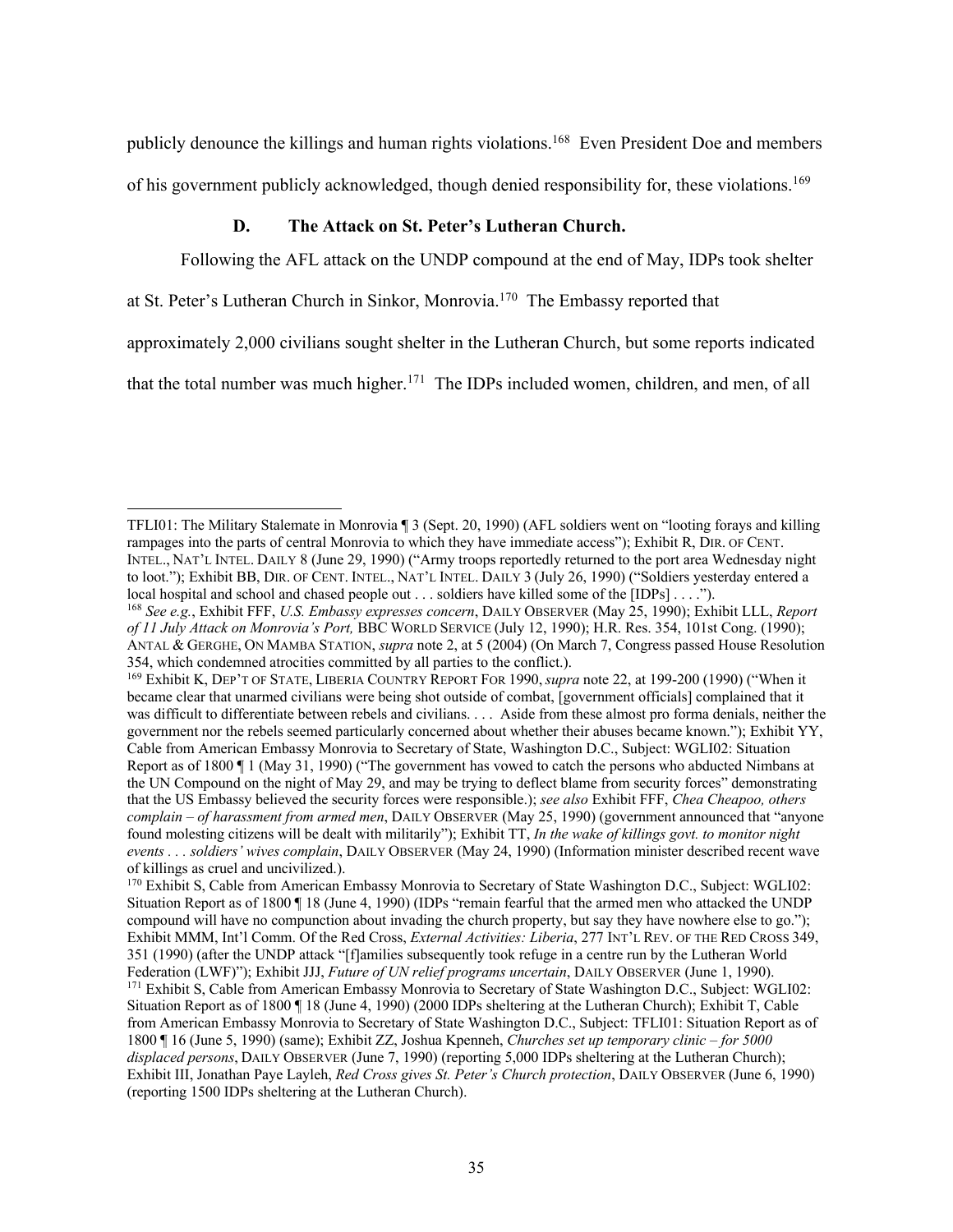ages, predominately from the Mano and Gio tribes of Nimba county.<sup>172</sup> After visiting the Church, I expressed regret that "there were a lot of people from the wrong tribe there; there was no way for them to cross the battle lines and go anywhere else."<sup>173</sup>

Medical personnel from Liberian Red Cross Society, John F. Kennedy Hospital, and some Church members volunteered to manage a temporary clinic and distribute food to the people seeking refuge at the Church.<sup>174</sup> The Red Cross President J. Edwin Lloyd publicly acknowledged that the Lutheran Church "benefits from the protection of the Liberian National Red Cross and should be regarded as such."<sup>175</sup> This was clear to see for passersby; Red Cross flags had been hoisted at each corner of the church compound.<sup>176</sup> As Elizabeth Blunt noted in one of her BBC World Service reports, the only real protections the IDPs at the Church had were "the moral force of the clergy and the Red Cross flag."<sup>177</sup> Not only was the Red Cross protection

<sup>172</sup> Exhibit ZZZ, TRC VOLUME II, *supra* note 107, at 280-81 ("For several months in 1990, St. Peter's Lutheran Church became the refuge of women, children and men predominately from the Mano, Gio and Kpelle tribes fleeing violence throughout the country."); *see also* Exhibit K, DEP'T OF STATE, LIBERIA COUNTRY REPORT FOR 1990, *supra* note 22, at 195 (1990) (hundreds of Gio and Mano civilians had gathered there for safety); Exhibit ZZ, Joshua Kpenneh, *Churches set up temporary clinic – for 5000 displaced persons*, DAILY OBSERVER (June 7, 1990); Exhibit JJJ, *Future of UN relief programs uncertain*, DAILY OBSERVER (June 1, 1990) (IDPs were "Nimba citizens"); Exhibit III, Jonathan Paye Layleh, *Red Cross gives St. Peter's Church protection*, DAILY OBSERVER (June 6, 1990) (IDPs were mostly Manos and Gios from Nimba County, including men, women, and children). <sup>173</sup> *See* ASS'N FOR DIPLOMATIC STUD. & TRAINING, *supra* note 2, at 248.

<sup>174</sup> Exhibit ZZ, Joshua Kpenneh, *Churches set up temporary clinic – for 5000 displaced persons*, DAILY OBSERVER (June 7, 1990); *see also* Exhibit III, Jonathan Paye Layleh, *Red Cross gives St. Peter's Church protection*, DAILY OBSERVER (June 6, 1990) ("Liberian Council of Churches and the Liberia National Red Cross have been taking care of the displaced people."); Exhibit YY, Cable from American Embassy Monrovia to Secretary of State Washington D.C., Subject: WGLI02: Situation Report as of 1800 ¶ 13 (May 31, 1990) (the Lutheran Church "provided shelter and distributed food"); *see also* Exhibit EE, Cable from American Embassy Monrovia to Secretary of State Washington D.C., Subject TFLI01: Situation Report as of 1800 ¶ 9 (July 19, 1990) ("A total of about 35,000 displaced persons are currently seeking refuge at 23 identified locations in town [including the Lutheran church].... All 23 have been supplied with food assistance by MSF, CRS and ICRC.").

<sup>175</sup> Exhibit III, Jonathan Paye Layleh, *Red Cross gives St. Peter's Church protection*, DAILY OBSERVER (June 6, 1990).

<sup>&</sup>lt;sup>176</sup> *Id.* (reporting that the Red Cross President explained that "Red Cross flags have been hoisted at every corner of the church building to signify its full protection of displaced people."); Exhibit MMM, Int'l Comm. Of the Red Cross, *supra* note 170, at 351 ("a centre run by the Lutheran World Federation (LWF) . . . was placed under the protection of the Red Cross emblem:"); Exhibit NNN, Elizabeth Blunt, *Liberia: Massacre in Monrovia*, BBC WORLD SERVICE (July 30, 1990) (transcript) ("the red cross flags flew at each corner of the compound and [the IDPs] felt secure under church and Red Cross protection").

<sup>177</sup> Exhibit HHH, Elizabeth Blunt, *Liberia Massacre*, BBC WORLD SERVICE (Aug. 3, 1990) (transcript) (the only real protection the IDPs at the LC had were "the moral force of the clergy and the Red Cross flag").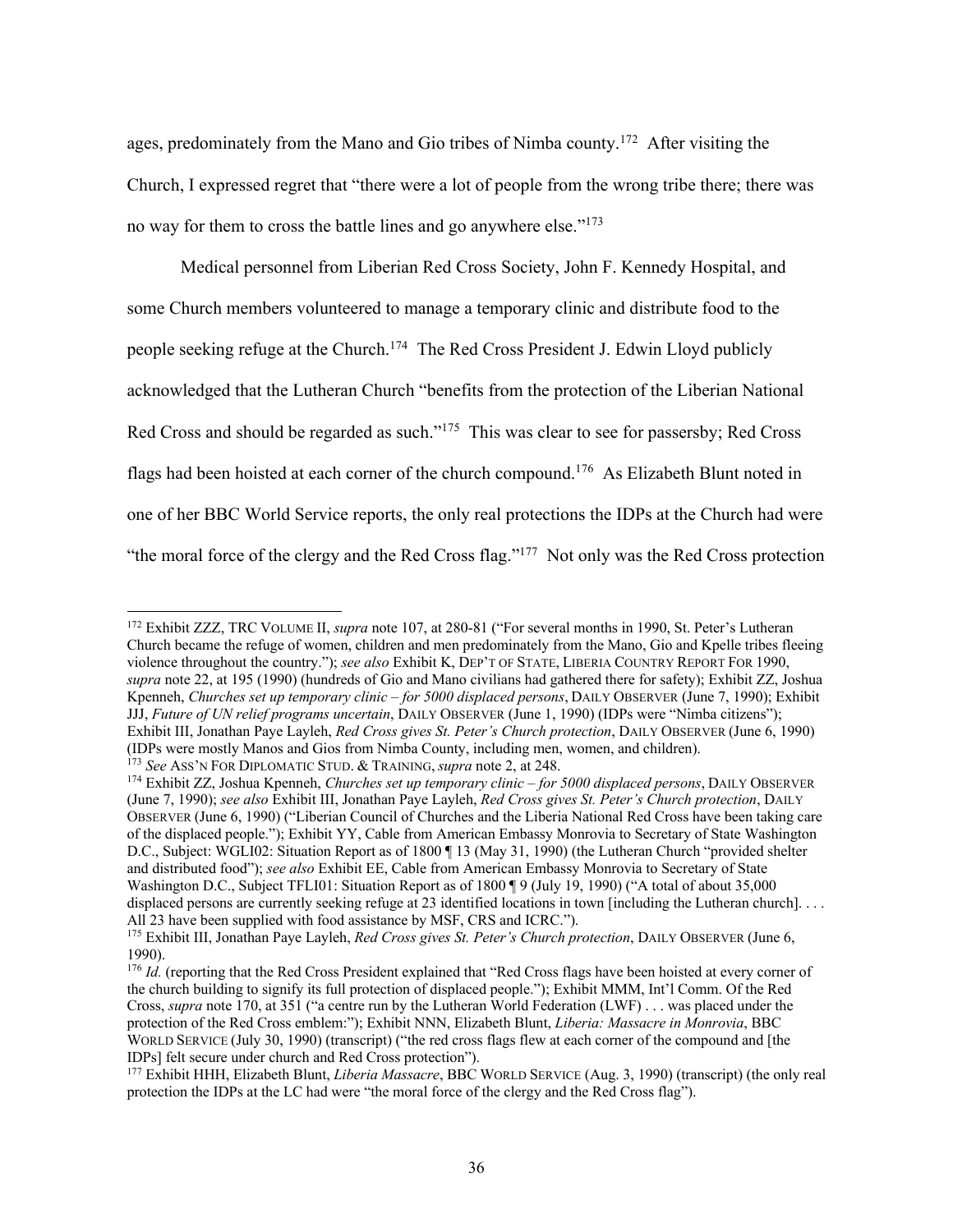of the IDP center at the Lutheran Church visible, it was widely and publicly known. Multiple newspapers reported on it and we noted it in our Embassy cables to the State Department.<sup>178</sup>

On July 29, 1990, the AFL did the unthinkable. They attacked the Church, massacring the women, children, and men sheltering there. At the Embassy, we initially learned about the civilian massacre because of a discussion on the walkie-talkie radios, which people with whom the U.S. Embassy wanted to stay in touch used. We overheard a discussion on the radio between missionaries and an NGO involved in the IDP center at the Lutheran Church about what to do about the dead bodies and survivors there.<sup>179</sup> The discussion was about whether to attempt to remove the bodies and bury them, running the risk of being shot by the soldiers, or to torch the Church with the bodies inside to reduce them to ashes.<sup>180</sup> In the end, nothing was done to clean up the Church for a number of weeks and because of heavy fighting in the city, the Embassy was unable to confirm the exact numbers killed.<sup>181</sup> The Embassy initially estimated 200 people had been killed at the Lutheran Church, but this estimate was conservative;<sup>182</sup> later figures following a UN investigation indicated that about 600 civilians were massacred that night.<sup>183</sup>

<sup>178</sup> *See, e.g.*, Exhibit ZZ, Joshua Kpenneh, *Churches set up temporary clinic – for 5000 displaced persons*, DAILY OBSERVER (June 7, 1990); Exhibit EE, Cable from American Embassy Monrovia to Secretary of State Washington D.C., Subject: TFLI01: Situation Report as of 1800 ¶ 9 (July 19, 1990); Exhibit S, Cable from American Embassy Monrovia to Secretary of State Washington D.C., Subject: WGLI02: Situation Report as of 1800 ¶ 18 (June 4, 1990); Exhibit T, Cable from American Embassy Monrovia to Secretary of State Washington D.C., Subject: TFLI01: Situation Report as of 1800 ¶ 16 (June 5, 1990);

<sup>179</sup> *See* ASS'N FOR DIPLOMATIC STUD. & TRAINING, *supra* note 2, at 248.

<sup>180</sup> *See id*.

<sup>181</sup> *See* ANTAL & GERGHE, ON MAMBA STATION, *supra* note 2, at 23.

<sup>182</sup> *See, e.g.*, *id*., at 22 (2004); Exhibit OOO, Cable from TFLI01 – Don Petterson to AF – Mr. Cohen, Subject: PCC on Liberia, at 1 (n.d.) (cable that appears to be sent on July 30, 1990 noting that "[l]ast night AFL soldiers entered the Lutheran Church at Sinkor and massacred 200 people and wounded about 85. We are making a statement today condemning the senseless massacre and calling on all sides in the conflict to refrain from inflicting harm on innocent civilians.").

<sup>183</sup> ANTAL & GERGHE, ON MAMBA STATION, *supra* note 2, at 22 n.\*\*\*\* (2004) ("United Nations officials in October 1990 confirmed the number killed. Returning U.N. officials investigated the massacre and directed the interment of approximately 600 bodies in the church."); Exhibit K, DEP'T OF STATE, LIBERIA COUNTRY REPORT FOR 1990, *supra* note 22, at 195 (1990) ("Journalists and others who later visited the site estimated the number of dead at over 600.").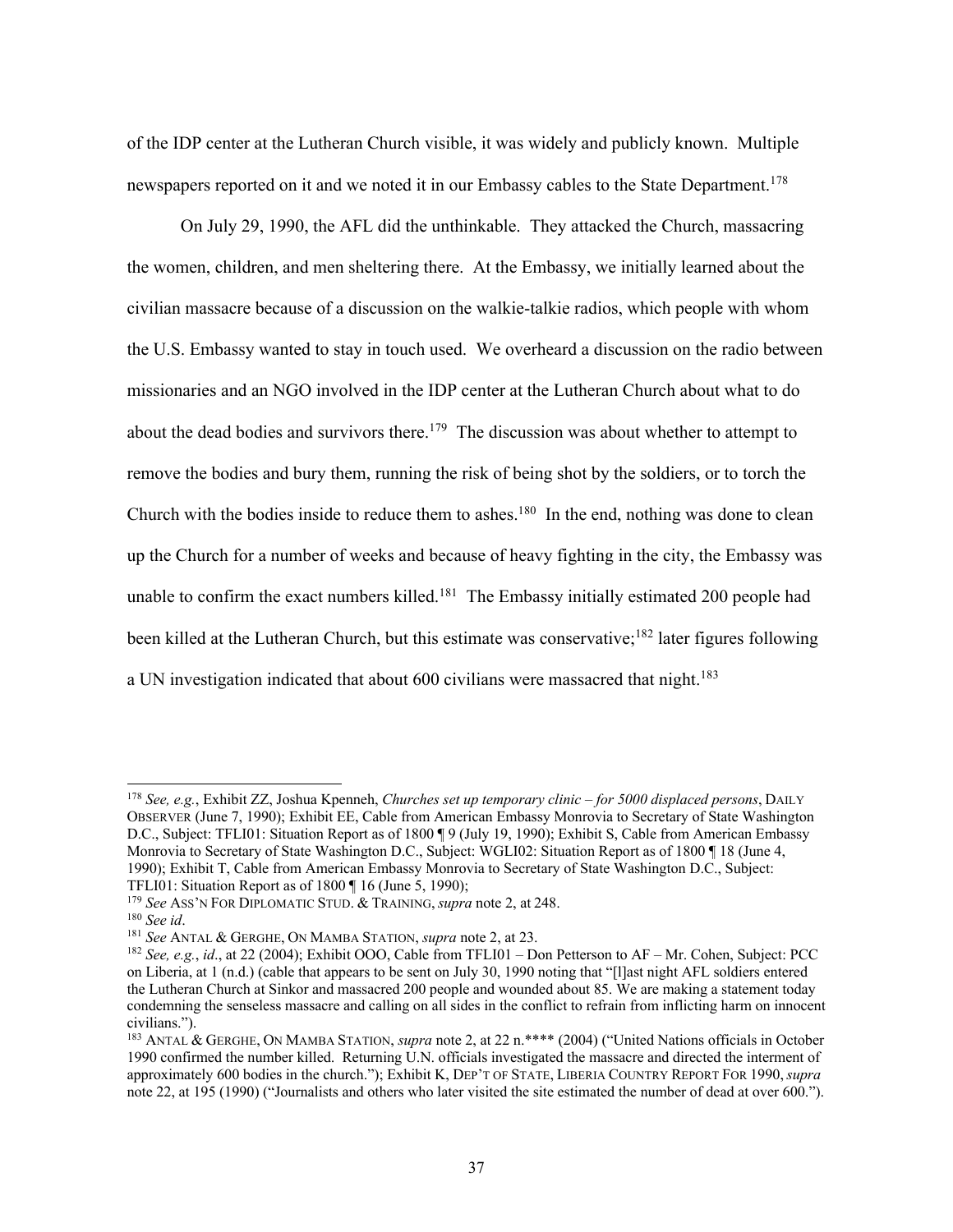Following the attack, several hundred survivors fled to a nearby USAID compound.<sup>184</sup>

Andrew Voros who was at the compound reported on the walkie-talkie that there were wounded

survivors at the compound in need of medical assistance.<sup>185</sup> On the morning of July 30, 1990, he

reported that there were AFL soldiers parked outside in two taxis.<sup>186</sup> The soldiers attacked the

USAID compound and forcibly removed the survivors from the Lutheran Church.<sup>187</sup>

The U.S. Embassy believed that the AFL was responsible for the massacre, as we

reported in the next few days,<sup>188</sup> and later after there had been some time for investigation.<sup>189</sup>

<sup>&</sup>lt;sup>184</sup> Exhibit PPP, DIR. OF CENT. INTEL., NAT'L INTEL. DAILY 6 (July 31, 1990) ("Several hundred people surged from the church into the USAID compound"); Exhibit XX, CIA Cable #C06769335, Subject: Liberia Situation Report as of 1100 Hours Local Time ¶ 2 (July 30, 1990) ("Between 600 and 1000 people from the [Lutheran and Methodist] Churches reportedly swarmed onto the compound of the United States Agency for International Development (USAID) in Sinkor by the morning of July 30."); ANTAL & GERGHE, ON MAMBA STATION, *supra* note 2, at 23 ("In desperation, a large group fleeing from the killings broke through the perimeter fence of the U.S. Agency for International Development compound looking for safety.").

<sup>&</sup>lt;sup>185</sup> See Exhibit XX, CIA Cable  $\hat{\#}C06769335$ , Subject: Liberia Situation Report as of 1100 Hours Local Time ¶ 2 (July 30, 1990) ("An expatriate on the compound reported there were 14 wounded in need of medcial assistance."). <sup>186</sup> See Id. ("This same individual also reported that AFL soldiers in two taxis had parked outside the USAID compound. . . this morning.").

<sup>187</sup> *See, e.g.,* Exhibit PPP, DIR. OF CENT. INTEL., NAT'L INTEL. DAILY 6 (July 31, 1990) ("Several hundred people surged from the church into the USAID compound, but soldiers later forcibly removed them.").

<sup>188</sup> *See, e.g.*, Exhibit XX, CIA Cable #C06769335, Subject: Liberia Situation Report as of 1100 Hours Local Time ¶ 1 (July 30, 1990) ("Tension in Monrovia is extremely high. Nervous armed forced of Liberia (AFL) Soldiers went on a rampage and attacked [IDPs] at the St. Peters Lutheran Church in Sinkor . . . last night. An estimated 1,200 displaced persons were at the Lutheran Center when AFL soldiers entered."); Exhibit OOO, Cable from TFLI01 – Don Petterson to AF – Mr. Cohen, Subject: PCC on Liberia, at 1 (n.d.) (cable that appears to have been sent on July 30, 1990, noted: "Last night AFL soldiers entered the Lutheran Church at Sinkor and massacred 200 people and wounded about 85. We are making a statement today condemning the senseless massacre and calling on all sides in the conflict to refrain from inflicting harm on innocent civilians."); Exhibit PPP, DIR. OF CENT. INTEL., NAT'L INTEL. DAILY 6 (July 31, 1990) ("Army soldiers attacked the Lutheran church compound, spraying the [IDPs] there with automatic weapons"); Exhibit QQQ, Richard Boucher, Deputy Spokesman, U.S. Dep't of State Off. Of the Assistant Sec'y, Liberia: U.S. Deplores Massacre (July 30, 1990) (attributing the Lutheran Church Massacre to "Armed" Forces of Liberia soldiers"); Exhibit RRR, *Hundreds Die in Massacre by Liberian Troops,* LOS ANGELES TIMES (July 31, 1990) (While Doe government blamed the massacre on rebel soldiers disguised in government uniforms, U.S. officials insisted that "our indications are that it was government troops that were involved"); Exhibit SSS, *Liberian troops massacre 200 refugees*, TELEGRAM & GAZETTE (July 31, 1990) (noting that State Department Officials said that Liberian troops had committed the massacre).

<sup>189</sup> *See, e.g.*, Exhibit K, DEP'T OF STATE, LIBERIA COUNTRY REPORT FOR 1990, *supra* note 22, at 192, 195 ("AFL soldiers entered the compound of St. Peter's Lutheran Church in Sinkor on July 29, where hundreds of Gio and Mano civilians had gathered for safety. The soldiers shot, stabbed, and hacked to death men, women, and children throughout the compound. Journalists and others who later visited the site estimated the number of dead at over 600."); Exhibit RR, *Crisis in Liberia: The Regional Impact; and a Review of U.S. Policy and Markup of H.R. 994 Before the Subcomm. On Africa of the H. Comm. On Foreign Affs.*, 102nd Cong. 87 (1991) (statement of Willis H. Logan, Director Africa Office, National Council of Churches) (700 people were killed by government soldiers); ANTAL & GERGHE, ON MAMBA STATION, *supra* note 2, at 22 ("[G]overnment soldiers burst into St. Peter's Lutheran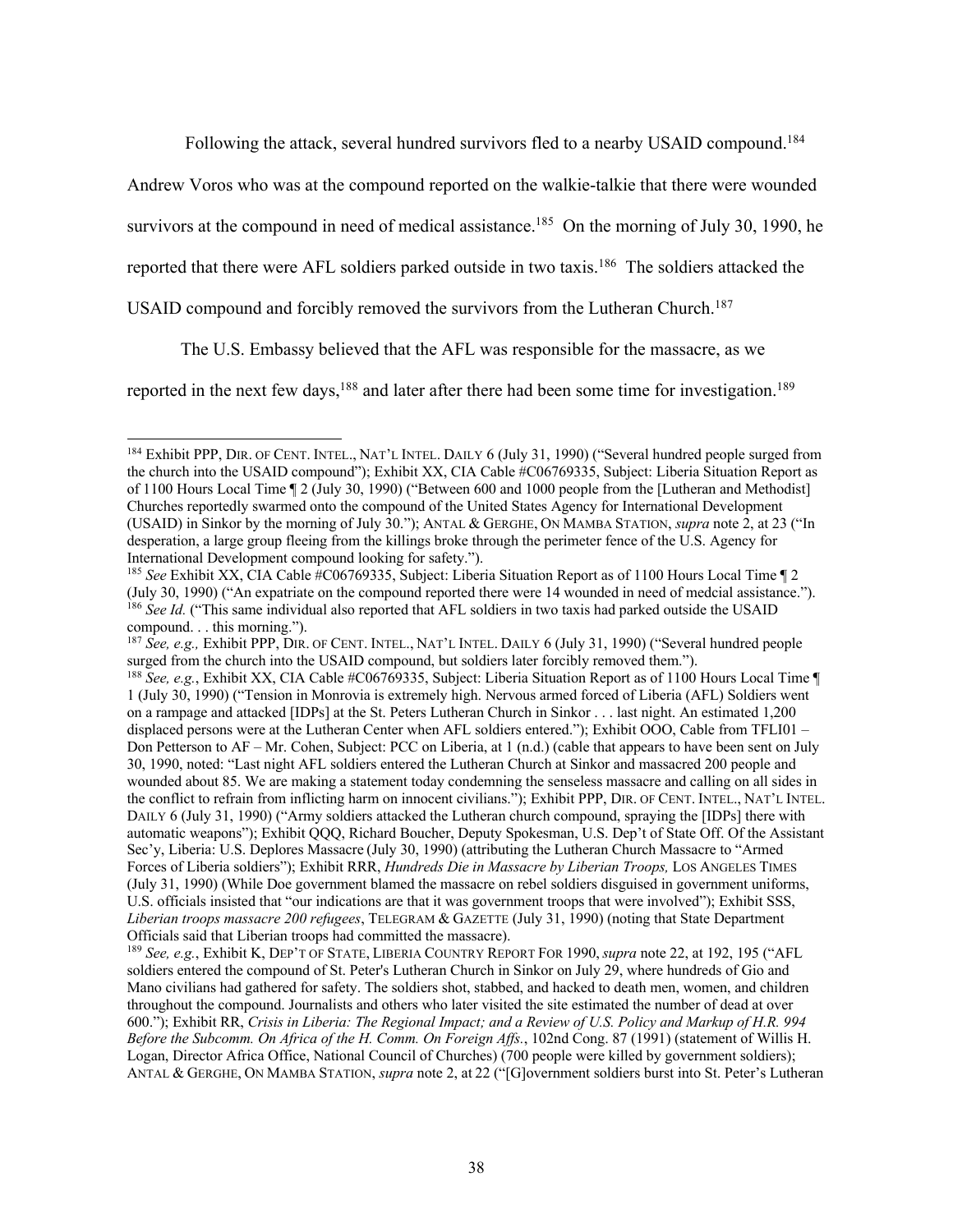We came to this conclusion for two reasons. First, in July 1990, the Church was within the Liberian Government's zone of control—the NPFL was further east past the front line at Spriggs-Payne Airfield and the INPFL was to the north on Bushrod Island.<sup>190</sup> The Church was the IDP center closest to the Executive Mansion and BTC—not more than a mile away. Second, by July, AFL soldiers were routinely attacking Mano and Gio civilians, like those sheltering at the Lutheran Church, and had previously attacked or threatened IDP shelters. 191

The civilian massacre at the Lutheran Church was significant in the broader context of the Liberian civil war for a number of reasons. The massacre cemented the ethnic nature of the conflict, making it clear that members of the Mano and Gio tribe were considered the enemy by the government and the AFL. They could not be protected, even by the Red Cross. It was also a horrific act of brutality and, as one of the largest civilian massacres, it was one of the worst

Church on 29 July and reportedly killed 200 and wounded 70 or 80 civilians who sought shelter. In one of the worst atrocities of the war, AFL soldiers fired into the crowd until they ran out of ammunition, then killed the survivors with machetes."); *id.* at n.\*\*\*\* ("United Nations officials in October 1990 . . . investigated the massacre and directed the interment of approximately 600 bodies in the church."); Exhibit G, INS RES. INFO. CTR., *supra* note 12, at 14 ("the AFL was responsible"); Exhibit TTT [Doc. 3100] CIA Cable #C06769268, Subject: Activities of AFL Colonel NYEPU Tilley ¶ 1 (Oct. 15, 1990) ("Armed Forces of Liberia (AFL) . . . killed several hundred unarmed civilians at the St. Peter's Lutheran Church in Monrovia, Liberia, on 29 July 1990. In a Conversation with former Liberian President Samuel K. ((Doe)) on the same day, [Colonel] Tilley provided an account of the events. . . . He had concluded that the [IDPs] on the church compound were in fact NPFL supporters and therefore ordered his men to kill them.")

<sup>190</sup> *See supra* at 19; *see also* ASS'N FOR DIPLOMATIC STUD. & TRAINING, *supra* note 2, at 248; Exhibit GG, Cable from American Embassy Monrovia to Secretary of State Washington D.C., Subject: TFLI01: Why Doe Doesn't Go ¶ 3 (Aug. 03, 1990) (As of August 3, "the Sinkor area[] [was] still very much unchallenged AFL territory."); Exhibit Z, DIR. OF CENT. INTEL., NAT'L INTEL. DAILY 5 (July 24, 1990) (noting that the neighborhoods south of downtown, including Sinkor, are quiet with no fighting); Exhibit AA, DIR. OF CENT. INTEL., NAT'L INTEL. DAILY 3 (July 25, 1990) (map showing front lines); Exhibit CC, DIR. OF CENT. INTEL., NAT'L INTEL. DAILY 3 (July 27, 1990) (describing where battle lines were drawn and that Taylor's troops were still trying to "fight past army units on the outskirts of the capital"); Exhibit FF, Cable from American Embassy Monrovia to Secretary of State Washington D.C., Subject: TFLI01: Situation Report as of 1400 ¶¶ 2-3 (July 25, 1990) (discussing INPFL, NPFL, and AFL positions and noting that, as of July 25, 1990, "[s]ome of the NPFL elements may have penetrated as far as Spriggs-Payne Airfield" but not as far as Sinkor, and, therefore, the Lutheran Church); Exhibit YYY, *Liberia: AFL Soldiers Committed Lutheran Church Massacre*, THE ANALYST (Oct. 13, 2008) ("[I]t was impossible for rebel enemy forces to have infiltrated areas controlled by the army, carry out the massacre and escape without the notice of the army."). <sup>191</sup> *See supra* Part IV.C(1), (3).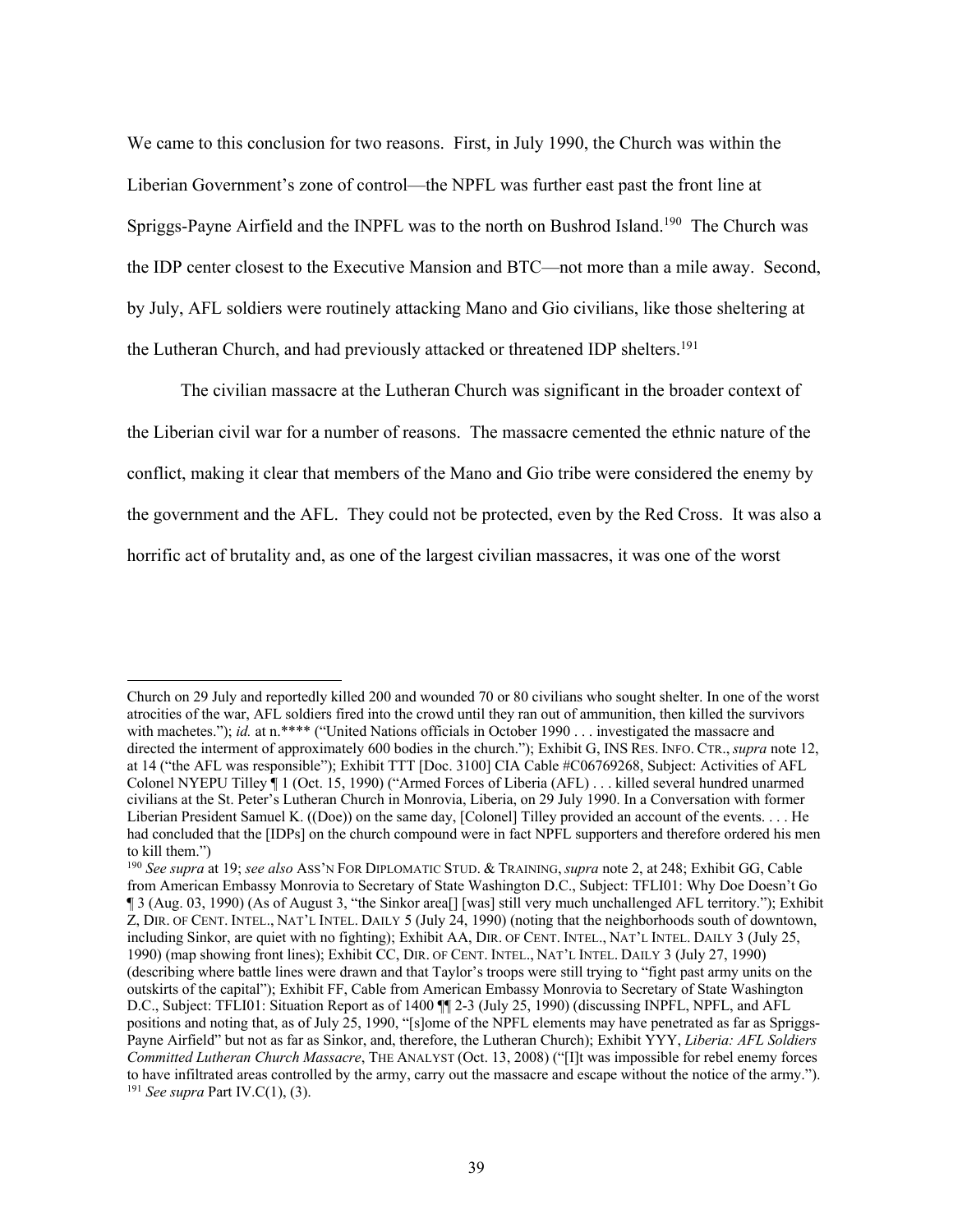single episodes of the First Liberian Civil War.<sup>192</sup> As a result, it certainly marked a turning point in the war, and led relief organizations to press for international military assistance from the Economic Community of West African States.<sup>193</sup> This came a month later when ECOMOG landed at the Freeport of Monrovia, with the protection of civilians as one of its stated objectives. 194

The Lutheran Church Massacre was also symbolic of the collapse of protection for sacred spaces and Red Cross emblems, and the weakening of religious and traditional institutions in Liberia. As the Liberian Truth and Reconciliation Commission ("**TRC**") concluded in its Final Report on the conflict, churches like the Lutheran Church were chosen by displaced people as a place of protection precisely because they were sacred, "sanctified by God as . . . place[s] of worship and protection."<sup>195</sup> The military's intentional attacks on these locations "violated the institution of 'sanctuary'" and purposefully victimized religious institutions because of their "willingness to provide assistance in response to the carnage" that the AFL was unleashing on Monrovia.<sup>196</sup> The TRC explained that the desecration and destruction of sacred places and the institution of sanctuary "threatened the collapse of systems of reliable rules and norms," which ordinary Liberians had relied on until then.<sup>197</sup>

<sup>192</sup> *See* Exhibit ZZZ, TRC VOLUME II, *supra* note 107, 216-32 (listing the main massacres of the civil war); Exhibit K, DEP'T OF STATE, LIBERIA COUNTRY REPORT FOR 1990, *supra* note 22, at 192 (noting that the Lutheran Church Massacre was one of the "worst single episodes" and "most horrific acts of brutality"); Exhibit G, INS RES. INFO. CTR., *supra* note 12, at 14 (calling the Lutheran Church Massacre the "most appalling act of the entire war"); Exhibit RR, *Crisis in Liberia: The Regional Impact; and a Review of U.S. Policy and Markup of H.R. 994 Before the Subcomm. On Africa of the H. Comm. On Foreign Affs.*, 102nd Cong. 90 (1991) ("perhaps the worst single incident"); Exhibit L, HUMAN RIGHTS WATCH, *supra* note 18, at 6 ("[a]mong the most egregious abuses committed by the AFL").

<sup>193</sup> Exhibit L, HUMAN RIGHTS WATCH, *supra* note 18, at 8 ("[I]n the wake of the AFL massacre at St. Peter's Church, staff at the Catholic Hospital and the relief organization Médecins Sans Frontieres (MSF) wrote a letter to ECOWAS calling on the West Africans to intervene militarily.").

<sup>194</sup> *See supra* Part IV.B(3).

<sup>195</sup> Exhibit ZZZ, TRC VOLUME II, *supra* note 107, 281.

<sup>196</sup> *Id.*

<sup>197</sup> *Id.*, at 280-81.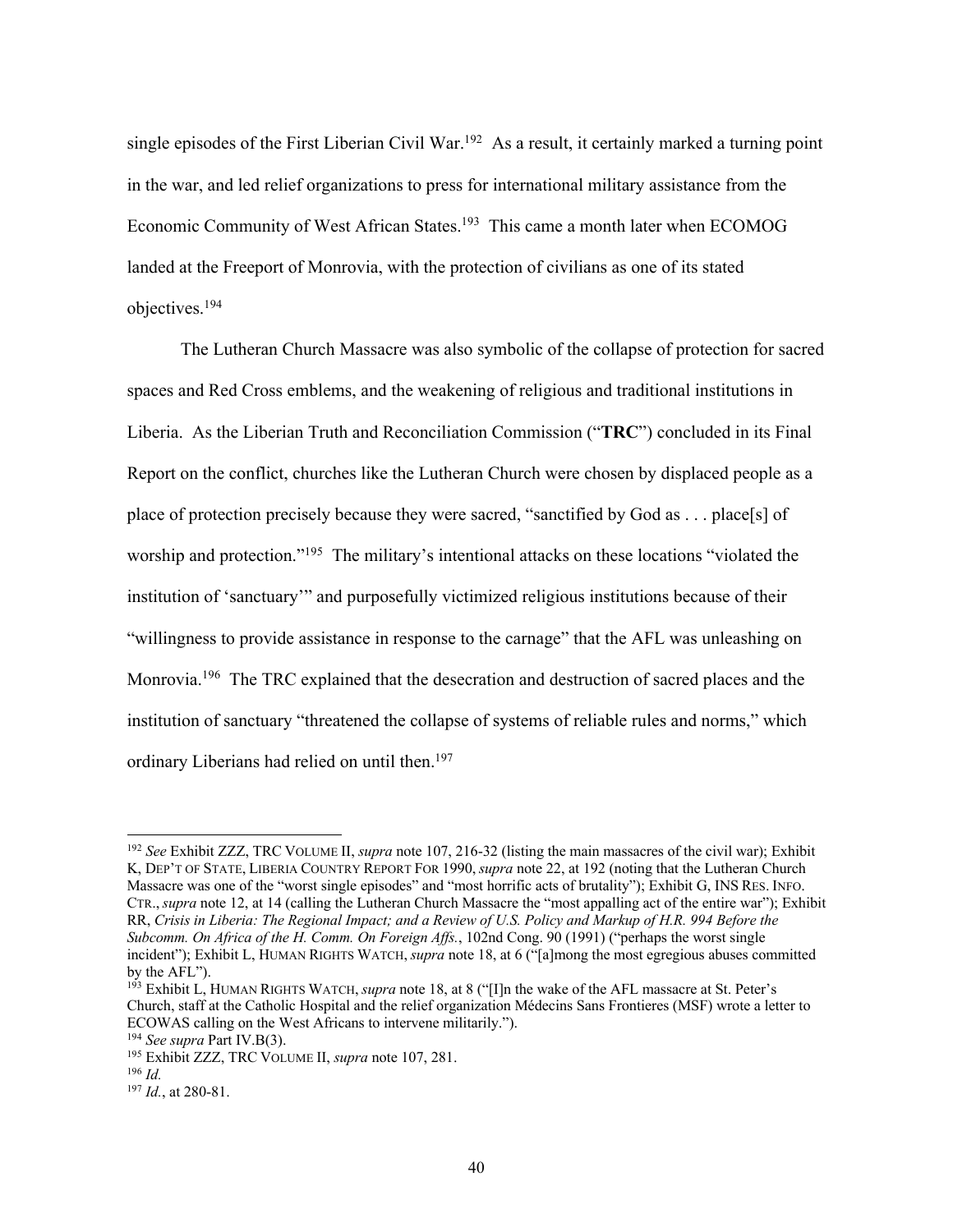## **E. The AFL Appeared to be Operating As An Organized Military in July 1990**

While I was not the Embassy's military attaché who would be able to speak more concretely about the AFL's structure and organization, there were indications that the AFL was operating as an organized military, with a functioning command structure, in July of 1990.<sup>198</sup> Throughout the conflict, and in July 1990, the AFL continued to contact the United States embassy about planned operations. For example, on July 25, the Acting Minister of State informed Ambassador De Vos that AFL forces would be attacking the ELWA compound, where a number of U.S. missionaries lived, and urged the Ambassador to evacuate them before the attack.<sup>199</sup> At that time, the AFL was also still disciplining soldiers who committed crimes, though disciplinary action was not even handed across ethnic groups.<sup>200</sup> In addition, U.S. government reports indicate that at least until July 1990, President Doe was organizing and managing his military forces, as would be expected of a Commander in Chief.<sup>201</sup>

<sup>199</sup> Exhibit FF, Cable from American Embassy Monrovia to Secretary of State Washington D.C., Subject: TFLI01: Situation Report as of 1400 ¶ 5 (July 25, 1990) (reporting that the Acting Minister of State contacted the Ambassador to warn him that AFL forces would be attacking ELWA and urged American citizens to evacuated). <sup>200</sup> *See* Exhibit T, Cable from American Embassy Monrovia to Secretary of State Washington D.C., Subject: TFLI01: Situation Report as of 1800 ¶ 15 (June 5, 1990) (reporting that 125 AWOL troops were "policed" in the slum neighborhood of West Point and New Kru town); Exhibit LL, Cable from American Embassy Monrovia to Secretary of State Washington D.C., Subject: TFLI01: Situation Report as of 1830 ¶¶ 16-18 (June 20, 1990) (reporting that the AFL has taken steps to reign in AFL soldiers who wander around Monrovia harassing people); Exhibit UUU, CIA Cable #C05302184, Subject: Increasing Indiscipline Within The Liberian Military, ¶¶ 1-2 ("AFL leadership in conjunction with the Joint Security Commission has taken steps to control the undisciplined soldiers . . . but has failed to mete out disciplinary action against many of them especially those of the Krahn ethnic background"); Exhibit V, Cable from American Embassy Monrovia to Secretary of State Washington D.C., Subject: TFLI01: Situation Report as of 1730 ¶ 12 (June 22, 1990) (reporting that a soldier will be executed for killing a civilian and another was jailed for shooting an American).

<sup>&</sup>lt;sup>198</sup> The military attaché, Colonel David Staley, had been falsely accused by the government of aiding the rebels and was expelled from the country a week before the attack on the Church. He is now deceased.

<sup>&</sup>lt;sup>201</sup> Exhibit MM, Cable from American Embassy Monrovia to Secretary of State Washington D.C., Subject: TFLI01: Situation Report as of 1800 ¶ 6 (July 16, 1990) (reporting that Doe met with AFL staff on July 14 and agreed to reorganization plan which could improve command and control among troops defending Monrovia.); Exhibit VVV, CIA Cable #C05302126, Subject: Future Military Operational Planning on the Armed Forces of Liberia ¶ 1 (June 27, 1990) ("The Executive Mansion had begun to bypass the ministry of defense and taken over control of all military operational planning . . . .").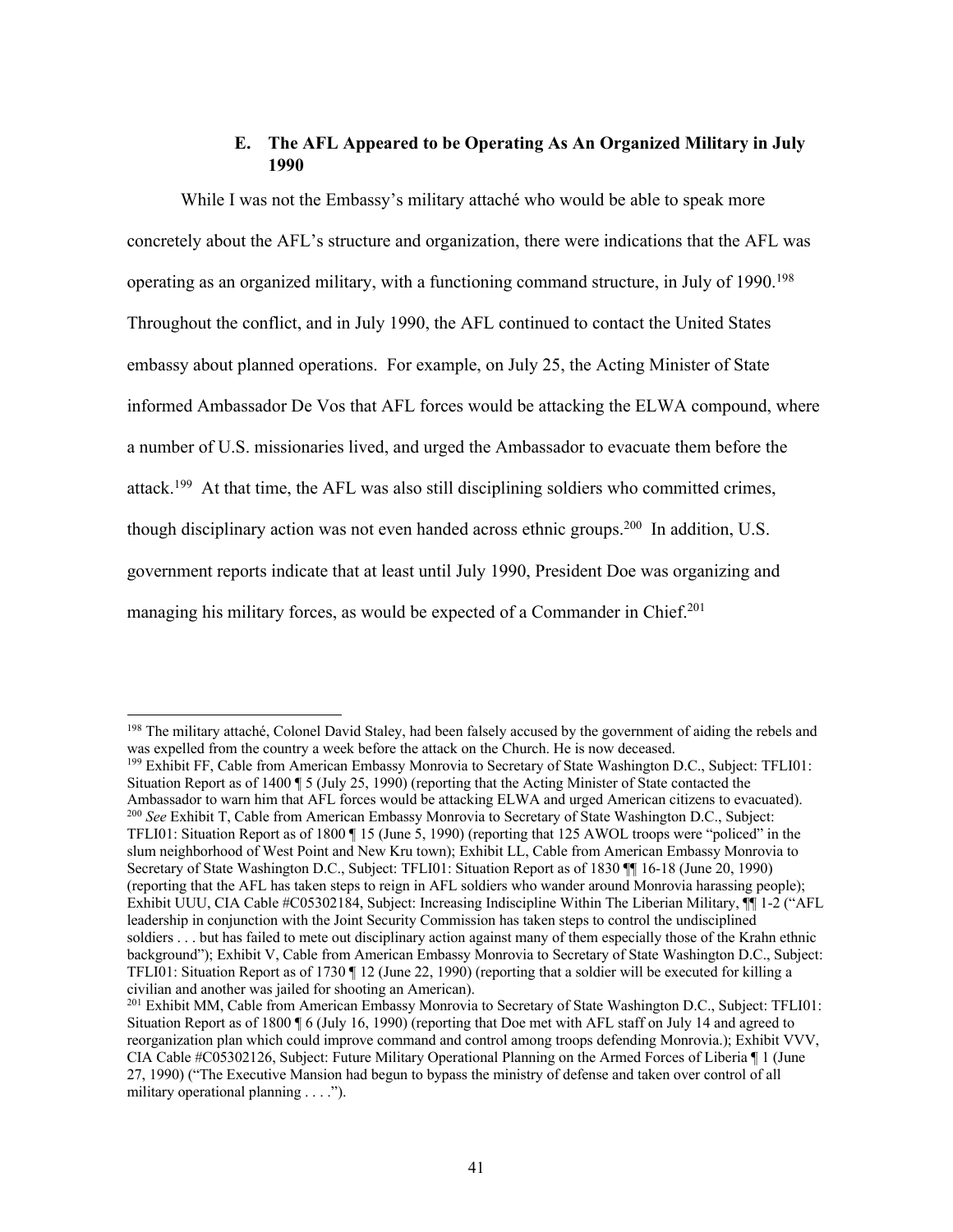### **VII. CONCLUSION**

Following a coup d'état in 1980, Samuel Doe and the PRC governed Liberia in a brutal and discriminatory manner, alienating the Mano and Gio people of Nimba county and elevating members of the Krahn tribe in both the government and the military. The ethnic tensions were exacerbated by violent reprisals in Nimba, following an attempted coup by General Quiwonkpa in 1985. Tensions came to a head when Charles Taylor invaded Liberia from the Ivory Coast with his NPFL forces on December 24, 1990 and Liberia was plunged into the First Liberian Civil War. Members of the Mano and Gio tribes were targeted by the worst of the AFL's widespread human rights abuses in Nimba and in Monrovia, however, all civilians, and even U.S. citizens, risked lootings, beatings, and arbitrary arrests at the hands of the AFL.

As the rebels approached Monrovia, the situation in the city worsened and the AFL became more ruthless, leading to an IDP crisis within the city. Civilians, and especially Manos and Gios, sought shelter at schools, hospitals, U.S. and UN compounds, and churches, which received backing from international humanitarian relief organizations such as the Red Cross. St. Peter's Lutheran Church was one of the churches providing shelter to Mano and Gio men, women, and children. In an area of Monrovia within AFL control, on July 29, 1990, the Lutheran Church was violently attacked by AFL troops who massacred the sheltering civilians leaving over 600 dead in one of the single worst events of the Liberian civil wars. This massacre had a profound impact on the nature of the conflict that followed and fundamentally changed the perception of religious and traditional institutions in Liberia.